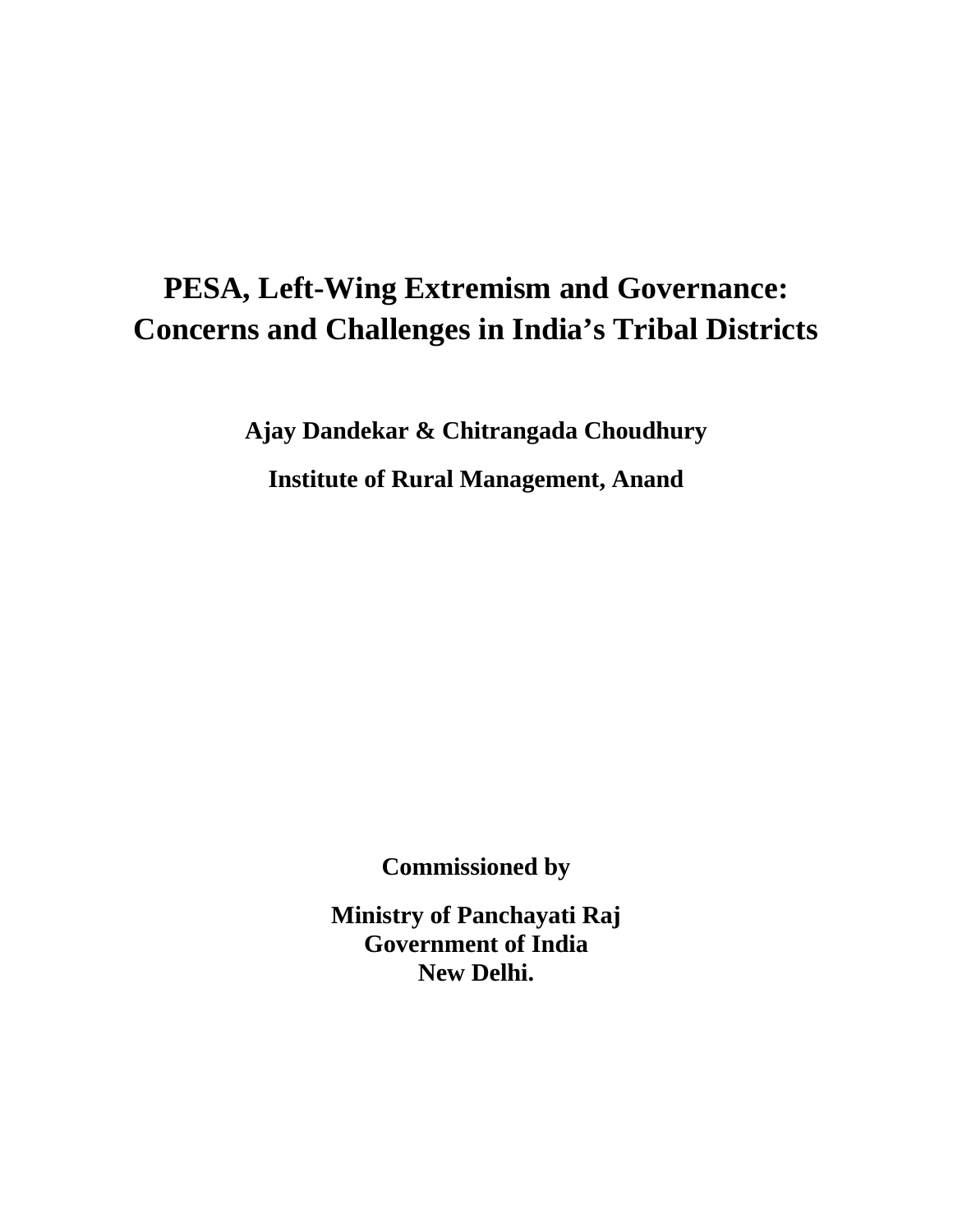# **PESA, Left-Wing Extremism and Governance: Concerns and Challenges in India's Tribal Districts**

*"There has been a systemic failure in giving tribals a stake in the modern economic processes that inexorably intrude into their living spaces…The systematic exploitation and social and economic abuse of our tribal communities can no longer be tolerated."* 

#### **Manmohan Singh, Prime Minister of India, November 2009**

 *"When I told a govt. official that PESA allows us to determine our policy on liquor trade in the village, he shot back, "Are you trying to teach me the law? If you are so knowledgeable about the law, why are you living here in your village in the forest? Why don't you go and speak in the Orissa assembly?"* 

**Fulsingh Naik, resident of Mandibisi (Rayagada, West Orissa), December 2009,** recounting a conversation he had from inside a prison cell with a policeman, who had jailed him for leading community protests against a country liquor shop in their village.

*"Is government meant for the people or the powerful?"* 

**Mahangu Madiya, a resident of Dhuragaon (Bastar, south Chhattisgarh), July 2009,** on the government's efforts to forcibly acquire his village's farmland for the private steel-manufacturing giant, Tata Steel Limited, ignoring opposition by village gram sabhas.

This chapter explores the functioning of the Panchayat (Extension to Scheduled Areas) Act, 1996 (PESA from here on), which governs areas in nine states<sup>1</sup> of India, covered by the Fifth Schedule of the Indian Constitution. Tribal communities make up 8.2% or approximately 8 in 100 Indians – an economically and culturally vulnerable and distinctive group. The 1996 landmark law recognized this, and the historic injustices meted to them. Its passage—an act of great political commitment—attempted to shift the balance of power towards the communities by providing a mechanism for self-protection and self-governance. By recognizing that tribal communities are 'competent' to self-govern, we were, in effect, recognizing the validity of their way of life, value systems and worldview (**See Annexure 1 - The Act**).

Today, it is universally acknowledged that the law has much to achieve on its promise of securing people's participation, as the keystone of a meaningful democracy. The Ministry of Panchayati Raj mandated the Institute of Rural Management to make an independent assessment

<sup>&</sup>lt;sup>1</sup> Andhra Pradesh, Chhattisgarh, Gujarat, Himachal Pradesh, Jharkhand, Maharashtra, Madhya Pradesh, Orissa and Rajasthan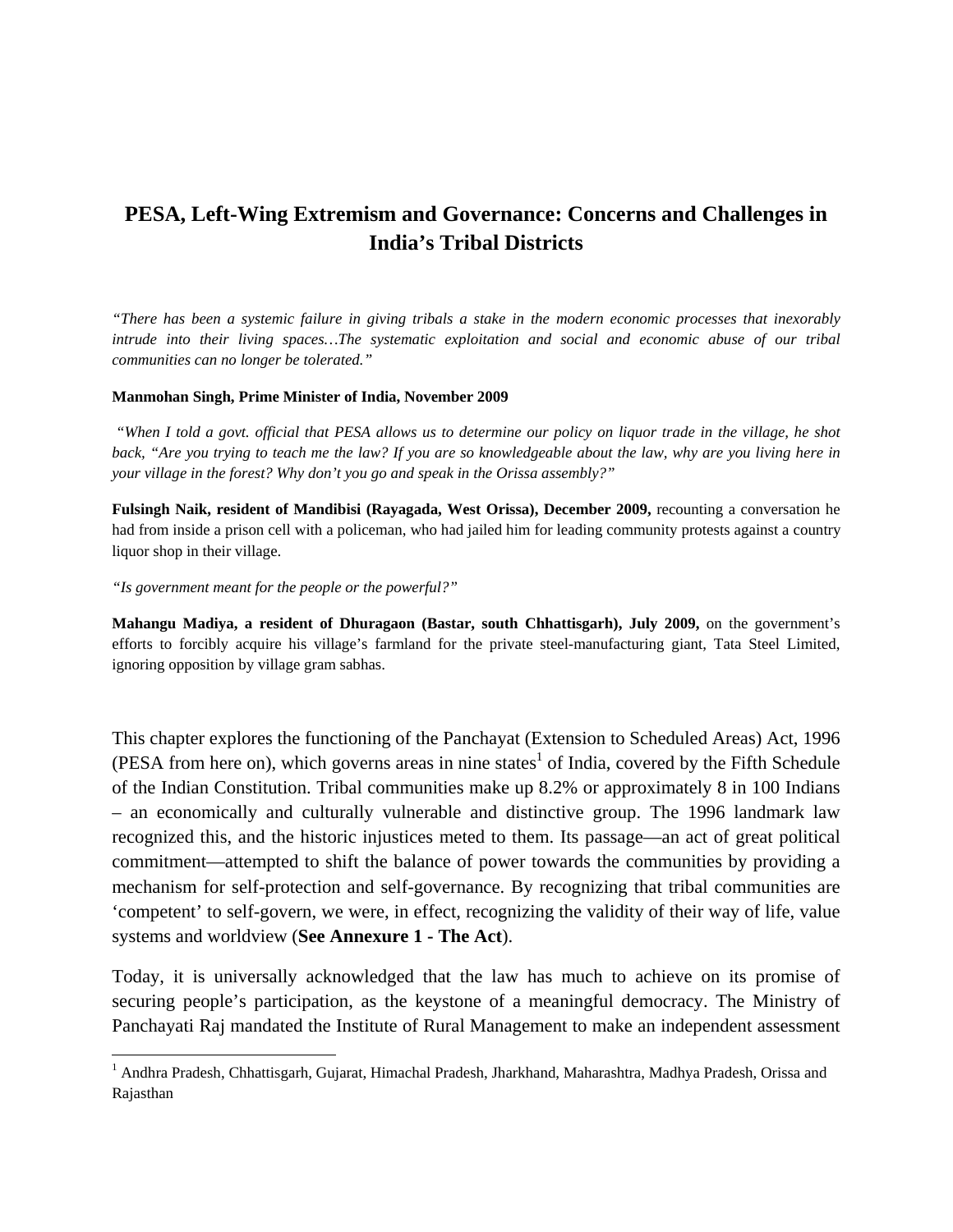of 'the correlation between **the promise and the reality of self-governance** in selected states, especially those which have witnessed difficulties due to alternate mobilisations (and countermobilisations)…The report will seek to build an assessment of issues and some common grounds for institutionalisation of local self-governments in such extremist affected states.'

This analysis starts by sketching a brief background to PESA, and outlining how the act intended to improve the lives of some of India's most beleaguered sections, when it was passed in 1996. It then analyses the key challenges to the effective functioning of PESA today.

The second section then analyses in detail the unfinished legislative agenda regarding the PESA. It does this by firstly looking at the unfinished legislative and executive work on the law in some key states of India. $2^2$ 

The third section moves to the ground in order to put a human face to the neglect of the act through selected case studies. It thus attempts to capture some of the big themes that currently militate against PESA, as expressed by people, for whom life is increasingly a quest for survival. Placing at the centre stage, peoples' experiences of PESA and governance might make the analysis appear skewed, or even one-sided. But we believe that these voices from the ground are poorly heard in policy making and implementation—for a complex of reasons, from the community's entrenched marginalisation to the absence of written traditions for communication—and hence need be given primacy. It looks at the failure of PESA and the 'alternate mobilisation' that has happened. Though not included in this report, the larger research elsewhere also outlines the complex intersection of what would be justifiably called governance failure and alienation, and its coterminous relationship with the phenomenon of left-wing extremism, i.e. the currently banned Communist Party of India - Maoist (However, there are a range of left-wing Naxal groups operating on the ground in PESA areas). The experience of fieldwork, which even entailed physical dangers, suggests that there is a veritable crisis in several PESA areas, with despair, insecurity and a breakdown of the rule of law, and access to justice within the constitutional framework.

A final section lists some ideas, which would help institutionalize and actualize PESA in letter and spirit. These are entirely collaborative, and have emerged through IRMA's fieldwork among communities, as well as in the course of many conversations with distinguished and tireless workers in the field. While the former, namely the people, sought policies that respected their dignity and ways of living, most tribal rights advocates stressed that a PESA-centric approach was essential to bring in the inclusive governance, which would be critical for the success of India's current attempts for inclusive growth.

 $2$  This was primarily done by speaking to officials in the central and state governments (Andhra Pradesh, Chhattisgarh, Gujarat, Jharkhand, Madhya Pradesh and Orissa). Unfortunately, and despite repeated written and oral requests, some of the state officials, particularly in the district administrations, were extremely unresponsive to the exercise.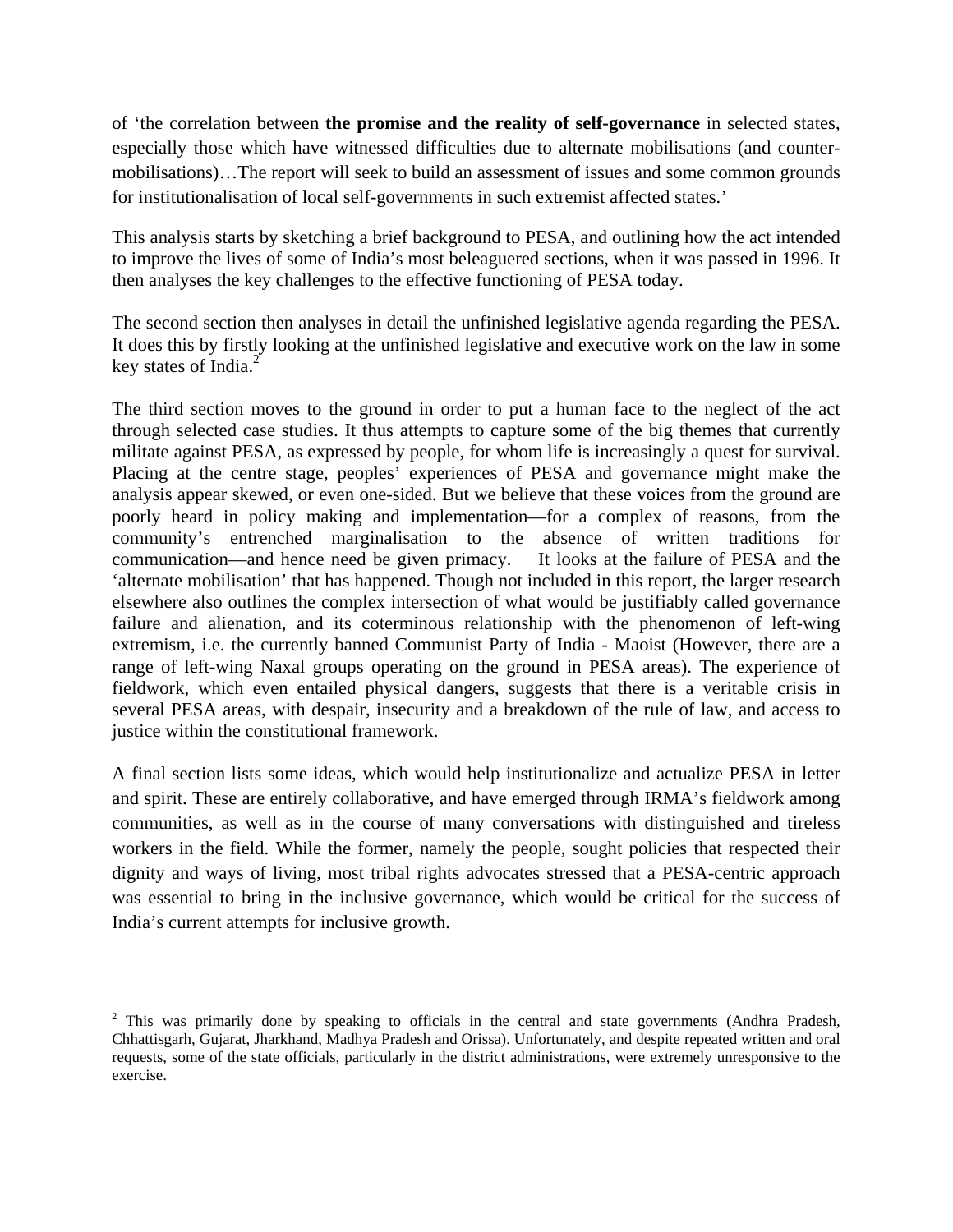The urgency and indispensability of this approach has already been cogently made by recent committees such as the Planning Commission-appointed group's report, 'Development Challenges in Extremist Affected Areas' (2008). Prime Minister Manmohan Singh (2009) has seconded this perspective: 'We cannot have equitable growth without guaranteeing the legitimate rights of these marginalized and isolated sections of our society. In a broader sense we need to empower our tribal communities with the means to determine their own destinies, their livelihood, their security and above all their dignity and self-respect as equal citizens of our country, as equal participants in the processes of social and economic development.'

# **1. PESA: Recasting the Balance of Power**

Post-independence India's policymakers, starting most notably with the then Prime Minister Jawaharlal Nehru, have been continually seized by the issue of crafting public policies sensitive towards the vulnerable tribal communities. Through the decades however, there has also been a constant awareness of the wide gulf between the stated intent of protection in the Constitution, and the ground reality of routine exploitation.

This is evidenced in the series of reports the government commissioned from time to time, which pointed to the deepening marginalisation of these communities. Having lived since generations in a close and dependent relationship with nature in mostly resource-rich areas, they were paying an inordinate, and often devastating price, for India's chosen development model. Violation of their land and forest rights, even leading to complete displacement or dispossession; exploitative economic relations with the world at large; and the erosion of their cultural practices were some of the harsh, yet common realities in the life of the tribal community.

In 1996, the Parliament passed the Panchayats (Extension to Scheduled Areas) Act or PESA, with the political class acknowledging the dire need to protect the rights and resources of the communities in Schedule V areas, by recognizing and upholding their right to self-governance. The law, according to Dileep Singh Bhuria, the Chairman of the committee that worked on it, could 'mark the beginning of a new era in the history of tribal people...'

How was this act a departure? PESA recognized the gram sabha (a habitation was the natural unit of the community, and its adult members constitute the gram sabha, as against the elected gram panchayat) to be pre-eminent. The gram sabha was recognized as being *competent* to act on a range of powers, including:

- the power to prevent alienation of land in the Scheduled areas and to take appropriate action to restore any unlawfully alienated land of a Scheduled Tribe
- the ownership of minor forest produce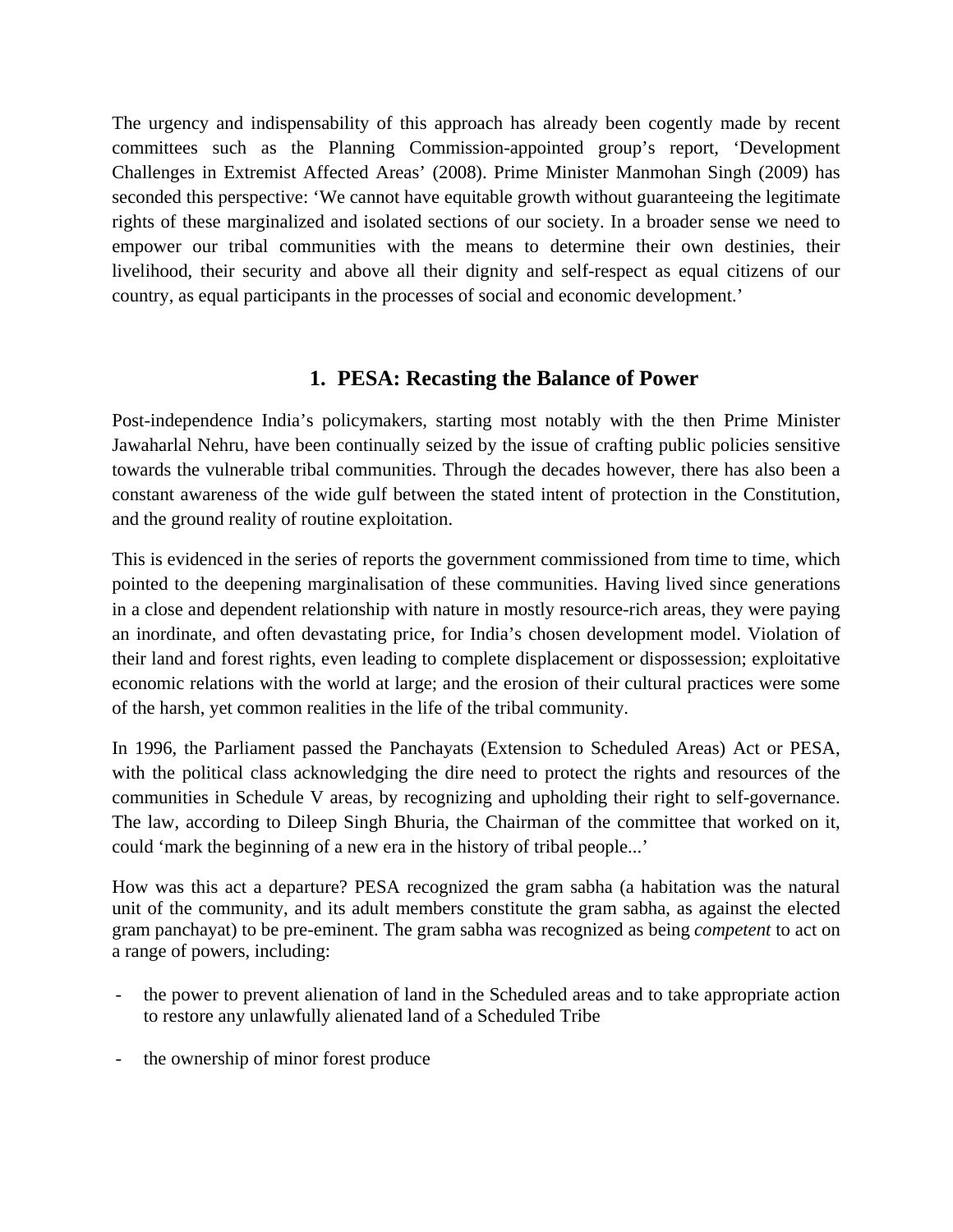- the power to enforce prohibition, or to regulate or restrict the sale and consumption of any intoxicant
- the power to exercise control over money lending to the Scheduled Tribes
- the power to exercise control over institutions and functionaries in all social sectors
- the power to control local plans, and resources for such plans including tribal sub-plans
- the power of prior recommendation in granting prospecting license or mining leases for minor minerals as well as for grant of concessions for the exploitation of minor minerals by auction
- the right to be consulted on matters of land acquisition
- the power to issue utilisation certificates for government works undertaken in their village

PESA thus constructs tribal self-governance around certain key features. The first feature through Sec. 4 (b) fundamentally departs from colonial praxis by affirming that an organic selfgoverning community rather than an administrative unit like a village is the basic unit of selfgovernance.

PESA also recognizes a habitation to be a natural unit of the community, whose adult members constitute the gram sabha. In Sec. 4 (d) and 4 (m)(ii), communities are declared competent to safeguard and preserve their culture and tradition, exercise command over natural resources, enjoy ownership of minor forest produce and adjudicate their disputes. Under Sec. 4 (m) (vi), the village assembly is empowered to monitor all state institutions within its jurisdiction e.g. schools, health centres etc, with the functionaries under its control.

Sec. 4 (i), (j), (k) & (l) mark a departure from colonial laws like the Land Acquisition Act, Forest and Mining Acts, and ordain that communities must be consulted on acquisition of, or access to land and land based resources. They also affirm that the tribal community has the capability and competence to adjudicate on, and act in its wisdom to put an end to all exploitative relations including land alienation, money lending, market relations and alcohol trade. This establishes the supremacy of the gram sabha, whose power cannot be usurped by a superior body.

Thus PESA is a unique legislation, often described as a Constitution within the Constitution, which attempts to bring together in a single frame two totally different worlds - the simple system of tribal communities governed by their respective customs and traditions, and the formal system of the State governed exclusively by laws. The second important aspect of PESA is that it spells out a general frame of reference for governance in the Scheduled Areas. It envisages a number of options that may be exercised in each case by the concerned authorities depending on the local situation. It is presumed that the alternative chosen will not violate the general spirit of PESA. In the words of a key figure involved in the grassroots movement for the passing of the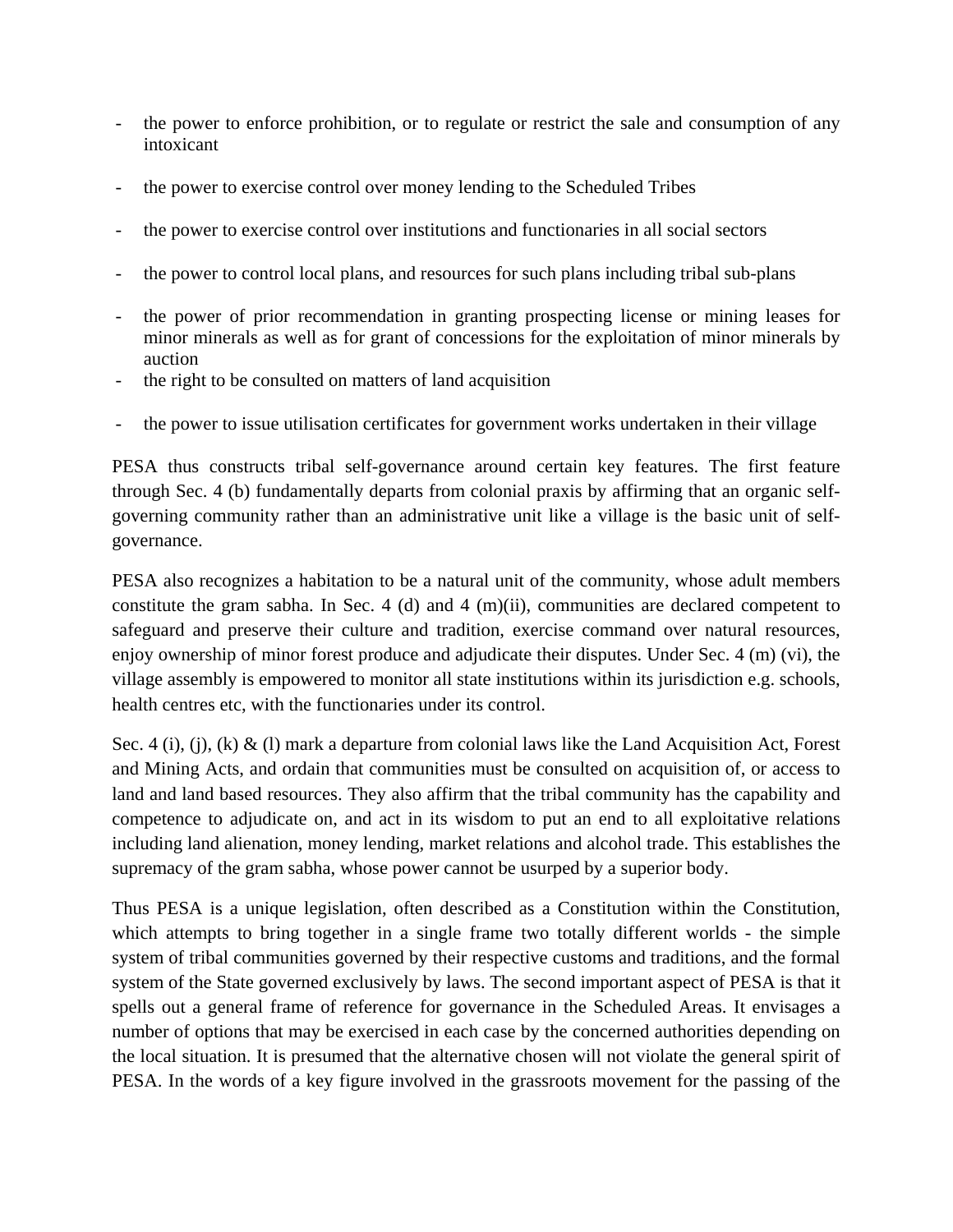legislation, 'PESA moved from development delivery to empowerment; from implementation to planning; from circumscribed involvement to conscious participation (Prabhu, 2004).'

However, in the decade-and-a half since it was passed, the experience of PESA has been tragically stilted. The legislative and executive work, which state governments were meant to undertake, still remains incomplete. Further, as the above reading of the law shows, PESA envisaged a radical shift in the balance of power - from the state apparatus and from economic and political elites, to the community. However, a community can exercise this wide range of powers meaningfully only when they have access to adequate information and capabilities, in alliance with other arms of the state. All this has been given inadequate attention. In a way thus, the entire effort of all organs of government ought to have been directed towards building up the necessary capabilities such that the 'constitutional/statutory' competence mandated in communities get fullest play. This does not seem to have happened. On the contrary legal and administrative subterfuge has kept the provisions of PESA as a set of aspirations and the agenda of self governance remains postponed.

Given that the challenges to the tribal community's way of life have severely intensified in the past decade with a liberalizing economy, wooing of private capital for industry, the profitable rush for natural resources (in particular, minerals and farmland) along with the phenomenon of left-wing insurgency, which evokes people's problems, the neglect of PESA has had particularly tragic and violent implications. Having built up over the past decade, they now demand a sensitive and urgent redressal by us as a people.

# **2. PESA: The Unfinished Legislative Agenda**

When passed in 1996, the central PESA envisaged that the nine states with Schedule Five areas would enact their own legislations devolving power to their respective tribal communities, as well as amend pre-existing laws to bring them in harmony with PESA within a year:

"A State legislation on the Panchayats…may be made…in consonance with the customary law, social and religious practices and traditional management practices of community resources." (PESA, 4.a)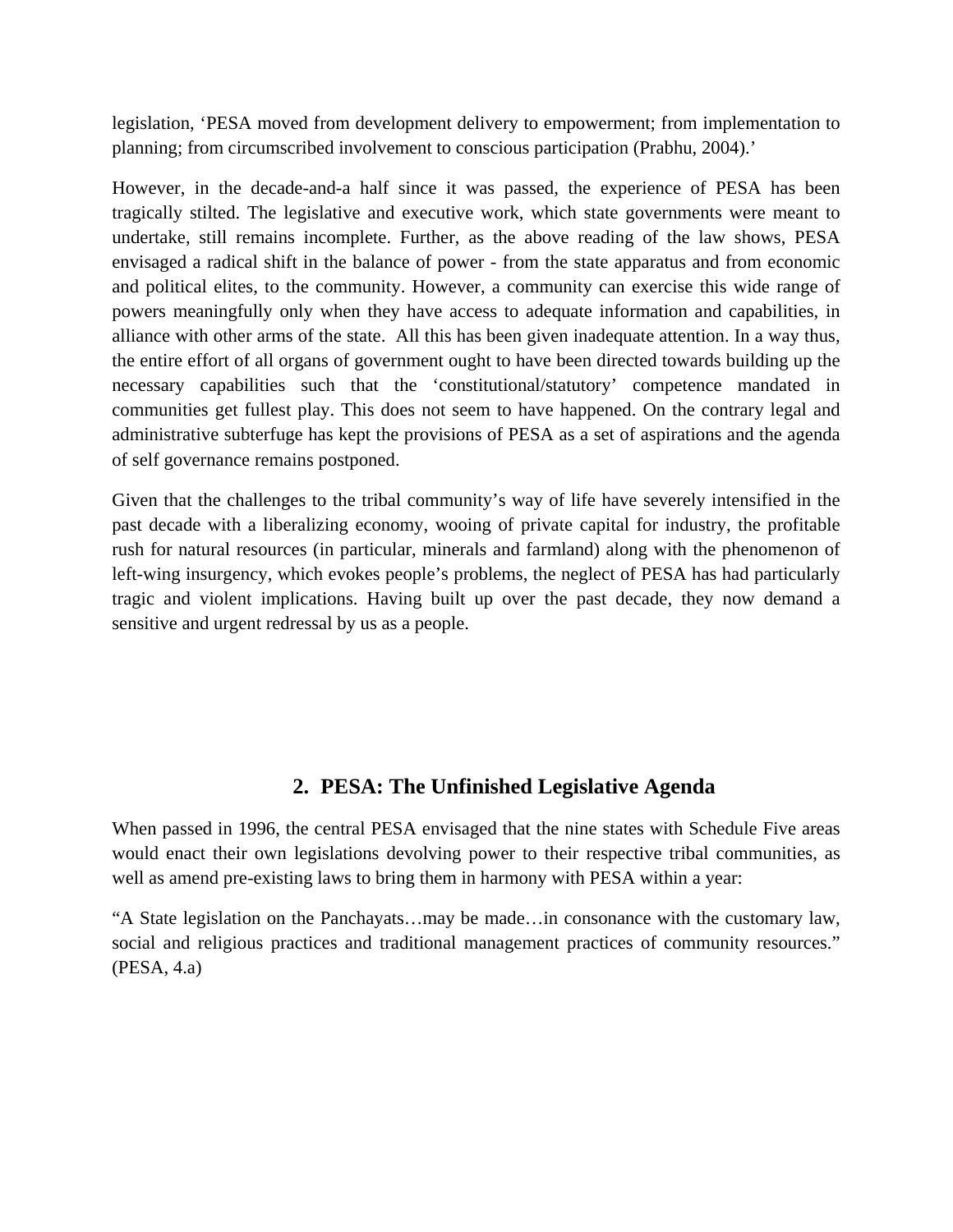# **PESA IN SELECT STATES**

| <b>The Central</b>                                                                                                                                                                                                                                                                                                                             | Andhra                                                                                                                                                                                                                                                                               | Chhattisgarh                                                                                                                                                                               | <b>Jharkhand</b>                                                                   | Gujarat                                                                                                                                                                                                                                                                               | Madhya                                                                                                                                                         | Orissa                                                                                                                                                                                                                                                                                                                                                                                                                                                                                                                                                                                                                                                             |
|------------------------------------------------------------------------------------------------------------------------------------------------------------------------------------------------------------------------------------------------------------------------------------------------------------------------------------------------|--------------------------------------------------------------------------------------------------------------------------------------------------------------------------------------------------------------------------------------------------------------------------------------|--------------------------------------------------------------------------------------------------------------------------------------------------------------------------------------------|------------------------------------------------------------------------------------|---------------------------------------------------------------------------------------------------------------------------------------------------------------------------------------------------------------------------------------------------------------------------------------|----------------------------------------------------------------------------------------------------------------------------------------------------------------|--------------------------------------------------------------------------------------------------------------------------------------------------------------------------------------------------------------------------------------------------------------------------------------------------------------------------------------------------------------------------------------------------------------------------------------------------------------------------------------------------------------------------------------------------------------------------------------------------------------------------------------------------------------------|
| PESA Act's                                                                                                                                                                                                                                                                                                                                     | <b>Pradesh</b>                                                                                                                                                                                                                                                                       |                                                                                                                                                                                            |                                                                                    |                                                                                                                                                                                                                                                                                       | Pradesh                                                                                                                                                        |                                                                                                                                                                                                                                                                                                                                                                                                                                                                                                                                                                                                                                                                    |
| provisions<br>Section 4 (i):<br>The Gram<br>Sabha or the<br>Panchayats at<br>the<br>appropriate<br>level shall be<br>consulted<br>before<br>acquiring<br>land in the<br>Scheduled<br>Areas for<br>development<br>projects and<br>before<br>resettling or<br>rehabilitating<br>persons<br>affected by<br>such projects<br>in Scheduled<br>Areas | The AP Act<br>has made<br>provisions to<br>consult the<br>Mandal<br>(Block)<br>Parishad<br>before<br>acquiring land<br>in Scheduled<br>Areas.<br>However,<br>planning &<br>implementing<br>of such<br>projects will<br>be coordinated<br>at the level of<br>the state<br>government. | The Chhattisgarh<br>Act has made<br>provisions that<br>before acquiring<br>land for<br>development<br>projects, the<br>Gram Sabha will<br>be consulted.                                    | The<br>Jharkhand<br>Act has no<br>provision in<br>this regard.                     | The Gujarat<br>Act provides<br>for the taluka<br>panchayats to<br>be consulted<br>before<br>acquiring any<br>under the<br>Land<br>Acquisition<br>Act, for<br>development-<br>al projects,<br>and before<br>resettling or<br>rehabilitating<br>persons<br>affected by<br>such projects | The MP Act<br>has made<br>provisions that<br>before<br>acquiring land<br>for<br>development<br>projects, the<br>Gram Sabha<br>will be<br>consulted.            | The Orissa Act<br>said the District<br>Panchayat<br>shall be consulted<br>before acquiring<br>land. The Revenue<br>department has<br>issued instructions<br>to Collectors to<br>obtain the Gram<br>Sabha's<br>recommendation<br>during land<br>acquisition. The<br>law also ensures<br>bureaucratic<br>control over the<br>Gram: 'The<br>Collector or such<br>other officer or<br>person specially<br>authorised on the<br>behalf of the State<br>Government shall<br>exercise general<br>powers of<br>inspection<br>supervision and<br>control over the<br>exercise of powers,<br>discharge of duties<br>and performance<br>of functions by the<br>Gram Panchayat |
| Section 4 (j):<br>Planning &<br>management<br>of<br>Minor water<br>bodies in the<br>Scheduled<br>Areas shall<br>be entrusted<br>to Panchayats<br>at the<br>appropriate<br>level;                                                                                                                                                               | The AP Act<br>has assigned<br>this power<br>to either of the<br>three tiers of<br>Panchayats as<br>the case may<br>be.                                                                                                                                                               | The Chhattisgarh<br>Act has assigned<br>powers to the<br>Gram Sabha.<br>Intermediate<br>and District<br>Panchayats also<br>have powers to<br>plan, own and<br>manage minor<br>water bodies | The<br>Jharkhand<br>Act has<br>assigned<br>this power to<br>the Gram<br>Panchayat. | The Gujarat<br>Act entrusts<br>this power to<br>the Gram<br>Panchayat                                                                                                                                                                                                                 | The MP Act<br>has assigned<br>functions<br>to the Gram<br>Sabha to plan,<br>own and<br>manage bodies<br>situated<br>within its<br>territorial<br>jurisdiction. | The Orissa Act has<br>assigned this<br>power to the<br>District<br>Panchayats.                                                                                                                                                                                                                                                                                                                                                                                                                                                                                                                                                                                     |
| <b>Section 4</b><br>(k):<br>The<br>recomme-<br>ndations of<br>the Gram<br>Sabha or the                                                                                                                                                                                                                                                         | Recommendati<br>-ons of the<br>Gram<br>Panchayat<br>shall be<br>considered<br>prior to grant                                                                                                                                                                                         | Prior recomm-<br>endation of the<br>Gram Sabha is<br>mandatory                                                                                                                             | The<br>Jharkhand<br>Act has no<br>provision in<br>this regard                      | The Gujarat<br>Mines $&$<br>Minerals<br>(Regulation &<br>Development)<br>Act provides<br>that prior to                                                                                                                                                                                | Prior recomm-<br>endation of the<br>Gram Sabha is<br>mandatory                                                                                                 | The Orissa Act<br>has assigned<br>this power to<br><b>District Panchayats</b>                                                                                                                                                                                                                                                                                                                                                                                                                                                                                                                                                                                      |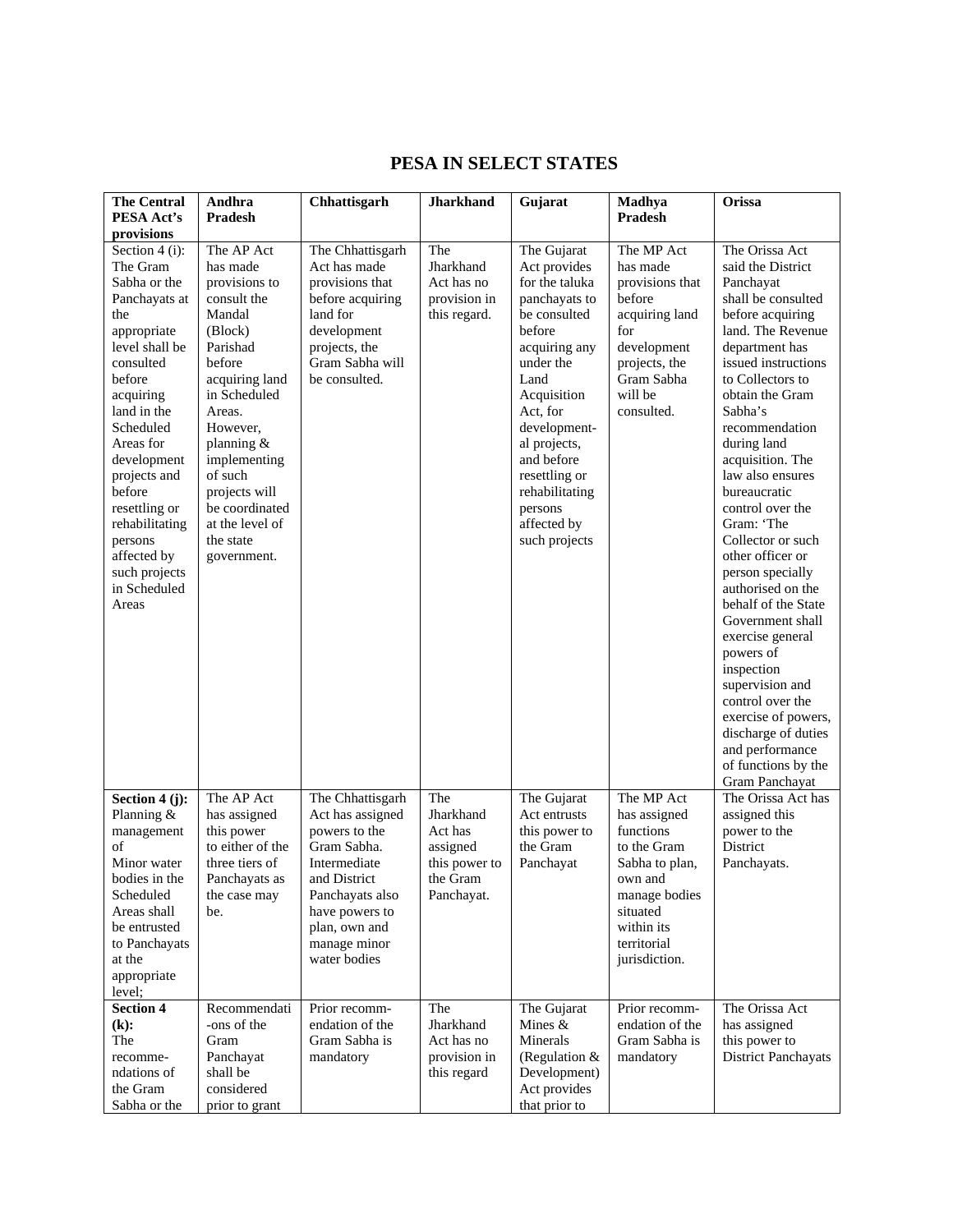| Panchayats at<br>the appro-<br>priate level<br>shall be made<br>mandatory<br>prior to grant<br>of<br>prospecting<br>licence or<br>mining lease<br>for minor<br>minerals by<br>auction;                                                                 | of prospecting<br>licenses.                                                                                                                                  |                                                                                                                                                                                         |                                                                                           | granting the<br>quarry lease<br>and quarry<br>permit,<br>recommenda-<br>tions of the<br>Gram<br>Panchayat<br>shall be<br>obtained.                                                                        |                                                                                                                                                                                                                                                                                              |                                                                                                                                               |
|--------------------------------------------------------------------------------------------------------------------------------------------------------------------------------------------------------------------------------------------------------|--------------------------------------------------------------------------------------------------------------------------------------------------------------|-----------------------------------------------------------------------------------------------------------------------------------------------------------------------------------------|-------------------------------------------------------------------------------------------|-----------------------------------------------------------------------------------------------------------------------------------------------------------------------------------------------------------|----------------------------------------------------------------------------------------------------------------------------------------------------------------------------------------------------------------------------------------------------------------------------------------------|-----------------------------------------------------------------------------------------------------------------------------------------------|
| Section 4 (l):<br>The prior<br>recommendat<br>ion of the<br>Gram Sabha<br>or the<br>Panchayats at<br>the<br>appropriate<br>level shall be<br>mandatory<br>for grant of<br>concession<br>for the<br>exploitation<br>of minor<br>minerals<br>by auction; | The AP Act<br>has provided<br>that prior<br>recommendati<br>ons of Gram<br>Panchayats<br>shall be<br>considered                                              | The Chhattisgarh<br>Act has no<br>provision in<br>this regard                                                                                                                           | The<br>Jharkhand<br>Act has no<br>provision in<br>this regard                             | The Gujarat<br>Mines $&$<br>Minerals<br>Act provides<br>that prior to<br>granting the<br>quarry lease<br>and quarry<br>permit,<br>recommendati<br>ons of the<br>Gram<br>Panchayat<br>shall<br>be obtained | Prior recomm-<br>endation of the<br>Gram Sabha is<br>Mandatory.<br>Auctions are<br>done by the<br>state<br>government<br>and royalties<br>must be paid to<br>the gram<br>sabhas/panchay<br>ats                                                                                               | The Orissa Act<br>has assigned this<br>power to the<br>District<br>Panchayat                                                                  |
| <b>Section 4</b><br>$(m)(i)$ :<br>The power to<br>enforce<br>prohibition or<br>to regulate or<br>restrict the<br>sale and<br>consumption<br>of any<br>intoxicant;                                                                                      | The AP Act<br>has assigned<br>this function<br>either to the<br>Gram<br>Panchayat or<br>the Gram<br>Sabha.                                                   | The Chhattisgarh<br>Act has<br>assigned this<br>power to the<br>Gram Sabha.                                                                                                             | The<br>Jharkhand<br>Act has<br>Assigned<br>this power<br>to the Gram<br>Panchayat         | The Gujarat<br>Act has no<br>provision as<br>prohibition<br>extends to the<br>whole state.                                                                                                                | The MP Act<br>says the Gram<br>Sabha has the<br>requisite<br>powers to brew<br>liquor under<br>certain<br>conditions                                                                                                                                                                         | The Orissa Act<br>has assigned<br>powers to the<br>Gram Panchayat to<br>be exercised<br>under the direct<br>supervision of the<br>Gram Sabha. |
| <b>Section 4</b><br>$(m)(ii)$ :<br>The<br>ownership of<br>Minor Forest<br>Produce;                                                                                                                                                                     | The AP Act<br>says that Gram<br>Panchayat or<br>Gram Sabha as<br>the case may<br>be, shall<br>exercise<br>powers in this<br>matter, as may<br>be prescribed. | The Chhattisgarh<br><b>State Federation</b><br>of Minor Forest<br>Produce is<br>empowered to<br>control trade, and<br>must distribute<br>dividend and<br>bonus to the share<br>holders. | The<br>Jharkhand<br>Act has<br>assigned<br>these powers<br>to three tiers<br>of Panchayat | The Gujarat<br>Act has given<br>the right to<br>ownership<br>of MFP to<br>Gram<br>Panchayat.<br>Sale proceeds<br>shall be paid<br>into & form<br>part of the<br>village fund                              | The 'Madhya<br>Pradesh<br>Laghu Van<br>Upaj (Gram<br>Sabha Ko<br>Swamitwa<br>Ka Sandan)<br>Vidheyak<br>2000'<br>submitted<br>by the Forest<br>Department. of<br>MP is under<br>revision to<br>include issues<br>like<br>'Ownership of<br><b>Minor Forest</b><br>Produce'.<br>'Jurisdictional | The Orissa Act<br>has assigned<br>powers to the<br>Gram Panchayat to<br>be exercised<br>under the direct<br>supervision of the<br>Gram Sabha. |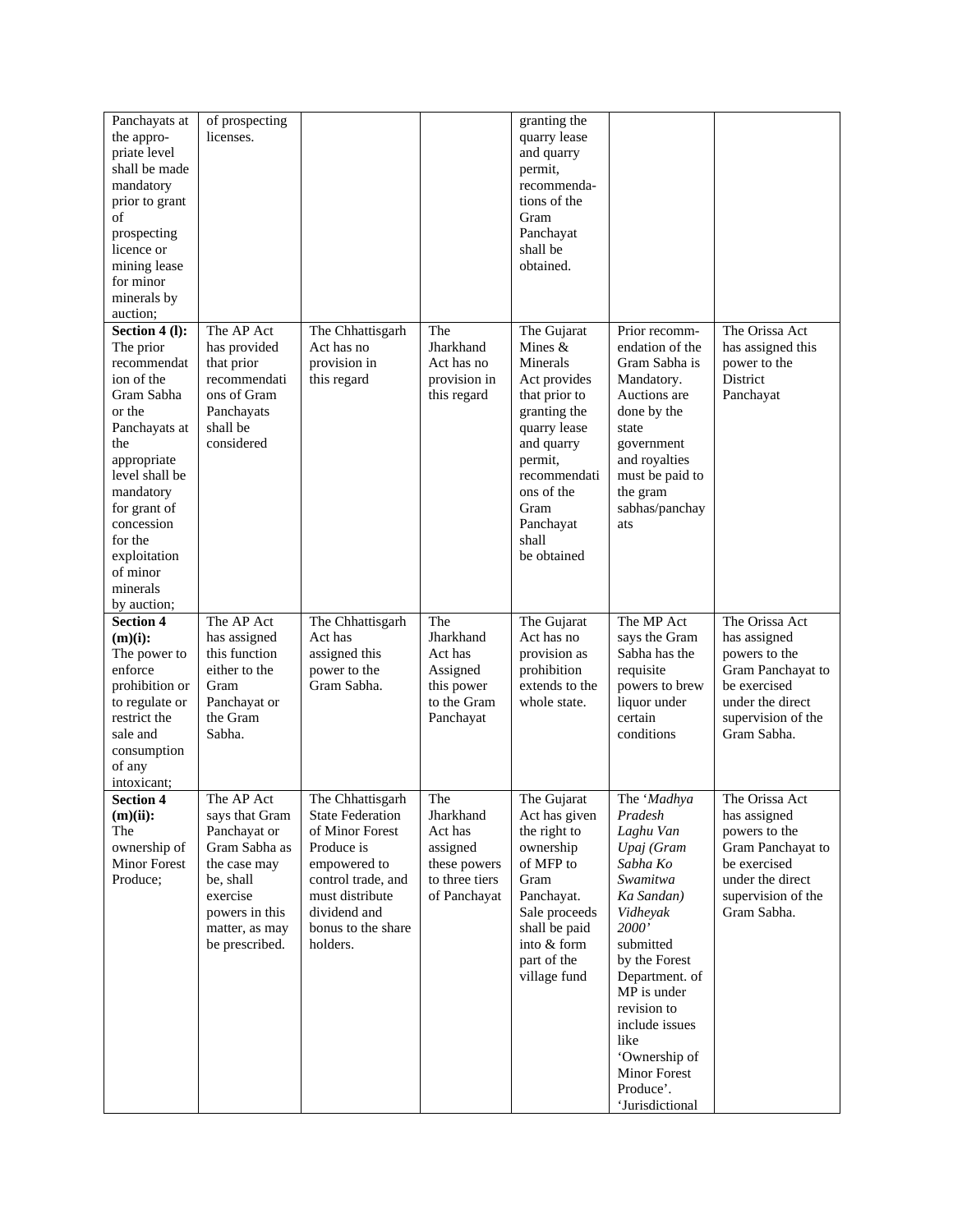|                                                                                                                                                                                                                                               |                                                                                                                         |                                                                                                                                                            |                                                                                               |                                                                                   | Issues; etc.                                                                                                                                           |                                                                                                                                               |
|-----------------------------------------------------------------------------------------------------------------------------------------------------------------------------------------------------------------------------------------------|-------------------------------------------------------------------------------------------------------------------------|------------------------------------------------------------------------------------------------------------------------------------------------------------|-----------------------------------------------------------------------------------------------|-----------------------------------------------------------------------------------|--------------------------------------------------------------------------------------------------------------------------------------------------------|-----------------------------------------------------------------------------------------------------------------------------------------------|
| <b>Section 4</b><br>$(m)(iii)$ : The<br>power to<br>prevent<br>alienation of<br>land in the<br>Scheduled<br>Areas and to<br>take<br>appropriate<br>action to<br>restore<br>any<br>unlawfully<br>alienated<br>land of a<br>Scheduled<br>Tribe; | The AP Act<br>says that the<br>Gram<br>Panchayat or<br>the Gram<br>Sabha shall<br>perform such<br>functions             | The Act says that<br>the Gram Sabha<br>is endowed with<br>such powers.                                                                                     | The<br>Jharkhand<br>Act has<br>assigned this<br>power to<br>District<br>Panchayats.           | The Gujarat<br>Act has<br>assigned this<br>power to the<br>District<br>Panchayat. | The Act says<br>that the Gram<br>Sabha is<br>endowed with<br>such powers.                                                                              | The Orissa Act<br>has assigned<br>powers to the<br>Gram Panchayat to<br>be exercised<br>under the direct<br>supervision of the<br>Gram Sabha. |
| <b>Section 4</b><br>$(m)(iv)$ : The<br>power to<br>manage<br>village<br>markets<br>by whatever<br>name called;                                                                                                                                | The AP Act<br>has assigned<br>powers to the<br>Gram<br>Panchayat<br>or the Gram<br>Sabha as the<br>case may be          | The Chhattisgarh<br>Act provides<br>that the Gram<br>Sabha shall have<br>powers to manage<br>village markets<br>and melas<br>through the Gram<br>Panchayat | The<br>Jharkhand<br>Act has<br>assigned this<br>power to all<br>three tiers of<br>Panchayats. | The Gujarat<br>Act has<br>assigned this<br>power to<br>Gram<br>Panchayats.        | The MP<br>Act provides<br>that the Gram<br>Sabha shall<br>have powers<br>to manage<br>village markets<br>and melas<br>through the<br>Gram<br>Panchayat | The Orissa Act<br>has assigned<br>powers to the<br>Gram Panchayat to<br>be exercised<br>under the direct<br>supervision of the<br>Gram Sabha. |
| <b>Section 4</b><br>(m)(v):<br>The power to<br>exercise<br>control<br>over money<br>lending to the<br>Scheduled<br>Tribes;                                                                                                                    | The AP Act<br>states that<br>either the<br>Gram<br>Panchayat or<br>the Gram<br>Sabha shall<br>perform such<br>functions | Chhattisgarh<br>Act has amended<br>its laws<br>preventing<br>moneylending in<br>PESA areas, and<br>giving preventive<br>powers to the<br>Gram Sabha.       | The<br>Jharkhand<br>Act has<br>assigned this<br>power to the<br>District<br>Panchayat.        | The Gujarat<br>Act has<br>assigned this<br>power to the<br>Gram<br>Panchayat.     | The Gram<br>Sabha is<br>endowed with<br>such powers.                                                                                                   | The Orissa Act<br>has assigned<br>powers to the<br>Gram Panchayat to<br>be exercised<br>under the direct<br>supervision of the<br>Gram Sabha. |

As the above table indicates, states have varyingly adopted PESA provisions in their state panchayat acts with Madhya Pradesh and Chhattisgarh having undertaken the most work on this. However, this was only the first of a series of tasks necessary to make PESA effectual.

To begin with, since PESA is founded on a 'self governed village community' component it is paramount that the unit of self-governance is an actual self-governing village community itself. Participatory democracy, the second component, inheres in the praxis of a face-to-face selfgoverning community, like two sides of a coin. While some states have reworked the definition of a village in their panchayat legislations, on the ground administrations continue to practice their earlier revenue definitions of village. Thereby the village consists not just of 10-12 scattered hamlets, but several revenue villages are clubbed together to form a gram panchayat. This effectively precludes the functioning of a 'face to face' community as envisaged in central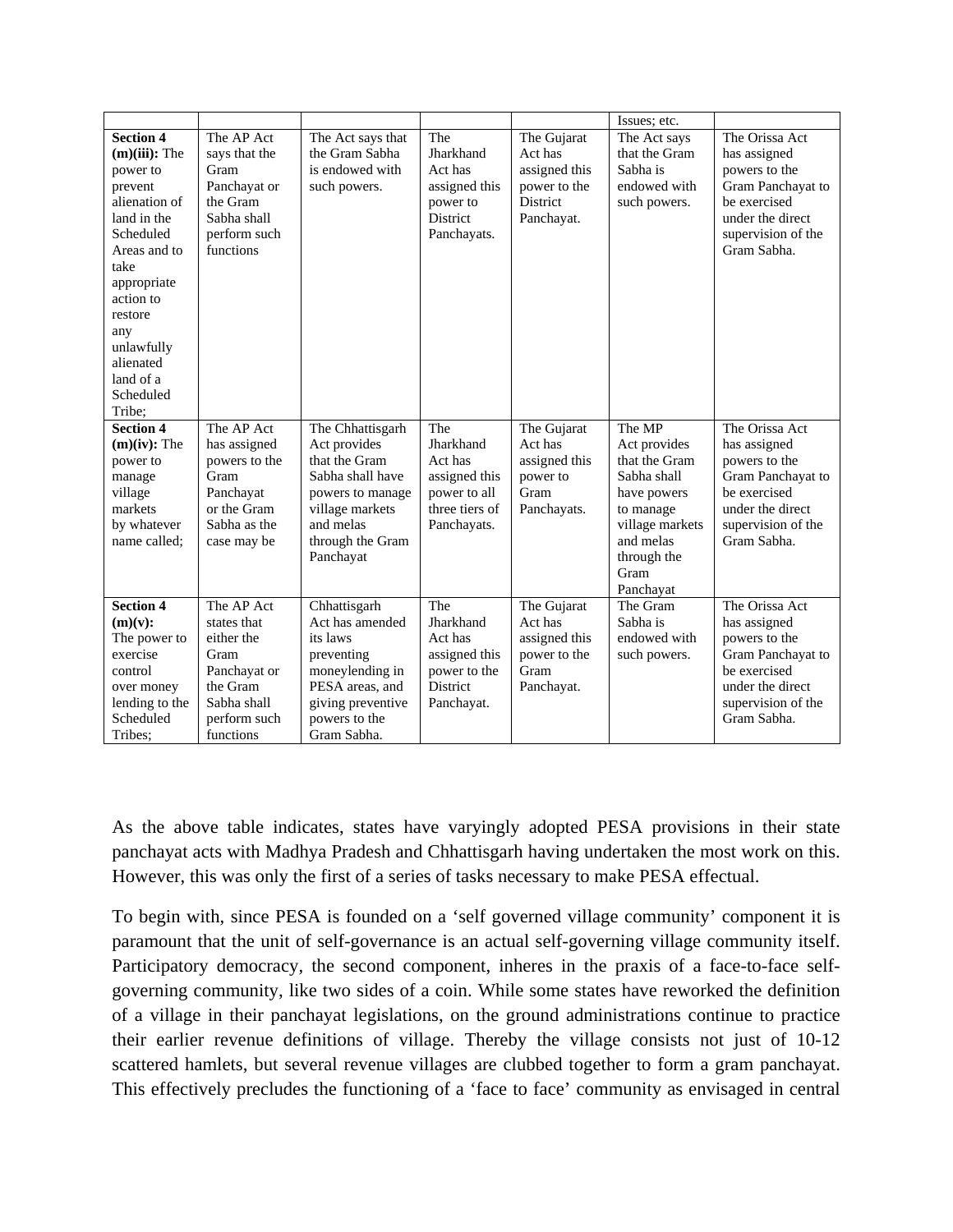Act and eliminates the likelihood of a functioning gram sabha, whose members are empowered to assert their rights and enact their responsibilities.

In many instances, the states have diluted PESA's power in the wording of their legislations, and the rules governing their implementation. Barring Madhya Pradesh and Chhattisgarh, most state legislations have given the bulk of the powers to the gram panchayat, and not the gram sabha. This runs contrary to Section 4 (n) of PESA. Moreover, neither the state legislations nor the rules adequately address how communities might exercise their powers with regard to the issues of land, displacement, liquor and so on. They have also failed to put in place redressal mechanisms that communities can access, when these powers are violated. Only the Madhya Pradesh Act's provisions address this to some extent on the issue of land alienation, by allowing a community to seek official redressal after three months if it is unable to reclaim alienated land by itself.

On the other hand, some state acts in fact even put barriers to a Gram Sabha's powers under PESA. For example, Subsection 10.8 of Jharkhand 2001 Gram Panchayat Act says that the powers of the Gram Sabha defined in section 10(1.a) i.e. formulating schemes for economic development, and section 10(5) i.e. powers of the Gram Sabhas in Scheduled Areas, will not affect the rules and jurisdiction of the government. Subsection 10.9 states that 'the state government by ordinary or by special order will be able to enhance the power of the Gram Sabha and withdraw them as well.' Similar provisions are there in the Act's Sections 75(d), 76(d) and 77, which outline the village Panchayat, Panchayat Samiti and District Panchayats rights and duties. In these sections also, the same conditions have been repeated, thus ensuring that the government retains effective powers, rather than the gram sabha.

Some of the critical areas with regard to the unfinished legislative agenda are as under:

## **Resources:**

What is the status of the laws enacted with regard to the community resources by the state and the central legislative bodies? States have dealt with this in different ways. Madhya Pradesh has proceeded with accepting the provisions of PESA unequivocally as constitutional provisions. Accordingly, the management of natural resources, under section 129c (iii) of the Madhya Pradesh Panchayat and Gram Swaraj Act, is envisaged to be 'in accordance with its tradition and in harmony with the provisions of the constitution.' Thus nothing in the tradition of the community can be invoked that may be against the basic tenets of the constitution. In so far as the ordinary laws on the subject are concerned, the said provision of the Madhya Pradesh Act envisages 'due regard to the spirit of other relevant laws for the time being in force'. Chhattisgarh has also followed this approach. Jharkhand has also gone by the same precedent.

The tenor in Orissa's law is different. The competence of the grama sasan under section 5(6) of the Orissa gram panchayat act is qualified by the clause 'consistent with the relevant laws in force and in harmony with basic tenets of the constitution'. A plain reading of this clause would suggest that the relevant laws are superior, and accordingly PESA should be adapted suitably.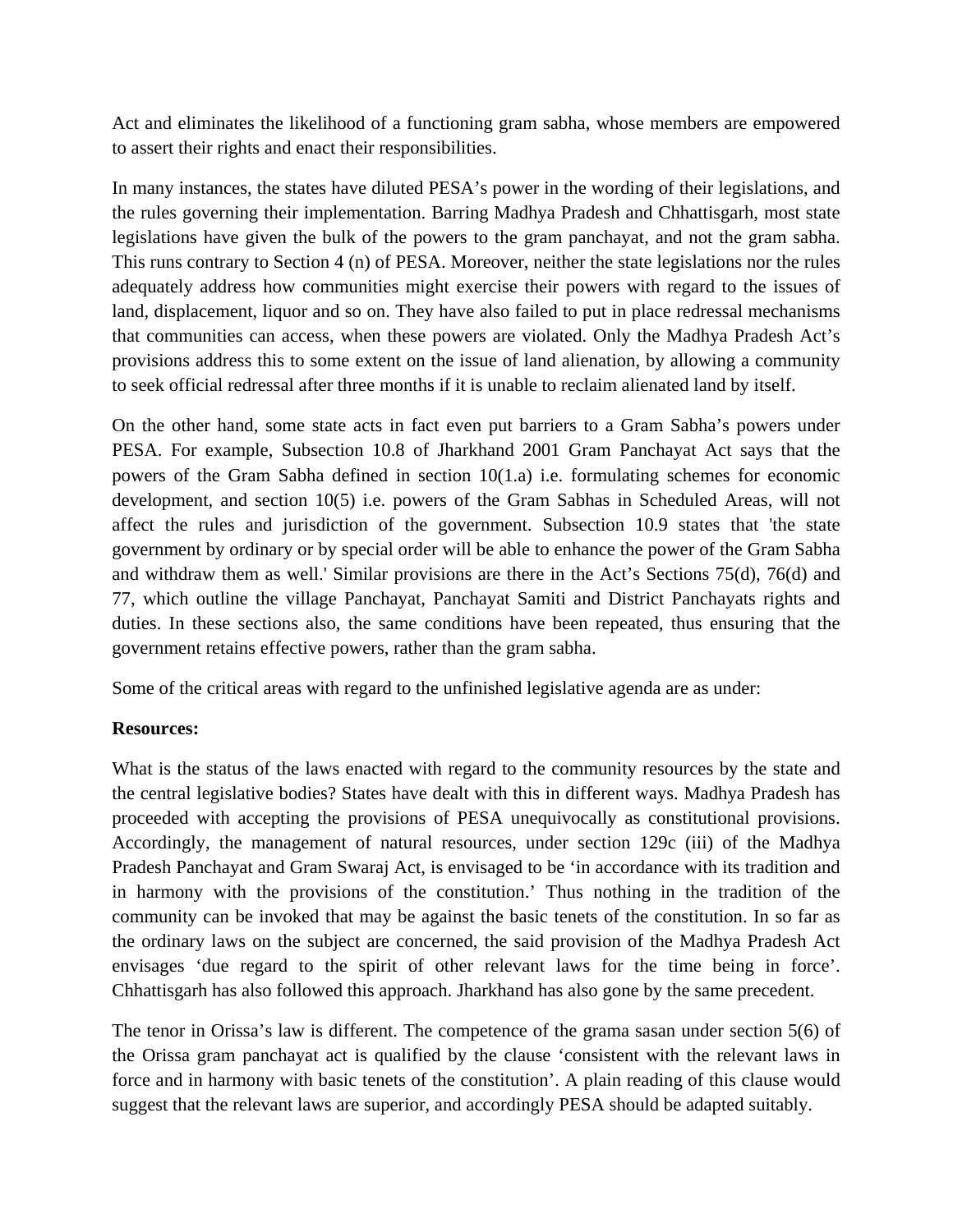In most states, the enabling rules for the gram sabha's control over prospecting of minor minerals, planning and management of water bodies, control and management of minor forest produce, dissent to land acquisition are not yet in place, suggesting reluctance by the state governments to honour the mandate of PESA. In states like Andhra Pradesh and Gujarat the rules are yet to be framed for PESA. In Andhra Pradesh, draft rules were prepared in 2007, but they have still not been notified because they have to be put for approval before the state Tribal Advisory Council. Without the rules, the operation of PESA on the ground becomes null and void. As one analyst pointed out, 'In such situations, panchayats work as extensions of bureaucracy, rather than representatives of the people.<sup>3</sup>

## **Land:**

The power envisaged for the gram sabha in respect of 'prevention of land alienation as also restoration of illegally alienated land' is unequivocal. However suitable provisions in the Panchayati Raj Acts or the relevant land regulations have not been made. The only exception is to that is the state of Madhya Pradesh and now Chhattisgarh. A clear and categorical provision has been added in the Madhya Pradesh Land Revenue Code after the enactment of PESA, which empowers the gram sabha to restore the unlawfully alienated lands to the tribal landowners. A unique feature of this law is that in case the gram sabha is unable to restore such lands it has been empowered to direct the sub-divisional officer in this regard who shall restore the possession within 3 months.

Thus 170-b (2a) 'if a gram sabha in the scheduled area...finds that any person, other than a member of an aboriginal tribe, is in possession of any land of a bhumiswami belonging to an aboriginal tribe, without any lawful authority, it shall restore the possession of such land to that person to whom it originally belonged …provided that if the gram sabha fails to restore the possession of such land, it shall refer the matter to the sub-divisional officer, who shall restore the possession of such land within three months from the date of receipt of the reference'. This radical provision has remained virtually unimplemented for the simple reason that no rules have been framed in this regard. Further, to ensure actual devolution, a state's pre-existing laws had to be amended in line with the provisions of PESA. In all the states barring Madhya Pradesh and Chhattisgarh, land acquisition acts have not been amended in line with the provisions of PESA.

The process of consultation before acquisition of land, as envisaged under section 4(i) of PESA, has not been formalized in most of the states. The state of Madhya Pradesh (including Chattisgarh), however, has made elaborate rules in the year 2000 about consultation with concerned gram sabhas before acquisition of land. These rules envisage 'consultation with gram sabha before issuing notification under Section 4 of the Land Acquisition Act.**'** A detailed

<sup>&</sup>lt;sup>3</sup> IRMA conference on PESA, February 2010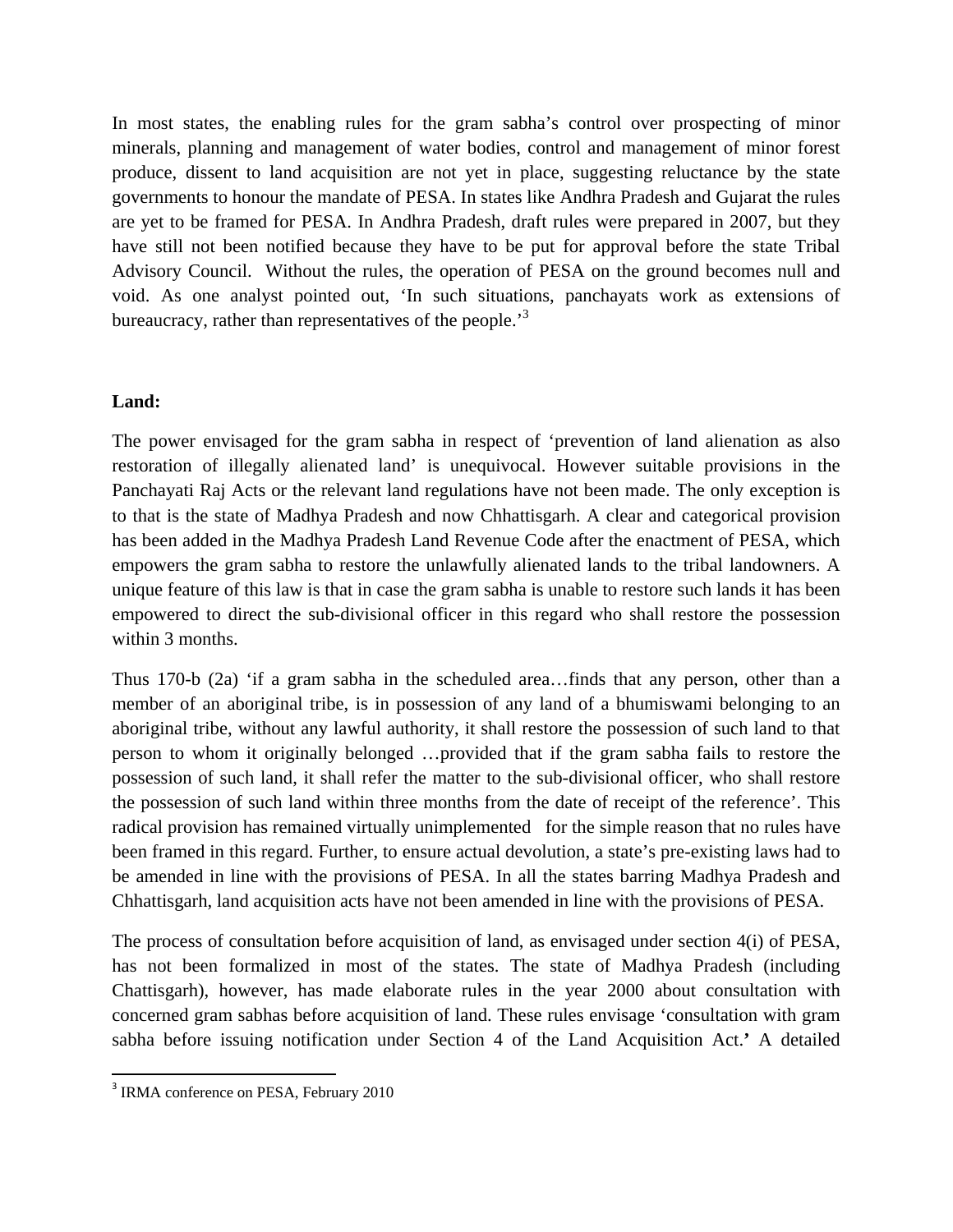procedure has been prescribed so that consultation is transparent and informed. The objective is to enable the people to come to a rational decision based on facts. The collector and a representative of company are mandated under rule 3(vi) to attend the final meeting of the gram sabha before it formally adopts a resolution for or against the acquisition. Thus, theoretically there is a paradigm shift in a crucial aspect of governance concerning acquisition of land in favour of the people. The proceedings in the open assembly of the gram sabha precede the proceeding in the court of the collector. The collector is expected to satisfy the people in the natural familiar setting of the gram sabha, where the people feel empowered, before he starts the formal process of land acquisition.

It is, however, a matter of deep regret that these rules are not being followed in their true spirit. There are cases where the formal resolutions of gram sabha expressing dissent have been destroyed and substituted by forged documents.<sup>4</sup> What is worse, no action has been taken by the state against concerned officials even after the facts got established. The message is clear and ominous. There is collusion in these deals at numerous levels.

Even in these two states, which have done the most extensive work among the PESA states on their legislations, the gram sabhas are only given the power of consultation and not consent, thus diluting the principle of self-governance. Further the gram sabhas are being convened at a level much larger than a habitation. The progressive edge of PESA gets diluted further as the term consultation is not defined properly nor have state governments outlined the ways of recognizing a negative response from the community towards acquisition.

#### **Mining and Mineral Resources**

Sub-sections 4(k) and 4(l) of PESA envisage prior consultation with gram sabhas before grant of leases etc, of minor minerals. Despite the directions issued by the ministry of Mines and Minerals the action in respect of consultation before lease of minor minerals is granted has been rather poor. The rules made by the government of Madhya Pradesh (including Chhattisgarh) concerning minor minerals, however, can be said to be most progressive. The rules made under the Mines and Minerals (Regulation & Development), Act 1975 have formally divided minor minerals into two categories: (i) Schedule-i (specified minerals) and (ii) Schedule ii (other minerals). All quarries of annual value up to Rs 2.5 lakhs; above Rs 2.5 lakhs but up to 5 lakhs and above Rs 5 lakhs but up to 10 lakhs in respect of minerals specified in schedule ii except stone quarries for crushers and clay quarries for tiles and bricks in chimney bhattas, have been transferred to gram panchayats/ janpad panchayats/zila panchayats respectively. The rules further envisage that 'quarry permits shall be granted and renewed by the respective panchayats, after obtaining prior approval of the gram sabha of the panchayat in which the quarry area is situated.' In the case of other minerals in Schedule i or Schedule ii, however, consultation with gram

<sup>4</sup> Personal interactions, community interviews during the fieldwork.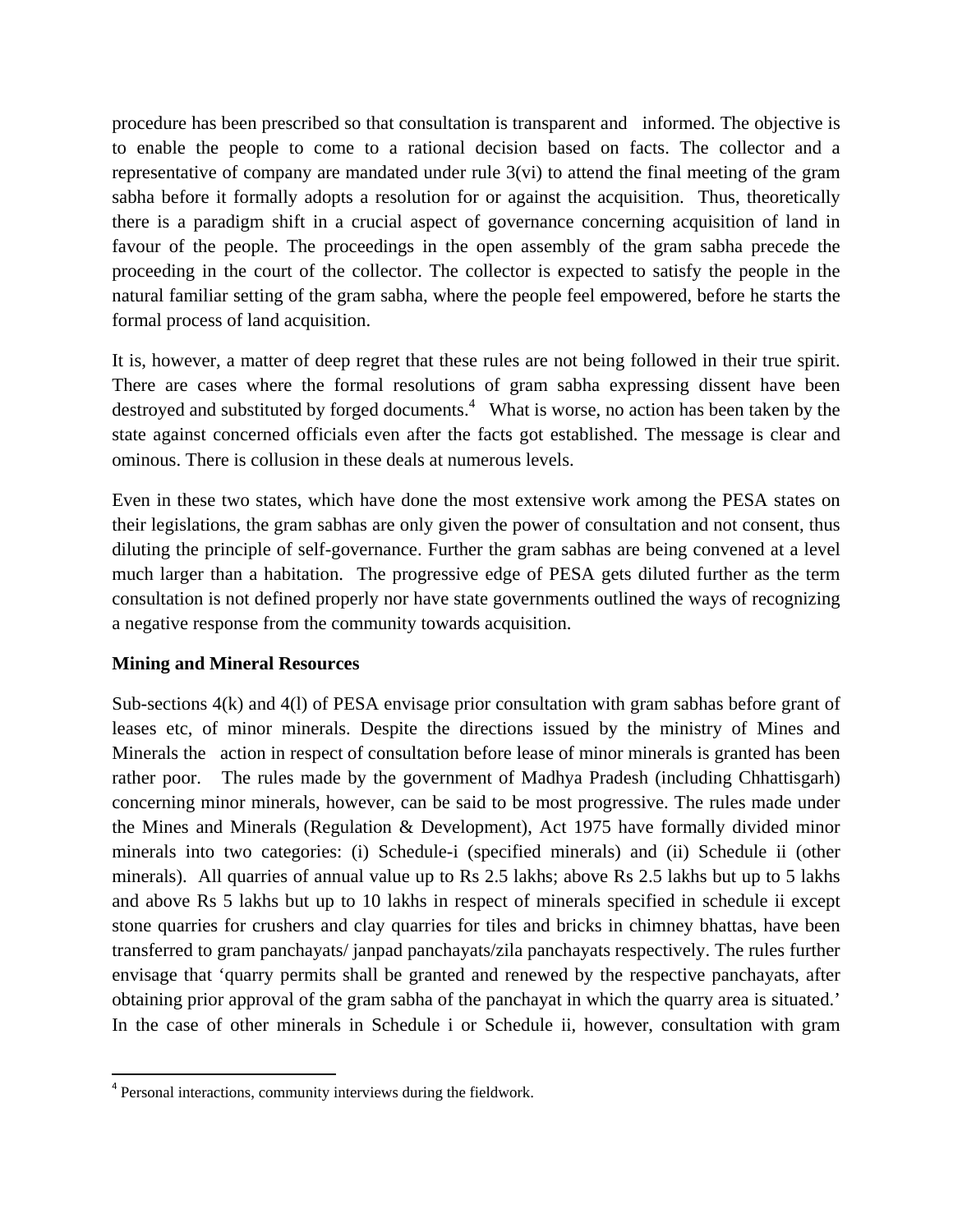panchayat alone, ignoring the gram sabhas totally, has been made obligatory. This is a blatant negation of the spirit of PESA.

To sum up, a comparative analysis suggests that the legislations in the States of Madhya Pradesh and Chattisgarh are nearest to the original provisions of PESA. Other states have significant legislative work left to undertake to actualise the Act. However, all the states are faring poorly on implementing these provisions meaningfully on the ground. It is tragic that in none of the states, the Governor, who is accorded limitless powers by the Constitution to ensure the upholding of PESA, has monitored or intervened.

There seems to be no explanation for these widespread delays other than the fact that PESA is low on the political and executive agenda. Efforts to honour it do not extend beyond interdepartment communications. One official in the Panchayats Department of the Orissa state government said, 'We write to the other line departments from time to time reminding them to amend their laws. But they have not done it yet'.<sup>5</sup> An official from Chattisgarh argued that cultural factors and the legacy of exploitation in states like his also militate against a reformist law like PESA, 'I admit that there is still a lot we have to do to implement PESA on the ground in its true spirit. Because of the trader culture in the state, the upper and middle class person's attitude is that the section below me should not become aware, so that I can easily exploit them. For example, this is clear in the low rates traders paid tribals while buying tendu leaves from them.'<sup>6</sup>

In December 2009, the Ministry of Panchayati Raj sent the nine state governments a set of draft PESA rules as a potential template, but this was not accompanied by a timeframe for action. Even here, in some aspects, such as land acquisition, these rules do not adequately address the challenges as they exist on the ground today, and need to be strengthened. Further, while these draft rules are laid out mandating the devolution of power to the community, the draft document does not list any punitive measures for violation of rules. In the light of the PESA experience of the past 15 years, it is unlikely that these rules, unless accompanied by well thought-out punitive measures or redressal mechanisms, will have their intended effect of empowering the community.

 <sup>5</sup> Personal interview, December 2009.

<sup>6</sup> Personal interview, July 2009.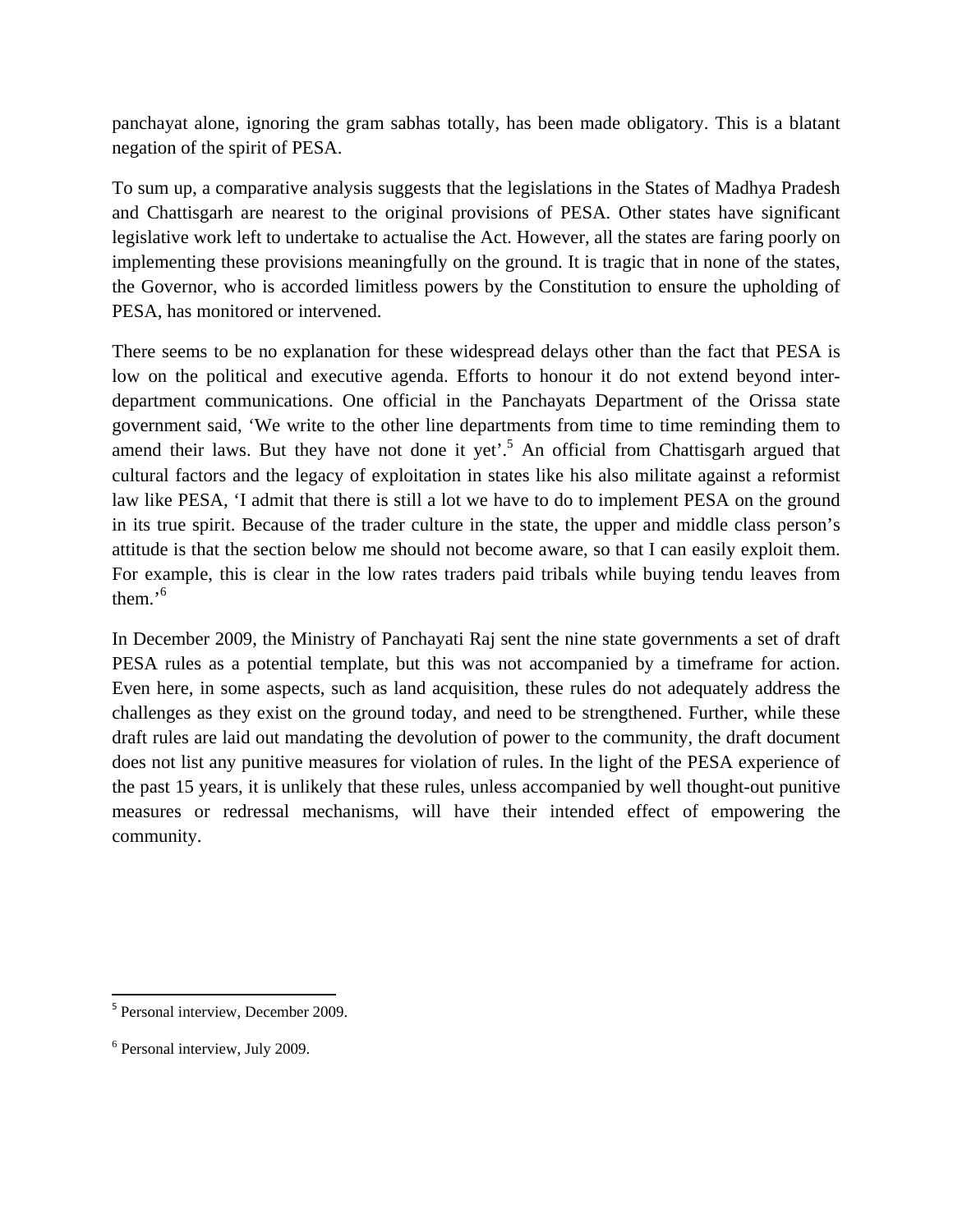#### **The Governor's Role**

The Constitution entrusts the Governor the task of ensuring 'peace and good governance' in Schedule Five areas, with absolute powers over the state government towards this end. Governors were also required to submit an annual report to the Parliament, which was meant to be an independent assessment on administration in Schedule Five areas. However, since the enactment of PESA, Governors have slowly but surely been neglecting their duties towards the law, and towards tribal communities, even as the prospects of 'peace' and governance based on participatory empowered peoples involvement have deteriorated in many PESA villages.

A Planning Commission-appointed committee (2008) commented on this failure: 'It is a pity that no Governor has ever cared to keep a watch over the legislative activity of the state or the centre with reference to the responsibility implicit in the powers vested by Paragraph 5(1) of the Fifth Schedule.' Another observer (Verghese, 2009) added, 'Most governors, who have a special responsibility for tribal guardianship under the Fifth Schedule, have failed to live up to their high responsibility and have never been taken to task for gross dereliction…all governors should receive instruments of instruction from the president regarding their constitutional mandate for tribal areas and be held strictly accountable.'

On the ground, communities and organisations express the feeling of being let down by the Governor's office. They point out that the Governors have not responded in a single instance to their petitions for intervention in crises that threaten them, such as deepening clashes over land, mining or police excesses. An expert argued, 'The recent trend of appointing retired police officers as Governors in Schedule Five areas is damaging the cause of PESA. Coming from a career of service in the police force, they are proving insensitive to tribal aspirations, and are naturally favoured towards a powerful police and security apparatus in these areas.<sup>7</sup>

As required by Paragraph 3 of Schedule Five, Governors are required to submit a report annually, which is their independent assessment of the quality of governance in PESA areas. An analysis of annual reports submitted by the Governor to the Centre in the past years<sup>8</sup> shows that these are hardly objective assessments as required by law, but largely a laundry list statement of physical targets and financial allocations under various schemes as reported by the state government's departments. None of the reports had analysed or even touched upon the themes of displacement, alienation, poor governance and insurgency, which are the dominant facts of life in many PESA areas. In some cases, reports of successive years have reproduced exactly the same

 <sup>7</sup> Conference on PESA, February 2010

<sup>&</sup>lt;sup>8</sup> Recent annual reports from the states of Andhra Pradesh and Orissa were analysed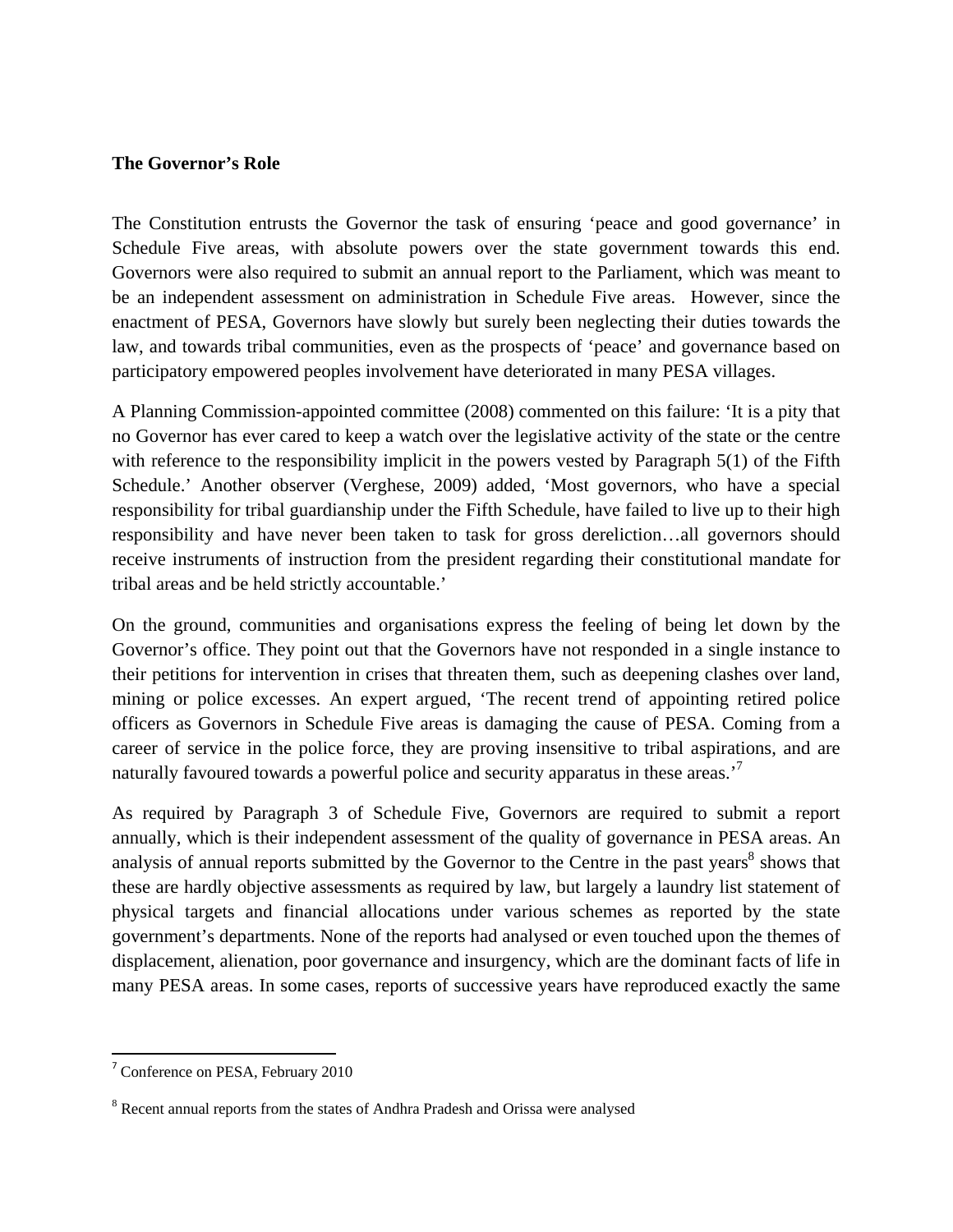paragraphs under certain subsections, suggesting how the exercise is now one of going through the motions.

Responding to a RTI request asking for these reports, one official in the central government stated, 'These are not public documents', revealing the extent to which the exercise has become unaccountable and opaque, and has lost touch with its intended meaning of being responsive to one of India's most vulnerable sections. The annual reports are currently being drafted as per a circular issued in the 1980s. It is time these rules were re-examined, and a more stringent system put in place to enable the annual reports by the Governor to truly reflect the condition of the communities in Schedule V areas. The office should also be equipped to enlist people who can contribute to the independent character of this report, instead of relying only on government departments and reproducing official claims.

To reiterate, the implementation of PESA in the concerned states remains inadequate with the neglect having key dimensions:

- 1. There is a lack of appreciation about the place of the Fifth Schedule read with PESA in various organs of the state.
- 2. The formal responsibility of (a) implementation of PESA that stands for total transformation of the paradigm of governance in the Scheduled Areas and (b) dealing with tribal affairs in general is vested with two different ministries in the Union Government, namely, the Ministry of Panchayati Raj and the Ministry of Tribal Affairs respectively. The two are virtually functioning in isolation.
- 3. There is lack of information and understanding about PESA in general and its radical character in particular amongst the political executive and even concerned administrators.
- 4. There is virtually no effort to convey and disseminate the message of PESA.

 As a senior politician has argued, '… the Act has been passed pursuant to a constitutional imperative, the failure to implement the (PESA) Act in Fifth Schedule areas amounts to noncompliance with constitutional provisions. The union government must take all necessary steps, including resort, if necessary, to litigation, to ensure compliance.<sup> $\theta$ </sup> A tribal rights advocate contrarily argued that the delays by the state that keep PESA ineffectual are only to be expected: 'PESA will always entail a struggle for communities because it is a process that shifts power from the state and the elites to them. The process has its own momentum, setbacks, and will take time. But it is a process that is possible.<sup>'10</sup>

 <sup>9</sup> Aiyar, 2002

<sup>&</sup>lt;sup>10</sup> IRMA conference on PESA, February 2010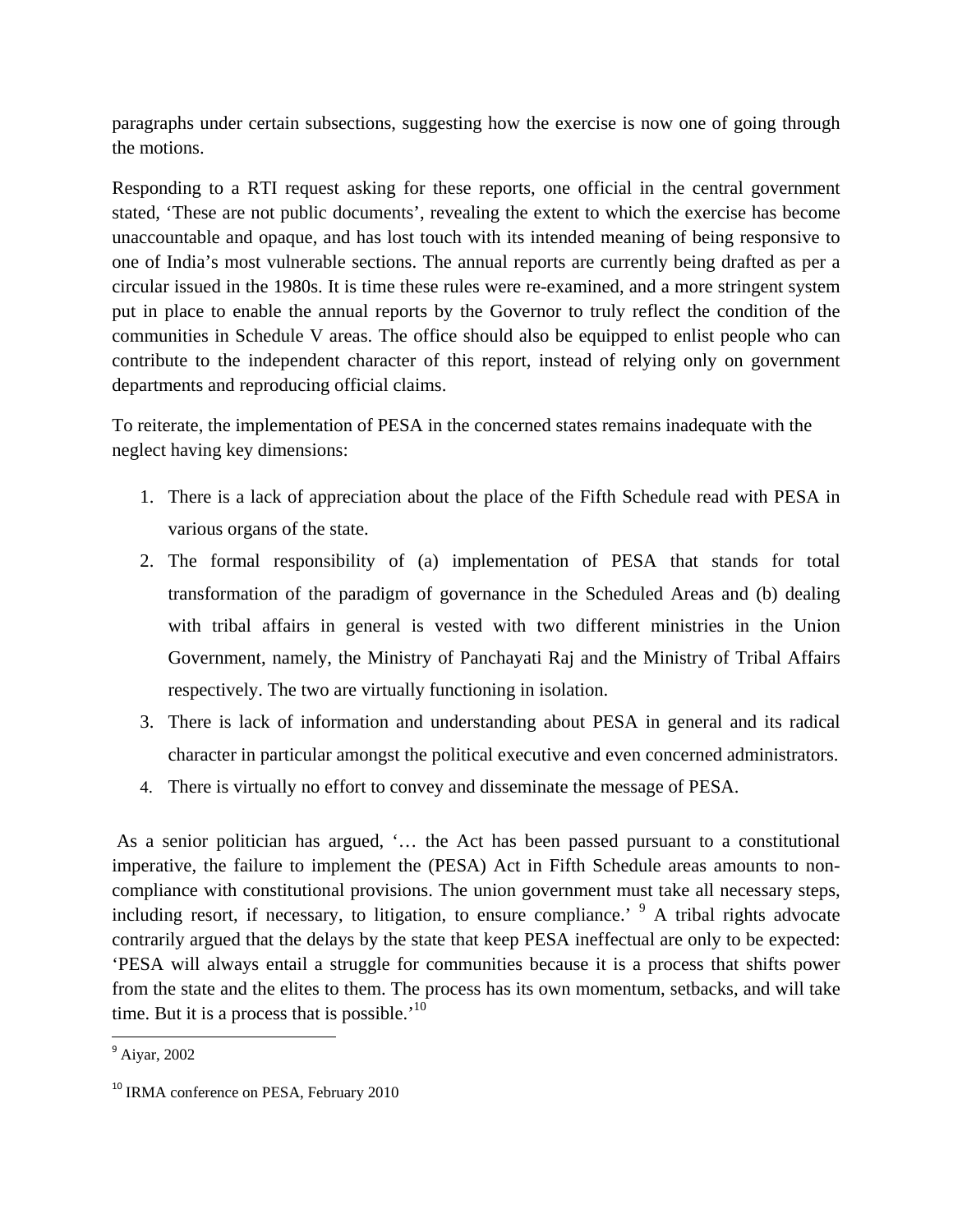But with the rash of changes in the past decade, most tribal communities are no longer socially and economically insulated from their surroundings. So the immense possibilities of PESA would necessarily entail the economic and political elites respecting the law, and honoring their part of this contract. Where they dishonour the law's letter and spirit, the attempt for PESA becomes synonymous with a harsh struggle, as is apparent from the numerous challenges, playing out on the ground today.

#### **3. PESA: Challenges on the ground**

There is a veritable crisis in several PESA areas of the country today  $-$  a damaging mix of misgovernance, alienation, violent insurgency, and counter-violence by the state as well as non-state actors, such as the Salwa Judum in South Chhattisgarh. In the words of one analyst, 'some tribal communities, such as those in Bastar, are probably witnessing the most severe crisis since their existence' (ibid). While every state has its own specificities, our fieldwork suggests that the challenge has the following broad and inter-linked dimensions across central India. Together, they are rendering PESA weak, or even meaningless, on the ground:

#### **3.1 Conflicts over natural resources**

Official studies have pointed out that the size of the operational holding in the tribal lands is eroding due to the state led acquisition and marketisation process.<sup>11</sup> This is also perhaps due to the fact that the rising poverty levels have directly impacted the tribal community in a way where the landholding pattern is changing for the worse (The 61st Round of the NSSO provides evidence to the deepening levels of poverty.) This process is most pronounced in the states of Orissa, Chhattisgarh and Jharkhand. The report notes elsewhere that the existing framework of law is formidable on paper but is operated to the disadvantage of the tribals.

The sale of tribal lands to non-tribals in the Schedule Five areas is prohibited in all these states. However, transfers continue to take place and have become more perceptible in the post liberalization era. The principal reasons are — transfer through fraudulent means, unrecorded transfers on the basis of oral transactions, transfers by misrepresentation of facts and misstating the purpose, forcible occupation of tribal lands, transfer through illegal marriages, collusive title suites, incorrect recording at the time of the survey, land acquisition process, eviction of encroachments and in the name of exploitation of timber and forest produce and even on the

<sup>&</sup>lt;sup>11</sup>Observations at the macro level are based on the report of the 'Committee on State Agrarian Relations and Unfinished Task of Land Reforms. Vol. 1 Draft Report. Ministry of Rural Development, as well as our fieldwork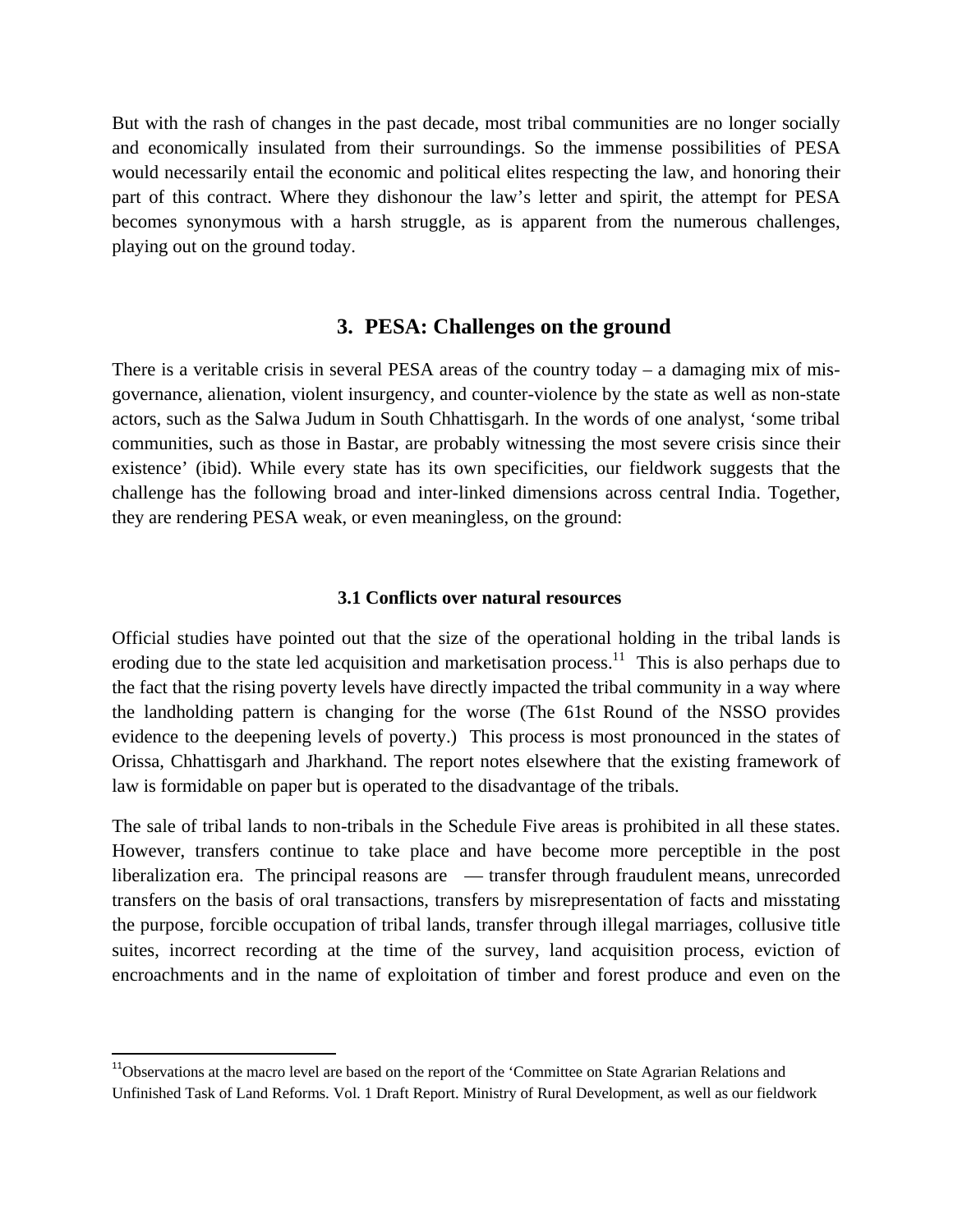pretext of development of welfarism.<sup>12</sup> The BN Yugandhar Committee (2002-3) has referred to the process of enclavement, whereby the tribal retreats into the interior areas on the incursion of the non – tribals leaving his home and hearth behind, as a major factor of alienation

PESA provisions are intended to intrinsically protect the resources of the tribal communities, and empower them to act against forcible acquisition. But today, acquisition of the individual's and the community's natural resources for (mostly private) industry in violation of these provisions is the leading flashpoint in several PESA areas. This is creating conflicts, which tribal communities are tragically ill equipped to navigate, even though in several sites, communities are taking on suffering to engage in a difficult movement to resist the loss of their livelihoods and resources, and way of life. Despite their efforts, the current resource clash is shifting an already skewed balance of power from the people to the state and the moneyed. The state is also emerging as a principal violator of the very laws it is meant to uphold – e.g. ignoring a gram sabha's opposition under PESA to land acquisition, and calling village assemblies under heavy police presence to push through land acquisition plans.

The central Land Acquisition Act of 1894 has till date not been amended to bring it in line with the provisions of PESA and to recognize the gram sabha, while a newer bill meant to replace it is yet to be tabled in parliament. At the moment, this colonial-era law is being widely misused on the ground to forcibly acquire individual and community land for private industry. In several cases, the practice of the state government is to sign high profile MOUs with corporate houses (Government of Jharkhand 2008 and IANS, 2010), and then proceed to deploy the Acquisition Act to ostensibly acquire the land for the state industrial corporation. This body then simply leases the land to the private corporation - a complete travesty of the term 'acquisition for a public purpose', as sanctioned by the act.

In some cases, administrations run through the motions of a PESA consultation, but in no instance has the opposition expressed by tribal communities to acquisition of their land resulted in a plan for industry being halted, suggesting the disempowerment of the gram sabha. One official currently engaged in such a process of acquisition said, 'Once I declare anyone's land for acquisition under the (1894) act, it becomes the government's' (Personal interview, July 2009). There is inadequate sensitivity to the fact that tribal communities often cannot take advantage of specialised employment opportunities in the new industry because of their low literacy levels, and face the prospect of being reduced to informal, casual labour. Nor is there a recognition that sometimes communities might simply not want to part with their land, no matter how attractive the compensation, because it will be disruptive of their way of life.

When it comes to acquiring mineral resources for industry, the stakes are similarly loaded against the functioning of the PESA Act. The past decade has witnessed a boom in mining, and

  $12$  Many of these reasons are documented by the National Institute of Rural Development in S.K Singh ed, 'Self-Governance for Tribals Vol I, Tribal Lands and Indebtedness, 2005.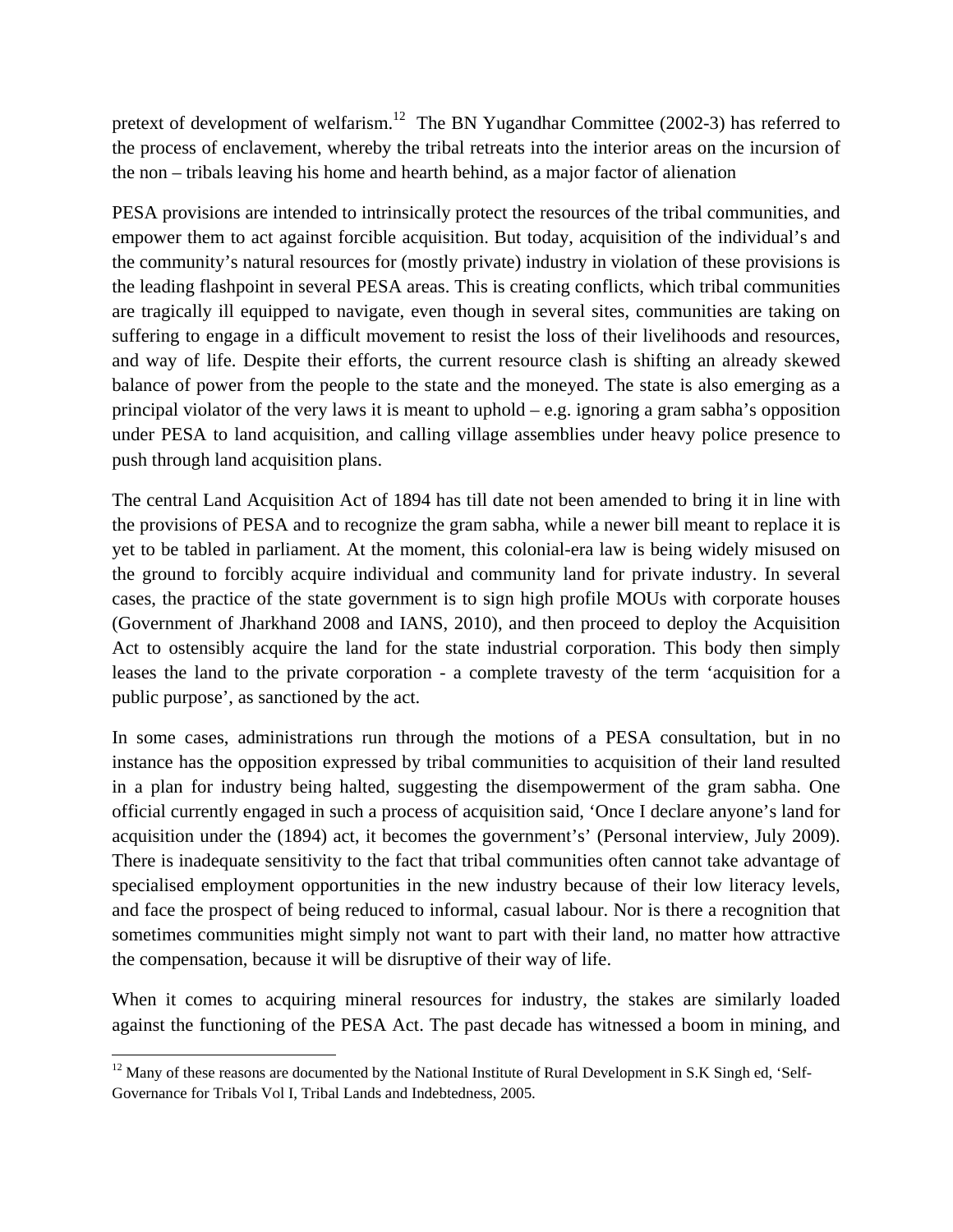the sector is exhorted by the government to grow at an annual rate of 10% a year. Yet, there is still no legal framework in place for communities to dissent to such activity in their area if they so desire, or to secure a direct stake in the earnings, through instruments such as jobs or debentures. Successive governments have systematically ignored the Samata judgment (Supreme Court, 1997), to the severe detriment of tribal communities. The order's highlights are worth reiterating here to indicate how the country could have adopted a model of sustainable mining, which was respectful of the tribal communities living in mineral-rich areas, and thus avoided many of the current conflicts witnessed on the ground today:

1. As per the 73rd Amendment Act, 1992,. 'every Gram Sabha shall be competent to safeguard…..Under clause (m) (ii) the power to prevent alienation of land in the Scheduled Areas and to take appropriate action to restore any unlawful alienation of land of a scheduled tribe.'

2. Minerals to be exploited by tribals themselves, either individually or through cooperative societies with the financial assistance of the state.

3. In the absence of total prohibition, the court laid down certain duties and obligations to the lessee, as part of the project expenditure: at least 20% of net profits as permanent fund for development needs, apart from reforestation and maintenance of ecology.

4. Transfer of land in Scheduled Areas by way of lease to non-tribals, corporation aggregate, etc stands prohibited to prevent their exploitation in any form.

5. Transfer of mining lease to non-tribals, company, corporation aggregate or partnership firm, etc is unconstitutional, void and inoperative. State instrumentalities like APMDC (Andhra Pradesh Mineral Development Corporation) stand excluded from prohibition.

6. Renewal of lease is a fresh grant of lease and therefore, any such renewal stands prohibited.

7. In States where there are no acts which provide for total prohibition of mining leases of land in Scheduled Areas, Committee of Secretaries and State Cabinet Sub Committees should be constituted and a decision taken.

8. Conference of all Chief Ministers, Ministers holding the Ministry concerned, and Prime Minister and Central Ministers concerned should take a policy decision for a consistent scheme throughout the country in respect of tribal lands.

The great boom in mining — for example, in the past years, companies paid a royalty to the state of Rs 26 per tonne of iron ore, selling it for over 100 times that, or an average of Rs 3,000 means profits run into crores of rupees. Thus there is a great financial incentive to ignore the PESA law and the Samata judgment, or ensure that they do not get in the way. A former Chief Minister explained the mindful neglect of PESA thus: 'Its implementation would put an end to mining projects'.<sup>13</sup> Communities not only have to bear the brunt of this violent mining/industrialization process, but they also testify that its immense profitability skews the political and administrative agenda in favour of industry, and away from protective laws like PESA.

 <sup>13</sup> Former Chief Minister of Madhya Pradesh.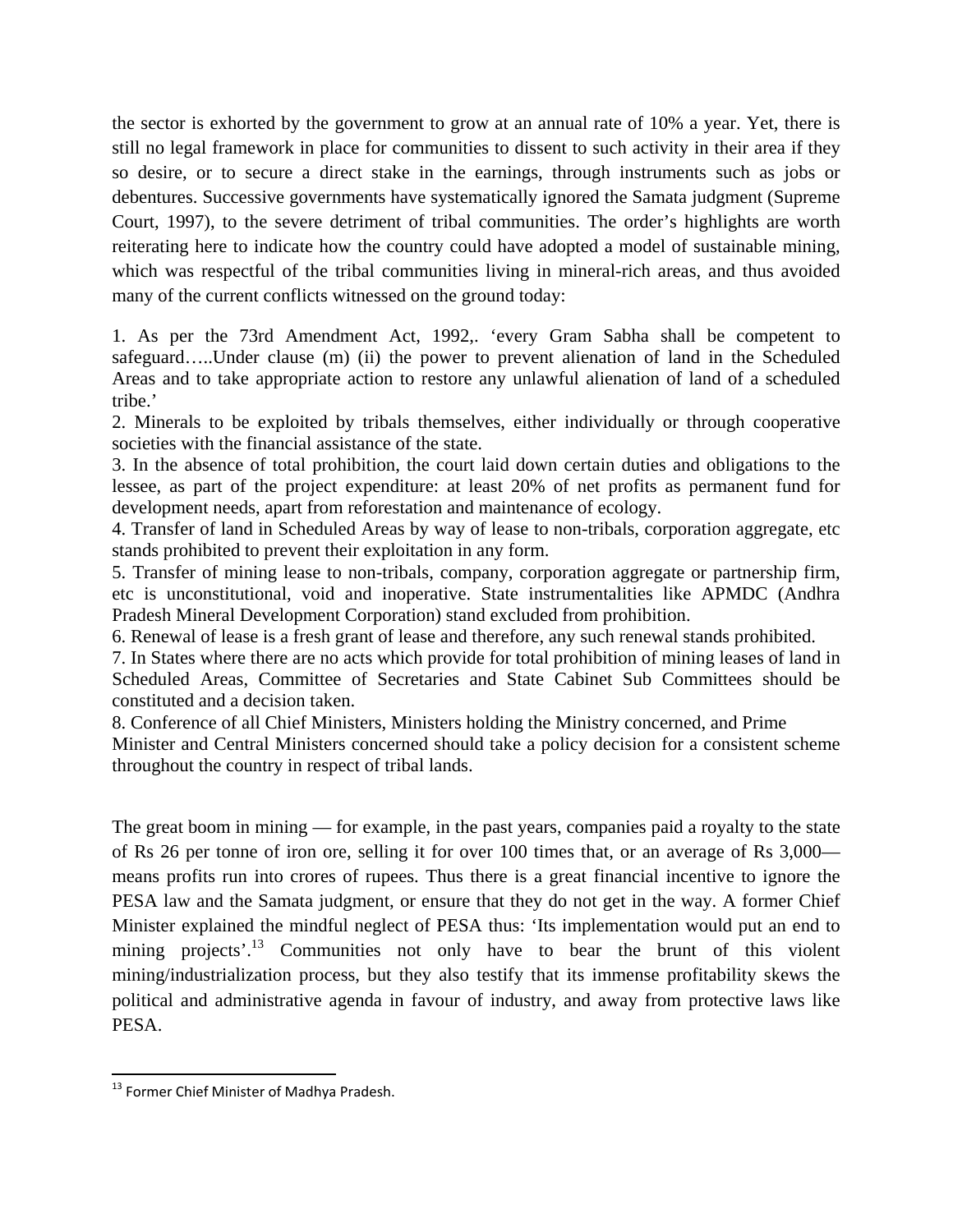In Kuchaipada village in Rayagada, Orissa, an area where 3 villagers were killed in a police firing on anti-industry protests, a sarpanch's account was reflective of this widespread sense of helplessness and powerlessness in the face of an invincible clique of interests: 'A lot of money is being spent to build a big police station right opposite the factory (an under-construction aluminum plant), even though none of the villagers asked for it. Instead, we have been giving regular resolutions to the administration for better education and health facilities and for the implementation of NREGA. Not a single public health centre or hospital in our block has a malaria testing kit, even though malaria is so common here. We have to go to private doctors for that. Do our people need better police facilities or better healthcare? What is the administration's priority? This is being done only because the company wants police stations, which can beat us if we ever protest against land acquisition' (Personal interview, December 2009).

Another sarpanch said, 'There is so much money floating around everywhere, which is deciding everything. But who is listening to our troubles? No one honours our decisions under PESA, or do they listen to us because we do not have such money' (Personal interview, July 2009). A senior politician argued, 'In any democratic polity, the recasting of power as signified by PESA should have happened without as much confrontation as we are witnessing today. But the very strong commercial interests seeking out the resources of this area have ensured that PESA is up against a lobby with very deep pockets' (IRMA conference on PESA, February 2010). The ongoing investigations by relevant agencies underway in Orissa and Jharkhand, probing illegal mining, suggest the extent to which tribal communities are being defrauded, and the powerful interests they find themselves up against when they attempt to assert their constitutional rights.

## **A. LOHANDIGUDA in BASTAR, CHHATTISGARH<sup>14</sup>**

**PESA empowers a community to prevent any land alienation. However, this is in sharp contrast with the Land Acquisition Act (1894), which the centre is yet to amend or replace. This has damaging consequences for the community and for notions of transparent and responsive governance practices, because on the ground, it seems that acquisition becomes subservient to everything else.** 

Resident Mahangu Madiya has Rs 55 lakh in his account, but does not even own a mobile phone. He has no use for most such material possessions. Or even this significant sum of money, which he has not touched since it landed in a bank account this January as 'compensation' given by the state, in return for acquiring his 35-acre farm for a proposed steel plant. "I am concerned with farming. My land is important to me. What will  $\overline{I}$  do with this money?" asked the middle-aged farmer

Madiya's Dhuragaon village is among 10 villages along the Indravati River in South Chhattisgarh Bastar district, whose 12,000-strong population the government is currently

 $14$  The case studies narrated here are based on fieldwork carried out by the authors for this study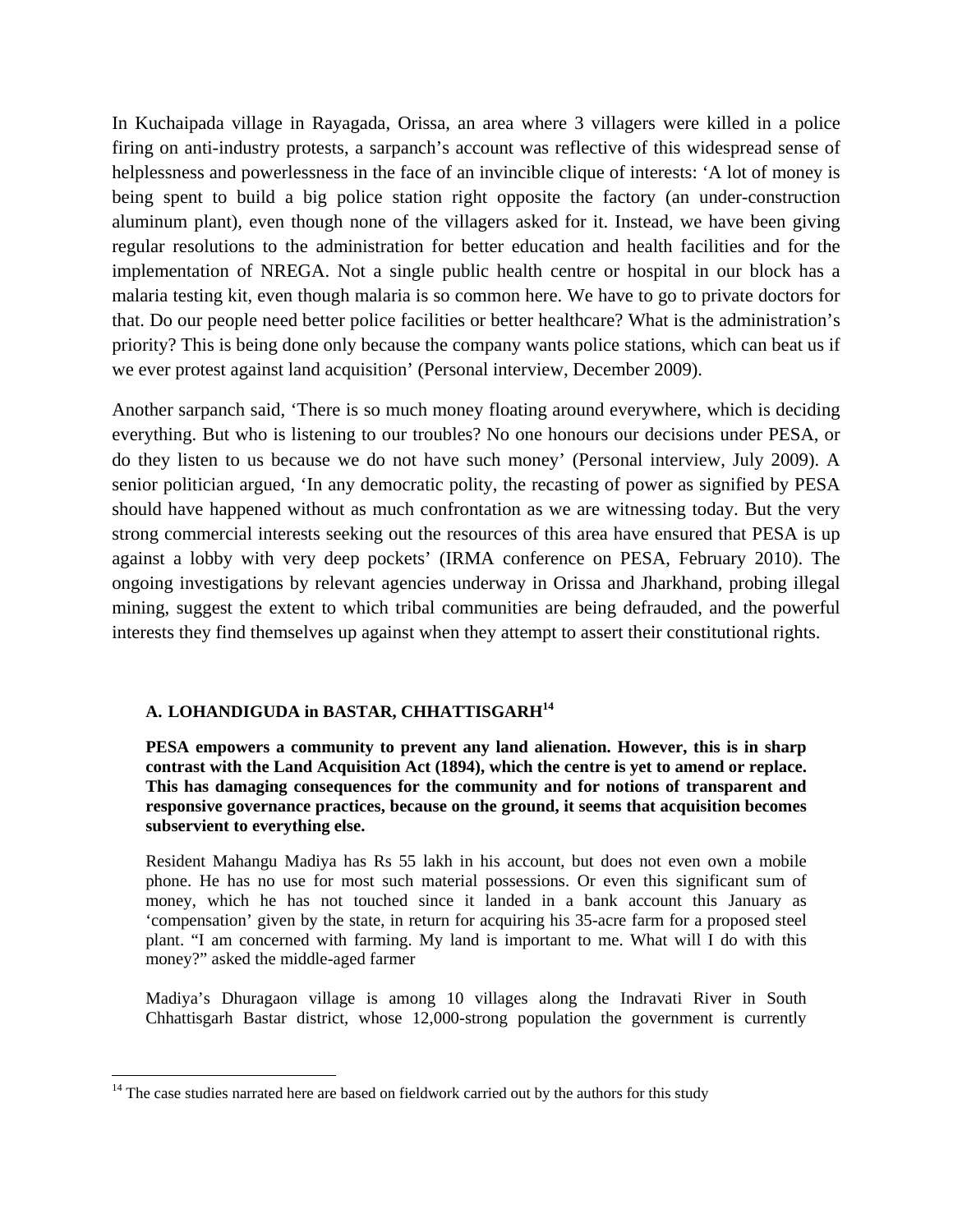attempting to displace, aided by a colonial-era land acquisition law. They plan to hand over these fertile farms to Tata Steel Limited for a steel plant.

Most villagers here are from the Madiya tribe. The community of industrious and thrifty rice and corn cultivators worships its ancestors, prays to nature in elaborate festivals for good harvests, and believes local goddesses mark the village boundaries. Their children are the first generation to be formally schooled, and the community profoundly resents being pushed by the state into an economy that seems to have little relevance to their worldview or economic and social systems.

Villagers claim they were never told that their land is marked for giving over to industry, but read about it in the newspapers. Then the government pushed through the acquisition procedures deploying deceit and force. It called gram sabhas in July and August 2006, with heavy police presence blocking roads to and from the villages. "We were required to sign a register at the entrance before going into the meetings. There, government officials told us that a steel plant was in our best interests. The next thing we knew, local newspapers were carrying statements from the administration saying our villages have agreed to give up their land", said Madiya. "Is the government meant to work for the people, or for the powerful?"

In the largest village of Thokraguda, people are still holding out bravely, led by their sarpanch Hidmo Ram Mandavi. The bespectacled man with a primary school education said in a straightforward manner, "We might not have wealth (*sampatti*) but we have peace (*shanti*). By taking our land, the company will reduce us to coolies or *chaprasis*. We are owners of land now; we will be reduced to servants of the factory if we agree to the government's plan. Why should we be forced to agree to this?"

Mandavi has called several gram sabhas in his village, and even traveled to Delhi to protest over the forcible land acquisition. The sarpanch said, "Everything is happening in complete violation of the PESA Act, and the powers given to gram sabhas." Madiya and Mandavi are among several villagers here who found criminal cases lodged against them in the following months, arrested from public rallies to protest the taking over of their land. Many like them are out on bail currently, but must still put in monthly appearances in court.

There was a great deal of hesitancy on part of the officials to share information with the research team. In a follow-up meeting three months later in October, the District Collector informed the researchers that the information sought was still being gathered. Meanwhile the district administration held a public hearing for the environmental clearance for the steel plant. This meeting as is typical was not held in the villages but in the office of the Collectorate, over 20 kilometers away from the affected villages.

#### **B. NARAYNAPATNA in KORAPUT, ORISSA**

**PESA empowers the gram sabha to prevent the alienation of tribal land by non-tribals. The Orissa Scheduled Areas Transfer of Immovable Property Act reinforces this principle. But these laws are non-functional on the ground, as acknowledged in a 2002 amendment. In Narayanpatna, a successful grassroots movement for land reclamation has resulted in polarization on the ground, widespread arrests, and deployment of security forces, leading up to the death of two tribal men during a police firing on a protest march in November 2009.**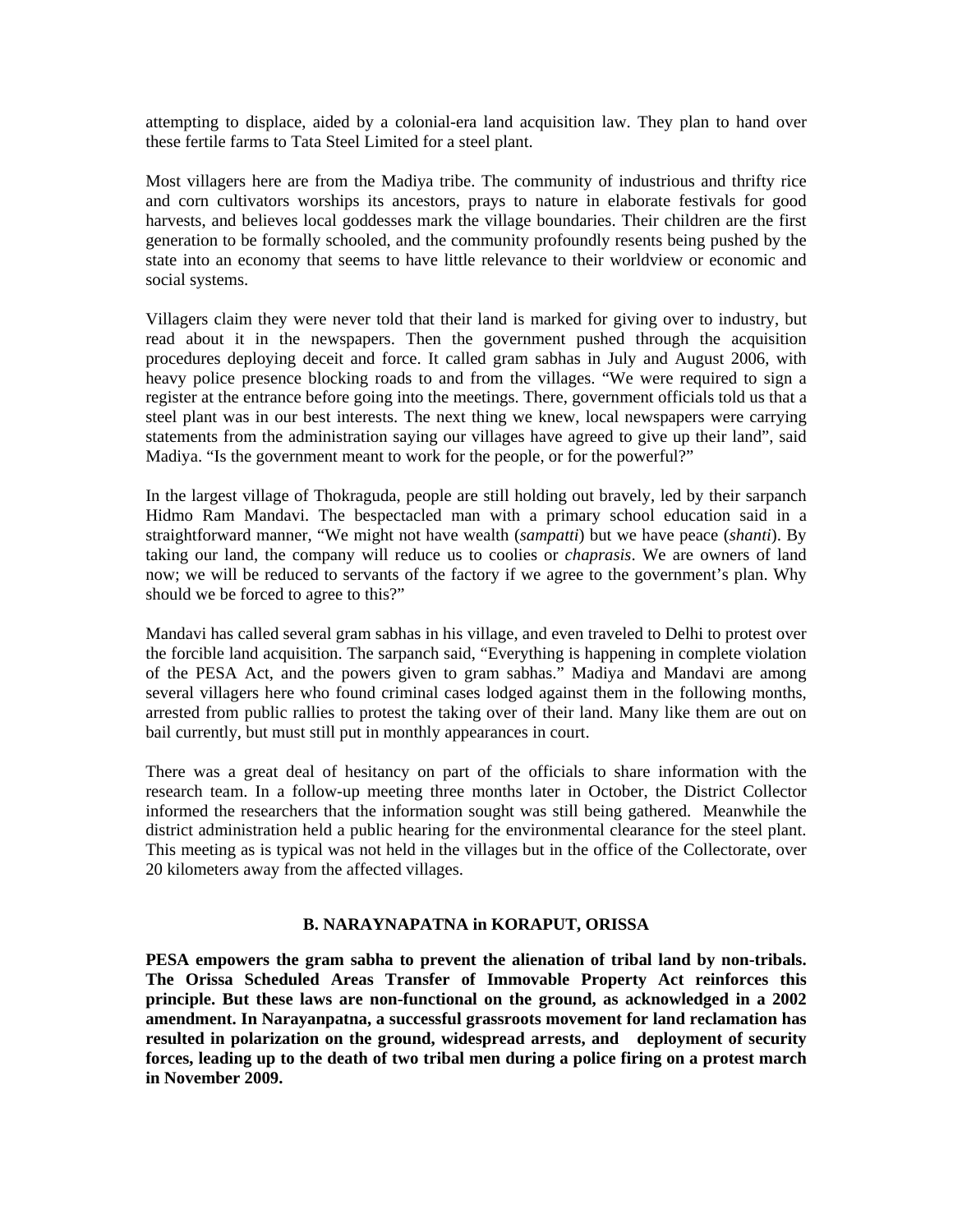Over the past five years, the Narayanpatna and Bandhugaon blocks of Koraput district in Western Orissa have been the site of a tribal movement of agricultural labourers called the Chasi Mulia Adivasi Sangh (CMAS). Over the last three years, the movement has gained strength and spread to the neighbouring blocks of Laxmipur and Similiguda. It has built on alienation, which has a three-decade-long history, when these communities lost their lands to hydropower projects and industries, and had to endure displacement. The situation worsened over the years as moneylenders and traders forced the tribals into debt traps, took advantage of their inability to read or write or access land revenue records, and took over many of their land holdings.

In June 2009, the agitation under the banner of the CMAS gained momentum as it took back and ploughed more than 2000 acres of reclaimed land, and declared that it would release Mali Parbat (a mountain range, with rich mineral deposits) from the bauxite mining companies. The other main site of action was ending liquor trade in the area, pointing to the deep links between alcoholism, tribal exploitation, land alienation and debt. Remarkably, they managed to get all the liquor shops boycotted in the blocks, leading to a fall in business for the liquor and moneylender lobbies.

In October 2009 the CMAS grew more assertive and carried out a rally and demonstration in Bhubaneswar and declared that their movement would continue their struggle to get land back to the tribals, and expand to other areas of the state. Their slogan was, 'The land, the water, the forests, the wind…everything is ours."

The struggle started getting violent overtones, as a counter organisation of urban elites called the *Shanti Committee* (akin to the Salwa Judum in Bastar) came into existence. Violence and counter violence created a tense and complex situation. In August 2009 the Collector attempted dialogue with the agitating tribals, asking them to not break the law, and assuring that their land grievances would be settled under revenue laws and due procedures. The dialogue continued, and no forcible occupation of land was taken up subsequently according to government accounts.

Criminal cases were lodged against different leaders of the CMAS, and combing operations began, and the CMAS held protest rallies against alleged police atrocities. The action by the security forces only appears to have increased, as the harvesting time drew near. Reportedly they have ostensibly sought to prevent harvest of crops on lands forcibly occupied by the CMAS. Local accounts indicate that the tensions were further aggravated on the  $18<sup>th</sup>$  and  $19<sup>th</sup>$  of November as people were warned by the security forces in several villages that they should leave their homes immediately, to avoid dire consequences. There has been an increasing presence of the security forces in the areas now.

On 20<sup>th</sup> November, CMAS members went to the Narayanpatna Police Station again to protest against the combing operations and the high-handedness of security forces in the villages. During the protests, the police opened fire on the crowd, and killed CMAS members Kendruka Singanna and Nachika Andru, and injured several people. Police claim the firings were necessary for self-defence. On the other hand, independent observers term it a needless and preplanned killing, pointing in particular to evidence such as bullet wounds at the back, shot from close range.

Since these deaths, there has been little effort on the part of the government to inquire into the matter, to initiate a peace-building process, or to bring about justice to the aggrieved. The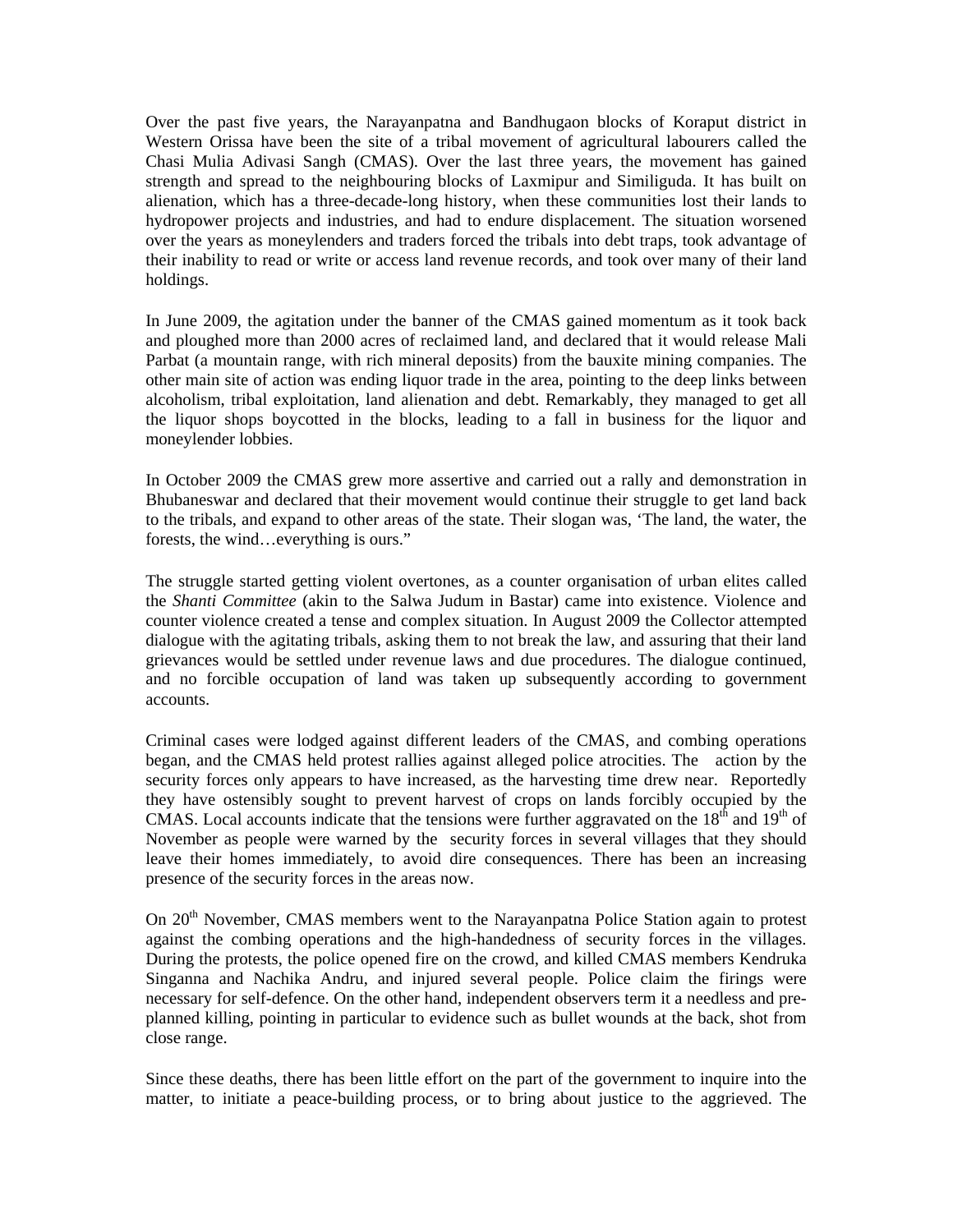polarization and conflict levels have increased manifold following the firing incident. A visit by IRMA's researcher with another local fact-finding team took place some days later in December, amidst intense hostility and police scrutiny, which limited the scope of the findings.

In Baliaput village, belonging to some of the CMAS' noted leaders, including Nachika Linga, most of the 70-odd houses were empty. The village wore a ghost appearance, with ill-nourished children milling around. Few villagers who remained said villagers preferred to hide in the forests because of the police and paramilitary forces that come in big numbers and with arms. Linga's house was empty, save his aged mother in tattered clothes. A testimony by relative NS (name withheld to protect identity) summed up how the current conflict was rooted in a legacy of tribal exploitation and misgovernance. The young man in his twenties, said he had first been arrested in 2001, when he tried to cultivate a piece of land, which a local moneylender ("with 14 acres of land, and two guns"), has wrested from his father. He said, "The police did not listen to our complaint of how our land has been seized. Instead they backed moneylenders, put us in jail and threatened us to not create trouble. Nobody was interested in our problems till the CMAS was formed."

When asked how the earlier peace could be restored, NS said, "The truth is things were not good earlier for us. If they were, why would we need to start the CMAS? There was no peace. We used to be exploited a lot. The police would only listen to the complaints of those who have money. We toil night and day, and have been toiling since our father's time, and our grandfather's time. Yet, why don't we have a piece of land to call our own? Why do we have to go hungry despite working so hard? Why did my father die after drinking alcohol? That is how the CMAS began - to oppose the liquor business and indebtedness, to restore lands to the cultivator, and to resist police harassment. We prefer to die rather than give up our lands or our organisation." Men in the village spoke articulately and calmly about their rights and their actions, and denied having or wanting links with the Maoists. They said, "We have no arms. We only have our agricultural implements. The police is trying to end the CMAS. If the organization ends, alcohol will return to the area. The police will again become oppressive. We will again be exploited."

At Narayanpatna, an administrative perspective was sought from the Block Development Officer. The officer was reticent, but said he was trying to undertake development works in the area, and restore normalcy. He said that he had been the only officer who had stayed on after the conflict, and made efforts to win the confidence of the villagers. En route, we were questioned by armed forces in fatigues, who dominate the town's spinal street, thus monitoring any movement into the area, and its villages further. A school close by is now home to over a hundred paramilitary forces. A senior security official said 73 villagers have been arrested since the Nov 20 firing on various charges, including old and new cases. Some are minors, but only because they are also involved in the activities, they also carry bows and arrows." He said it was not possible to end combing operations or file charge sheets against the arrested villagers in the slated 120 days. He added that an additional company of CRPF troops had been sent to the area in the wake of the November 20 firing. He however admitted that police control would not be able to end the conflict. He said it was important to address the root cause of the problem, namely violation of land rights.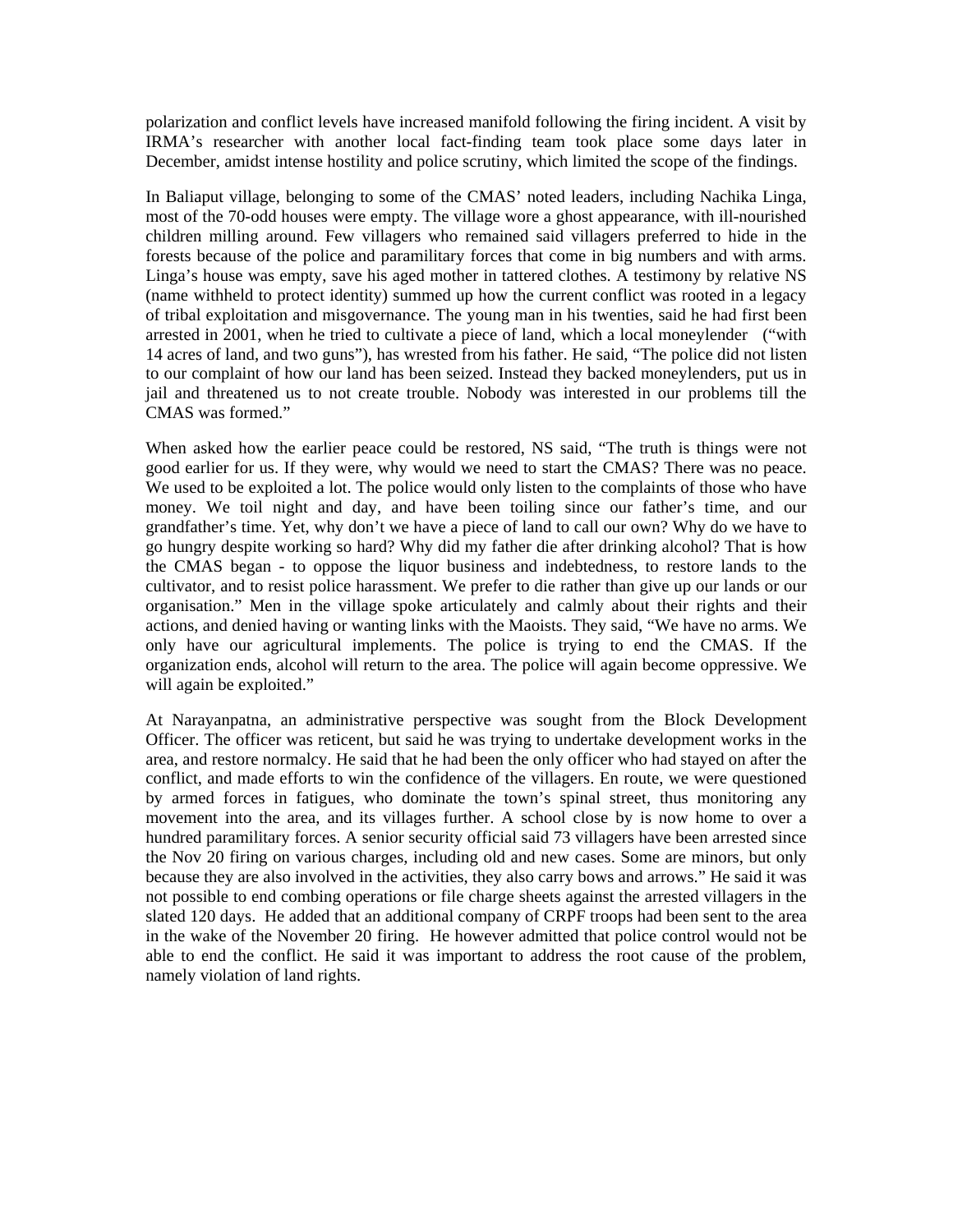#### **3.2 Poor recognition of Forest Rights**

The Scheduled Tribes and Other Traditional Forest Dwellers (Recognition of Forest Rights) Act, 2006 (FRA) was a result of the polity responding to protracted struggles by tribal communities and movements to assert rights over the forestlands they were traditionally dependent on. The Act turned colonial forest policy on its head, which had established the rights of the state over the forests over the traditional rights of the community. Further, by recognizing the validity of the gram sabha to give effect to these rights, this Act has great synergy with PESA's provisions. However continuing bureaucratic control, resistant attitudes of the forest department officials to give ownership to communities, and inadequate efforts at awareness have led to the slow implementation of the Act. The law lays down a clear threestage process for recognition of people's rights. It also defines what constitutes admissible evidence. The Forest Department has a role at the district and sub-divisional levels, but only as one of the parties involved. But the department has made every effort to give itself illegal veto powers to deny rights. In most states the department is refusing to be present at the time of verification by the Forest Rights Committee, and then demanding that the claim be rejected at the screening stage as they did not attend.  $15$ 

**Titles distributed over claims received under the Scheduled Tribes and other Traditional Forest Dwellers (Recognition of Forest rights) Act, 2006** 

| <b>State</b>   | Total number of    | Total number of titles deeds       | Percentage of titles |
|----------------|--------------------|------------------------------------|----------------------|
|                | claims received up | distributed/ready up to $31.01.10$ | distributed over     |
|                | to 31.01.10        |                                    | number of claims     |
|                |                    |                                    | received             |
|                |                    |                                    |                      |
| Andhra Pradesh | 3,25,818           | 1,73,334 distributed               | 53.20%               |
|                |                    |                                    |                      |
| Chhattisgarh   | 4,86,101           | $2,14,633$ distributed             | 44.15%               |
|                |                    |                                    |                      |
| Orissa         | 3,29,514           | 97,595 distributed                 | 29.62%               |
|                |                    |                                    |                      |
| Rajasthan      | 59,900             | 14,171 distributed                 | 23.66%               |
|                |                    |                                    |                      |

<sup>&</sup>lt;sup>15</sup> Interviews with community and people June 2009.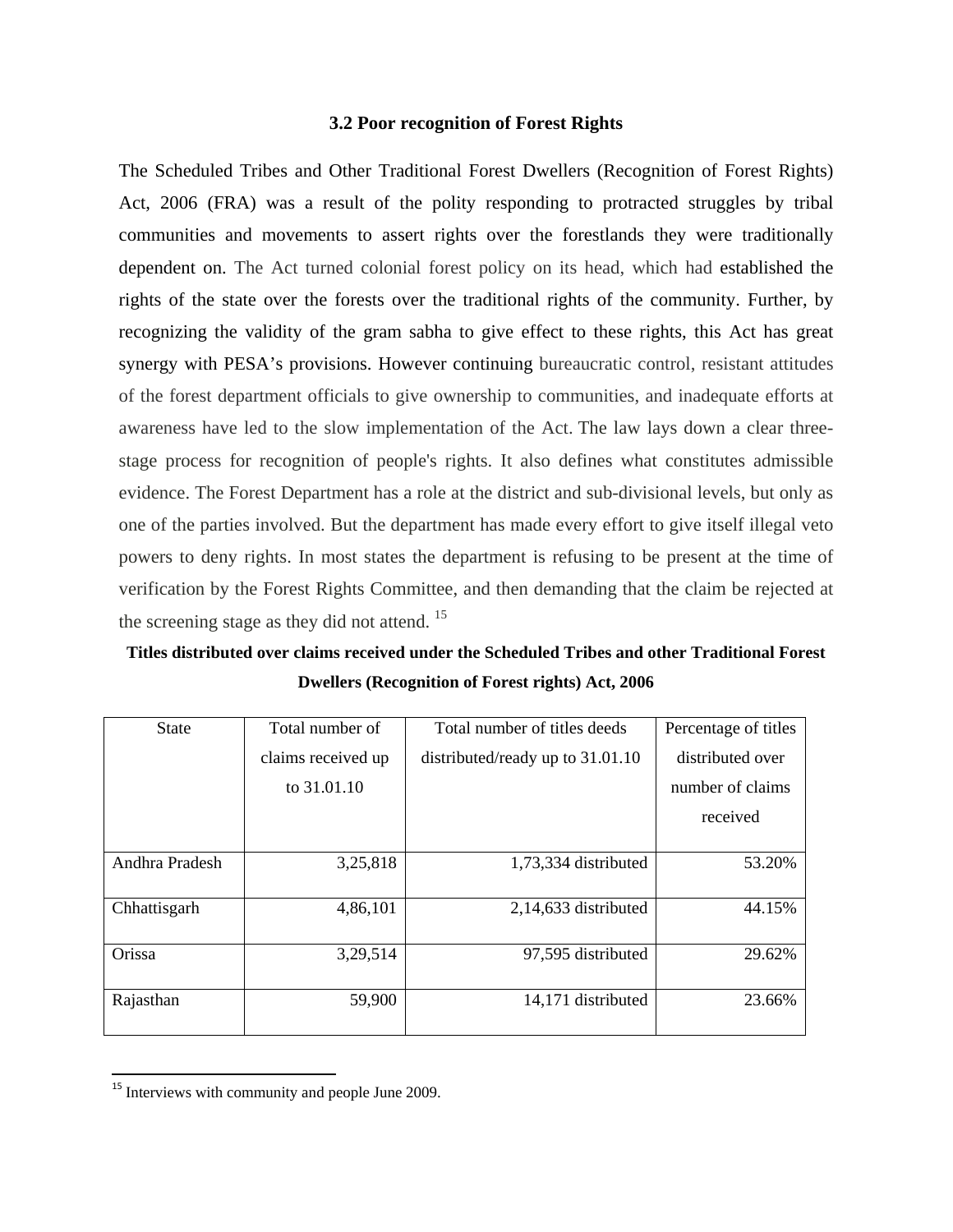| Madhya Pradesh | 3,84,466 | 72,485 distributed | 18.85% |
|----------------|----------|--------------------|--------|
| West Bengal    | 1,41,783 | 17,360 distributed | 12.24% |
| Jharkhand      | 25,220   | 2,505 distributed  | 9.93%  |
| Gujarat        | 1,86,334 | 11,382 distributed | 6.11%  |
| Maharashtra    | 3,03,960 | 2453               | 0.81%  |

Source: Status report on implementation of the Scheduled Tribes and Other Traditional Forest Dwellers (Recognition of Forest Rights) Act, 2006 for the period ending 31st January 2010. Ministry of Tribal Affairs

The Forest Rights Act requires that all rights be recognised through a transparent, public process, where the gram sabha or village assembly is central. Instead of following that process, government officers are imposing their own diktats. Gram sabhas are being deliberately called at the panchayat level or even larger units in Andhra Pradesh, Chhattisgarh and elsewhere – where they are too large for adivasis and forest dwellers to have their voices heard. This is in direct violation of the Act, especially in Schedule Five areas. Even where gram sabhas have functioned and recommended claims, in Madhya Pradesh, Gujarat, Andhra Pradesh and other States, the area over which rights are being recognised is being arbitrarily reduced. People cultivating an acre of land file claims for it, have their claims duly verified, and find that the actual title is given for a tenth of the area. It is not just the process of implementation but the quality of the same that is important here, and thus the states need to make this process of implementation meaningful for the communities dwelling in the forests.

#### **C. DOKRANALA in KANKER, CHHATTSIGARH**

**PESA recognizes a gram sabha, as pre-eminent, as opposed to a gram panchayat, and empowers a community to take its own decisions regarding its livelihoods and forest produce. The Forest Rights Act was meant to empower a community to stake claims to land titles. But securing these rights is a process of continuous struggle, and government and panchayat functionaries are unaware of the law.** 

In Naharpur block, Dokranala village is a collection of kucha homes in a clearing in the deep forest, accessible only by foot. The 40-odd families here belong to the nomadic Pardhi tribe, which has traditionally been sustained by nature for food and livelihood. They are skilful hunters and bamboo weavers. But today, they find it hard to survive as the forests and wildlife deplete, and government officials hold their Activity illegal. The homes here have been burnt many times by forest guards and police, including as recently as  $15<sup>th</sup>$  October 2008. The effects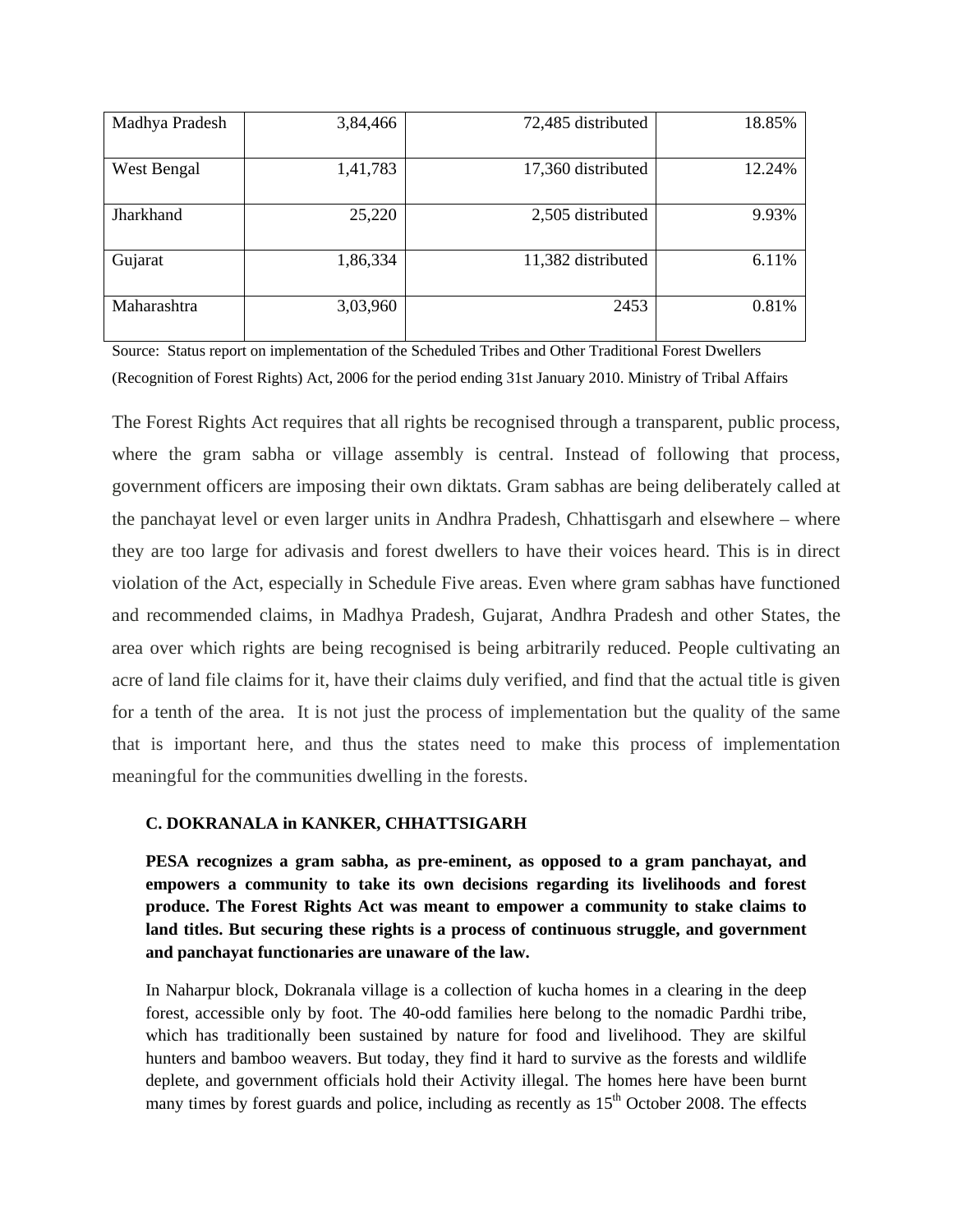of such brutal state Actions can be debilitating for the community, and result in extreme conditions of hunger. For example, "We had got a very good rice crop in the fields, but they burnt down that too…" said several women.

The families here are skilled bamboo weavers, making baskets and similar products, which they then sell in the weekly market. But the terms on which they do this are extremely precarious and harsh. They purchase bamboo as raw material for Rs 40-50 per piece in the open market, spend the week making the products and sell them in the market. If they cannot sell their goods, they engage in distress sales to a merchant who buys it from them at a lower price. "We need the money in order to buy foodgrain", said Birju Ram Pardhi, the local head. All the families survive like this – from one week to the next, and PDS benefits also do not extend to them because of little recognition given their nomadic nature.

"Under a government scheme, these communities are meant to get 1500 bamboos every year", said an employee of a local non-governmental group, working in the area since two decades. "But it is barely implemented." Ironically, there are huge stacks of bamboos outside the forest department offices, which are usually sold commercially to bigger customers. The families still survive on a host of roots and forest produce. Some of the men bring out handmade catapults and arrows of wood, iron and deerskin, which are used less and less now. Pardhi said, "First families were less, and the forests were rich. Now the reverse is true, and it is hard for us to survive."

The pressure on their livelihoods makes it necessary for them to settle down as cultivators, the community said. But they have not managed to secure any rights yet under the Forest Rights Act. Their applications to the local gram panchayat have not yielded concrete gains. Pardhi, said, "They want to keep us poor. They want that we be labourers on their farms, but never have any farmlands of our own"

The sarpanch, and gram sevak who is appointed by the government to the gram sabha, said the bureaucracy had not Acted on those requests yet. "We have deposited the 70 claims in the block office, but we do not know what has happened after that", said the sarpanch Rajula Dhurug, prompted with answers by the gram sevak. When asked why the community could not make the claims directly to the officials, she said, "I have undergone training on the Forest Rights Act in 2008 but I do not know much." The panchayat post is reserved for women, and while Dhurug has won the seat, most of the work is actually still in the control of the gram sevak. On this day, a village meeting was called at noon to assess the NREGA work done in the previous months, and to plan for new works. But till 2, there were no signs of any villager coming for the meeting. Dhurug said, "We were told only last evening that we must hold it. So people might not know"

Alternatively, the benefits of the implementation of the Forest Rights Act and the sense of security that came with it are evident in Ghotiya village in the adjoining Kanker block, where the community of Pardhis have managed to successfully agitate and secure ownership rights to land they cultivated. The village had been part of the local struggle for land rights even before the Act was passed, holding continuous *padyatras* to the collectorate from 2003. Tetku Ram Netam, who was among 2 villagers who travelled with the Ekta Parishad rally (a nation-wide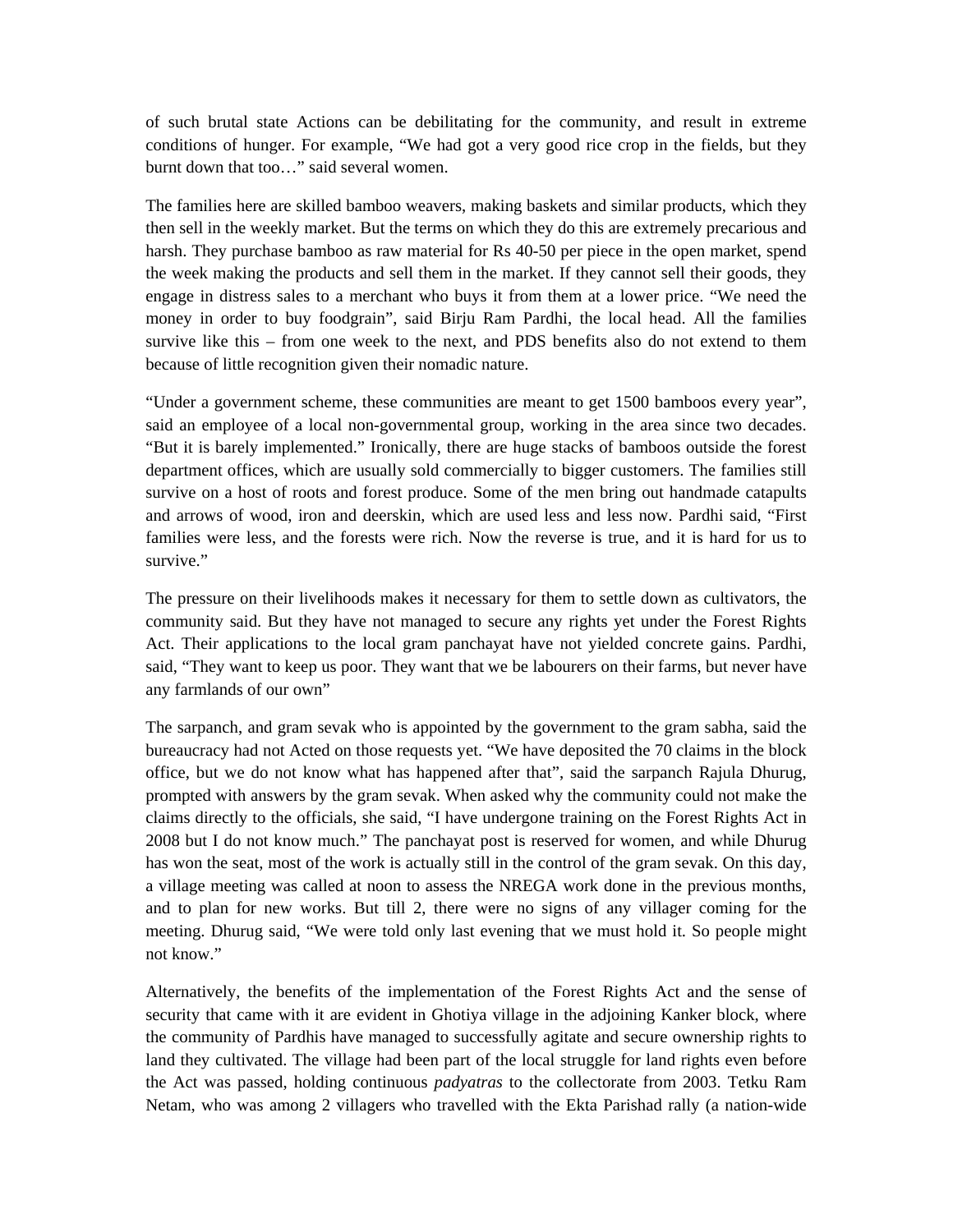rally on the issue of forest rights) to Delhi in 2007 said, "We would be harassed by the forest department, our homes would be broken and our belongings burnt down. After FRA was passed, it took another year of agitation before the administration gave us *pattas*. The land is ours, and we feel good to work hard tilling it and improving it. We had *kucha* houses before, but we have invested money and built *pucca* houses now because we feel more secure."

## **3.3 Shrinking space to resolve people's issues under PESA**

A raft of peoples movements are currently underway on the ground, either to assert legitimate rights, or to resist their violation – e.g. for land reclamation and forest rights, or against the takeover of resources, corruption, or displacement. In one way, these could be seen as the community's efforts for self-determination and self-governance. These efforts are emblematic of the principles of direct and participatory democracy as was envisioned in the  $73<sup>rd</sup>$  amendment, and then taken forward by PESA, by recognizing gram sabhas to be constitutionally valid bodies of local self-government. However, in most cases, and particularly against the backdrop of the state's efforts against left-wing extremism, they are being dubbed as Maoist.

 'We protest about anything – the corruption in NREGA, the takeover of our land", and we are immediately dubbed Maoist', said a sarpanch in a village in Koraput in Western Orissa. 'Basically, if we raise our voice against something the government is doing, no matter how illegal or unfair we feel it might be to us, we become Naxals and Maoists.<sup>16</sup>

Another health worker said, 'I would work among the Bonda tribe in Malkangiri, and visit villages, where no government doctor, nurse or government official would ever care to go. One day, I got a letter from the Collector saying I am working in villages that the police said are in the Maoist zone, and so I must be a Maoist, and I should leave the district. The administration was not interested in health services to the community, but was primarily concerned about security. In a meeting called by (Chief Minister) Naveen Patnaik to discuss the Maoist problem, many of us advised him, the amount of funds you are spending on weapons and security personnel, spend a quarter of that instead on raising a force that has the power to detect and bring out corruption in government programs. That will automatically end the alienation that Maoists are using. But the suggestion was never taken seriously<sup> $17$ </sup>

The head of a three-decade-old organisation in Kanker reflected how laws like the Chhattisgarh Public Security Act (ostensibly enacted to counter extremist activity) affected their advocacy activities, or stifled any popular protest attempting to assert rights guaranteed by PESA and FRA: 'Today, if we have to hold a rally drawing attention to the non-implementation of FRA in

 <sup>16</sup> Personal interview, December 2009

<sup>&</sup>lt;sup>17</sup> Personal interview, December 2009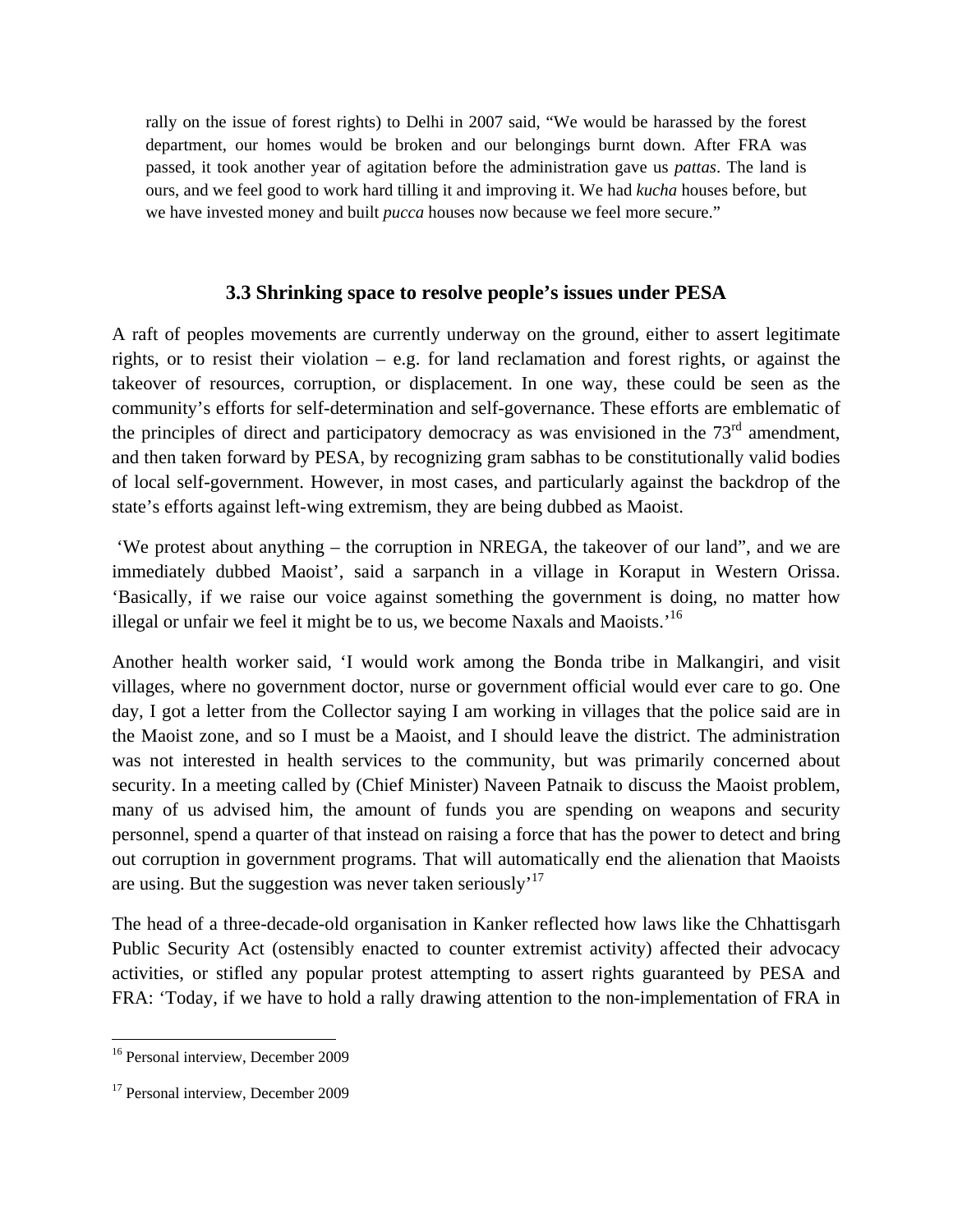the district, we have to first get the police's permission. If we have to take a dharna to the Collector's office about corruption by functionaries in some rural programs, we have to tell the police...everything needs the government's prior permission now, and that is not easy to come by under this new  $law'$ <sup>18</sup>

In 3 villages in Dantewada, a civil rights worker was aiding communities file their claims under the Forest Rights Act, after a local revenue official had demanded bribes from the villagers to survey their plots and process their claims. The worker said, 'We want villages to be aware of their rights and protest peacefully if their rights are violated, not become extreme or adopt violence. But the government treats anyone who protests like an insurgent, and this only pushes people towards extremism.'19 This worker has since been beaten up on two occasions by the police and is currently in jail, without any charges being framed against him.

Such criminalizing of the assertion of one's constitutional rights as a citizen is a short-sighted approach towards dealing with discontent, besides being a violation of landmark laws like PESA and FRA, and is having the effect of pushing people towards extremism. Essentially, the district administration's approach is geared towards forcefully maintaining the veneer of law and order. But this ignores the root causes of alienation, which continue to seethe beneath. This might help us partly understand why the Naxal movement still continues four decades after it began, when police brutality towards adivasis provided the first spark.

There are also inadequate attempts for democratic dialogue to resolve conflicts, with the government acting as an honest broker to build mutual understanding, say between an industry and the community, or between elites and the adivasi labourers. One tribal rights advocate asked, 'The government might not be interested in talking to the Maoists without certain pre-conditions. But what stops it from talking to its own people and understanding their pain?<sup>20</sup> Nor is there adequate acknowledgement that across PESA areas, people increasingly want the democratic spaces that allow them a life of dignity. To that extent, the current alienation is a manifestation of misgovernance, and a lasting solution to it would also lie in an honest implementation of PESA, and putting people's aspirations at the centre of public policies in Schedule Five areas.

#### **D. MANDIBISI in RAYAGADA, ORISSA**

**PESA confers power to enforce prohibition or to regulate or restrict the sale and consumption of any intoxicant. However excise officials are reluctant to cede authority to an assertive village community. The administration backs country liquor shops, which have the requisite money power and a vested interest in alcoholism since it engenders debt and the community's dependence on the moneylender.** 

 <sup>18</sup> Personal interview, July 2009

<sup>&</sup>lt;sup>19</sup> Personal interview, July 2009

<sup>&</sup>lt;sup>20</sup> IRMA conference on PESA, February 2010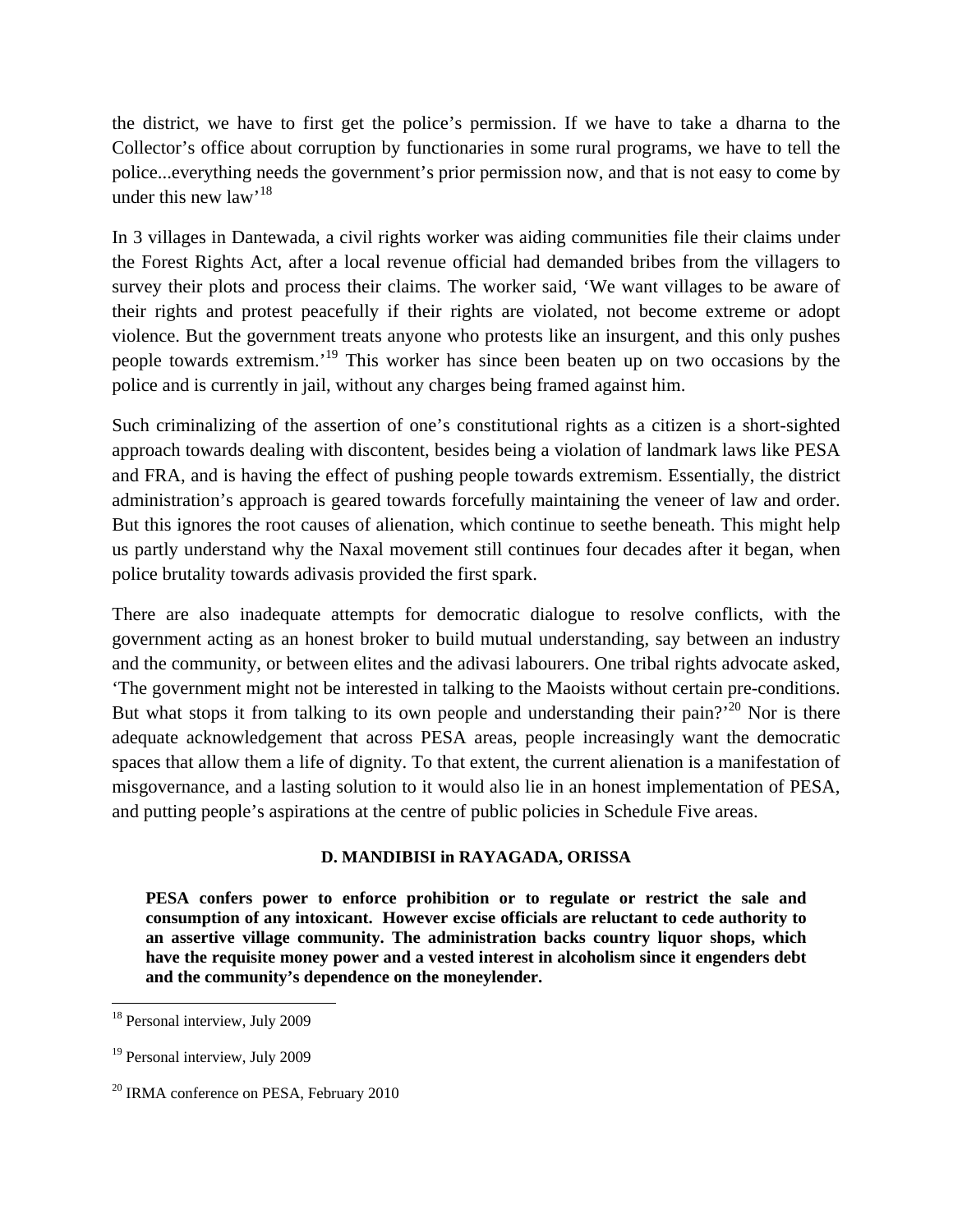In Mandibisi village in Rayagada district, villagers led by women have been at the forefront of an effort to establish control over the sale of liquor in their village by a country liquor shop. While PESA guarantees the gram sabha the right to determine such trade, the community has to work a lot to secure this right in practice.

The Orissa government's policy provides for licenses to country liquor shops in every village, and also sometimes leases land for the shop to them on government owned land. On the ground, the people's experience has been that the administration supports liquor trade because of excise earnings, and because local elite interests have deep links with alcoholism, family debt and money lending.

In Mandibisi, the country liquor shop was established 7 years ago, with the brewer and seller from the neighboring state of Bihar, who set up residence in the village, when he came to start the liquor trade. Over the years, alcoholism grew and men began borrowing money in order to finance their drinking needs, with women facing the adverse consequences.

According to one woman in the village, "As drinking increased, our debts grew and men would not even do their work, and so our work on the farms also increased. They would even beat us up when drunk. Further, the breweries would buy the mahua flower (an ingredient in the liquor) from families at Rs 7 per kilogram, which is half the government mandated rate of Rs 15 per kg." But we began getting most worried when young boys also began taking to buying alcohol from the shop when returning from school. That is when we decided to act." They picketed in front of the liquor shop, and asked it to close down, but the shop owner said he was paying Rs 3000 in excise earnings to the administration every month and he would not move from that village.

The gram Sabha then passed a resolution that the village will not allow the sale of liquor in the village. The women went in a group to the Collector, and met local officials, who tried to explain to them that the liquor was good as opposed to liquor that is brewed at home. "We did not agree and we met the Collector, Krishnachandra Mahapatra, who assured us that the shop will be shut in a month when its lease ends. But nothing happened", said Sushma Majhi, secretary of a women's collective in the village called Our Collective (*Aama Sangathana*).

When the liquor shop was still not shut down, the villagers passed another resolution, and decided to demonstrate again in front of the Collectorate's office in Rayagada, over 80 km away. Such protests had to be organized eight times in the course of the struggle to get the shop closed. Even arranging such protests entail much hardship for the individual women and the village as a whole. One lady said, "We collected money, hired a truck for Rs 2000, took puffed rice in a sack as ration and went to the Collectorate. We would eat very little, so that the ration lasts for all of us". The women finally broke a part of the shop. In response the police came to arrest them, and they fled into the forests surrounding the village. According to Fulsing Naik, a young, involved and educated villager, who helped mobilize people and arrange meetings, the protests against the liquor shop led to his arrest by the police. "They put me in prison. When I told the inspector that the PESA law allows us to decide our policy on liquor trade, he shot back, "Are you trying to teach me the law? If you are so knowledgeable about the law, why are you living here in the village and the forest? Go and speak in the Orissa assembly!""

Naik was also offered a bribe by the liquor mafia to stop the villagers from protesting against the shop, but he resisted taking it. He was released after villagers went in a group and demonstrated in front of the Collectorate and a local civil society group drew attention to his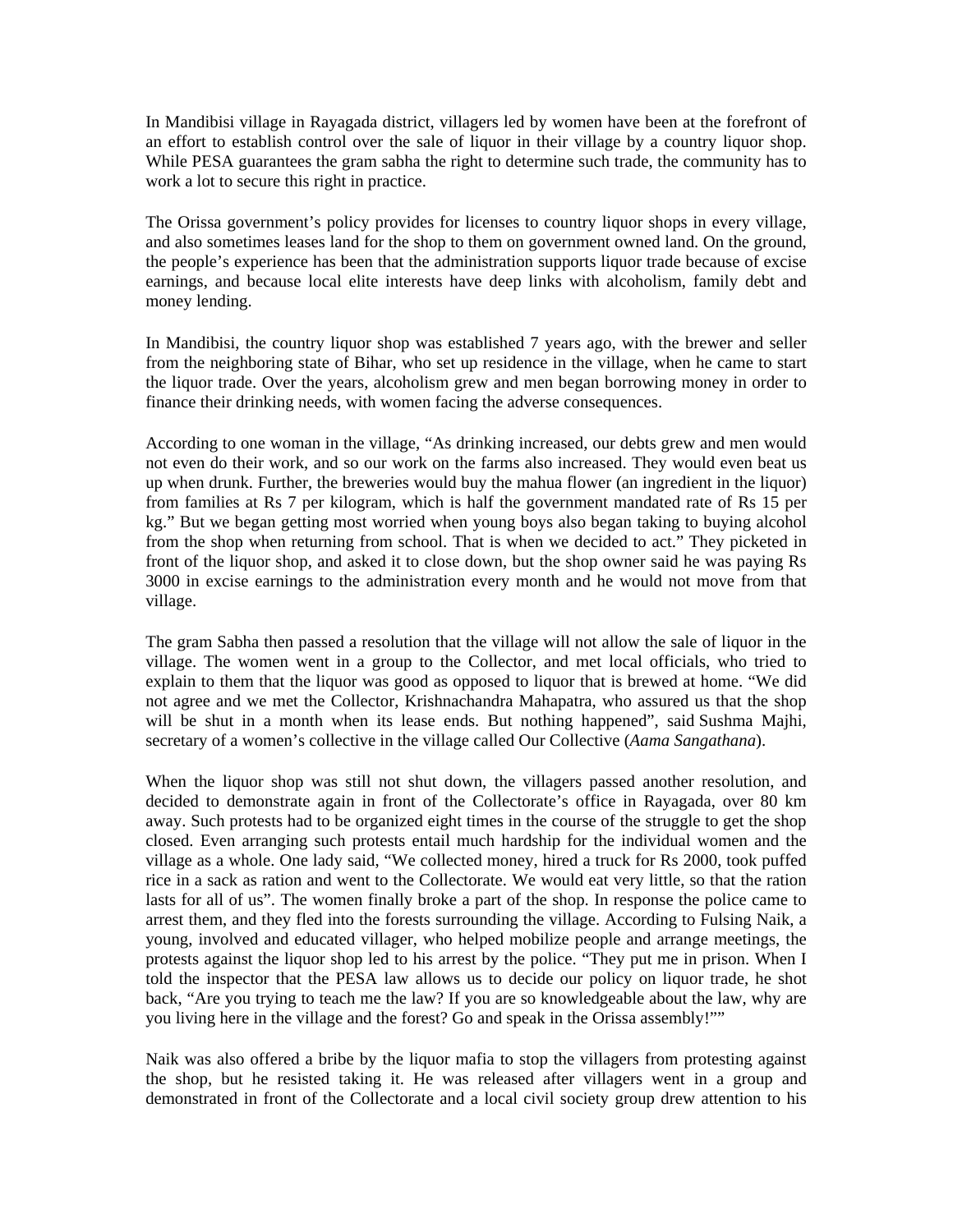arrest. The villagers refused to stop their dharna till they had received an assurance in writing from the Collectorate that the shop would be closed down. The shop was finally closed this July, after almost two years of struggle, though the shop still continues to stand at the same location, and the liquor seller still lives in the village. At the time of writing this, villagers however had just received another letter from the district administration saying that if it does not receive any opposition to the proposal for a liquor shop in the village within 30 working days, its functioning will be cleared. So Mandibisi's struggle for a basic right guaranteed by PESA is still not over. In the words of the villagers, "Can such actions of the administration only be countered by violent and aggressive Maoists *dalams*, or will we, who wish to secure our constitutional rights in a peaceful manner, be allowed the space to function?"

#### **3.4 Left-wing extremism and militarisation in PESA areas**

Of the 76 left-wing extremist-affected districts in the country today, 32 are PESA districts, according to official estimates. Drawing on a four-decade-old movement of militant left politics, the CPI (Maoist) was formed in September 2004, by merging the Communist Party of India (Marxist Leninist) and the Maoist Communist Centre. Its spread currently extends across significant parts of Bihar, Jharkhand, Orissa, Chhattisgarh and Andhra Pradesh, leading to the term, 'The Red Corridor'. However, some analysts pertinently argue that the analogy of 'The Speckled Band' more aptly describes the Maoists' area of influence, given they have control over some selected forested pockets in the districts stretching across the heart of central India. This includes the epicenter of the banned party's base in the Dandakaranya region, a vast forested area on the borders of Andhra Pradesh, Chhattisgarh, and Orissa. While the senior leadership of the party is mostly drawn from non-tribal communities, much of the rank and file comes from local villages, and has built on their grievances emanating from the nonimplementation of PESA. In the words of a former party member, 'In several villages of Chhattisgarh and Jharkhand, where the party's grassroots network is strong, households have one or more members as a cadre.<sup>21</sup>

Some analysts read the resurgence and spread of left-wing extremism as a phenomenon of tribal self-assertion. They point to the co-incidence in the rise of economic reforms and the deepening of the Maoist movement in India's polity, the latter being a retort to the exclusionary nature of these policies. According to one senior politician, 'If the state is neglectful and oppressive, as it has been, it provides the water in which the guerilla fish swim.<sup>522</sup> Another senior politician seconded, 'PESA has not yet been honestly implemented in a single district yet. If it is, we will solve the Naxal problem.<sup>23</sup>

Some the people's struggles nurtured by the Maoist party speak directly to the problems of tribal communities on the ground, which have intensified because of the systemic neglect of PESA. These include issues of access to lands and forests, fair wages, the distress of farmers and

 <sup>21</sup> IRMA fieldwork, December 2009.

<sup>&</sup>lt;sup>22</sup> IRMA conference on PESA, February 2010

<sup>23</sup> Digvijaya Singh, 2009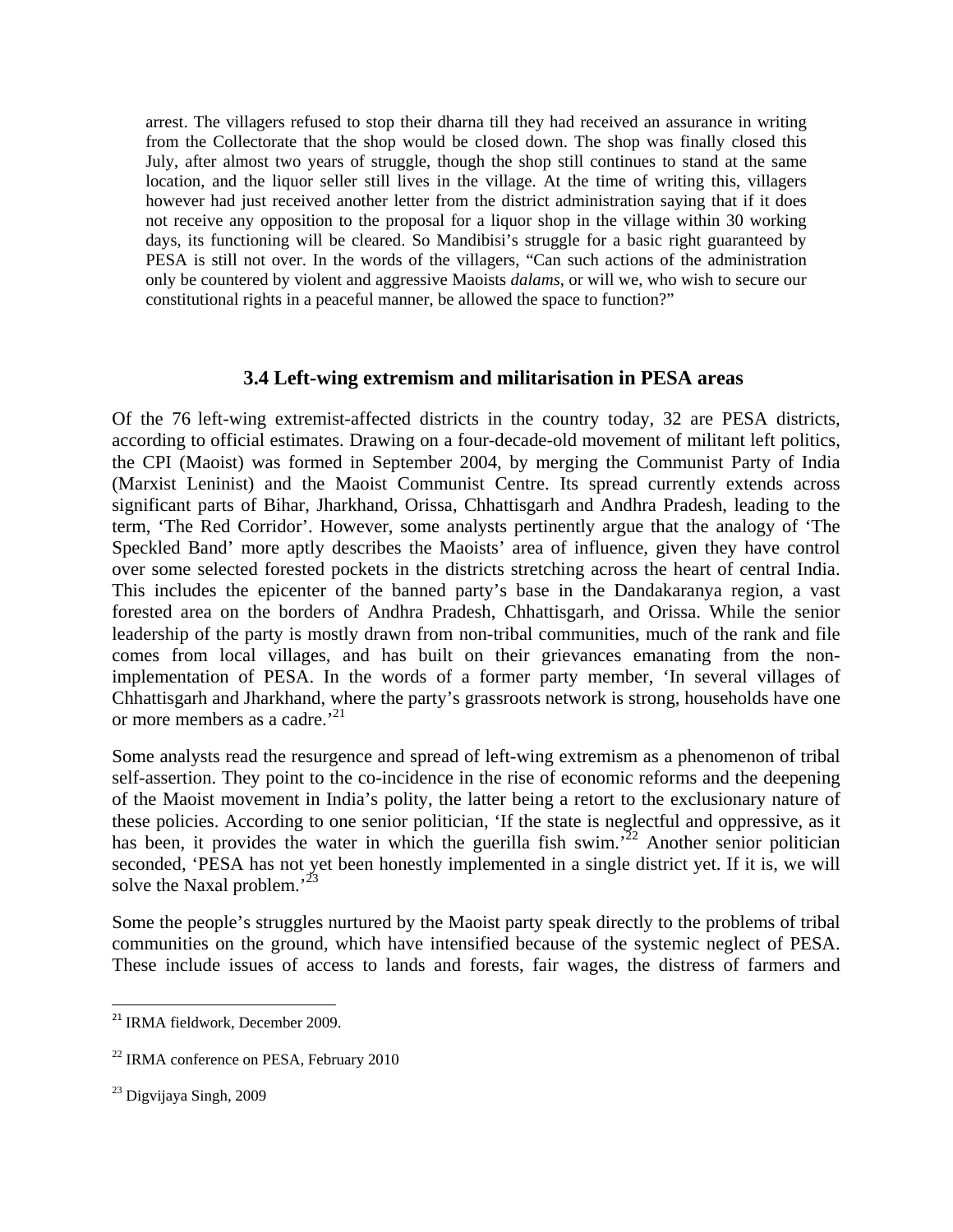weavers, awareness of basic rights, as guaranteed by the Constitution. The Maoists further argue that in the light of the state's insensitivity towards the problems of the weaker sections, only their party's ideology and methods can resolve the exploitation faced by the tribals. Government analyses<sup> $24$ </sup> second the development deficit roots in the left-wing extremism- affected districts:

- i) More than 3/4th of the people living in these districts have a low standard of living index. (The low standard of living index was a composite index worked out as a part of District Level Household Survey Phase-Ill)
- ii) Female literacy for most districts is below the national average
- iii) Less than 1/4th of the population lives in pucca houses
- iv) Less than 1/3rd have an electricity connection

But while party proclamations and the evidence of poor development and governance support this hypothesis—of economic liberalization fuelling socio-economic disparities, resulting in political extremism—it is necessary to note that the Maoist party, like all political outfits, seeks political power. As one functionary said, 'We do not want to add windows to the existing house (India's parliamentary democracy) to improve it. We want to bring down the house, and build a new one.<sup>325</sup>

The party thus has its own sharply defined goals, culminating in the overthrow of the Indian state. So for example, while denouncing 'the loot of adivasi resources', as and when necessary to further its political and military aims, the party takes money from the mining industry to fund its party operations. One civil rights worker in the PESA area of Khammam, Andhra Pradesh reflected on this altering nature: 'When the Naxals first came here a decade ago, their work was much needed– they agitated for better rates for tendu leaves sold by the adivasis, and for minimum wages. No government was interested in ending this exploitation of the adivasis. But today, the party has become corrupt, power hungry and intolerant of any difference.<sup>26</sup> Another advocate said, 'We also fight for the same issues as them – namely the dignity of the tribal, and the upholding of the Constitution by the powerful. But we adopt non-violent methods, and so we seem like a threat to the Maoists.'<sup>27</sup>

So the Maoists today have a dual effect on the ground in PESA areas. By virtue of the gun they wield, they are able to evoke some fear in the administration at the village/block/district level. They consequently prevent the common villager's powerlessness over the neglect or violation of protective laws like PESA e.g. warning a *talathi*, who might be demanding bribes in return for fulfilling the duty mandated to him under the Forest Rights Act, a trader who might be paying an exploitative rate for forest produce, or a contractor who is violating the minimum wage. The party has also done an immense amount of rural development work, such as mobilizing community labour for farm ponds, rainwater harvesting and land conservation works in the

<sup>&</sup>lt;sup>24</sup> Ministry of Health and Family Welfare, 2009 & Ministry of Panchayati Raj, 2009

<sup>&</sup>lt;sup>25</sup> IRMA fieldwork, February 2010

<sup>&</sup>lt;sup>26</sup> IRMA fieldwork, July 2009

<sup>27</sup> IRMA fieldwork, July 2009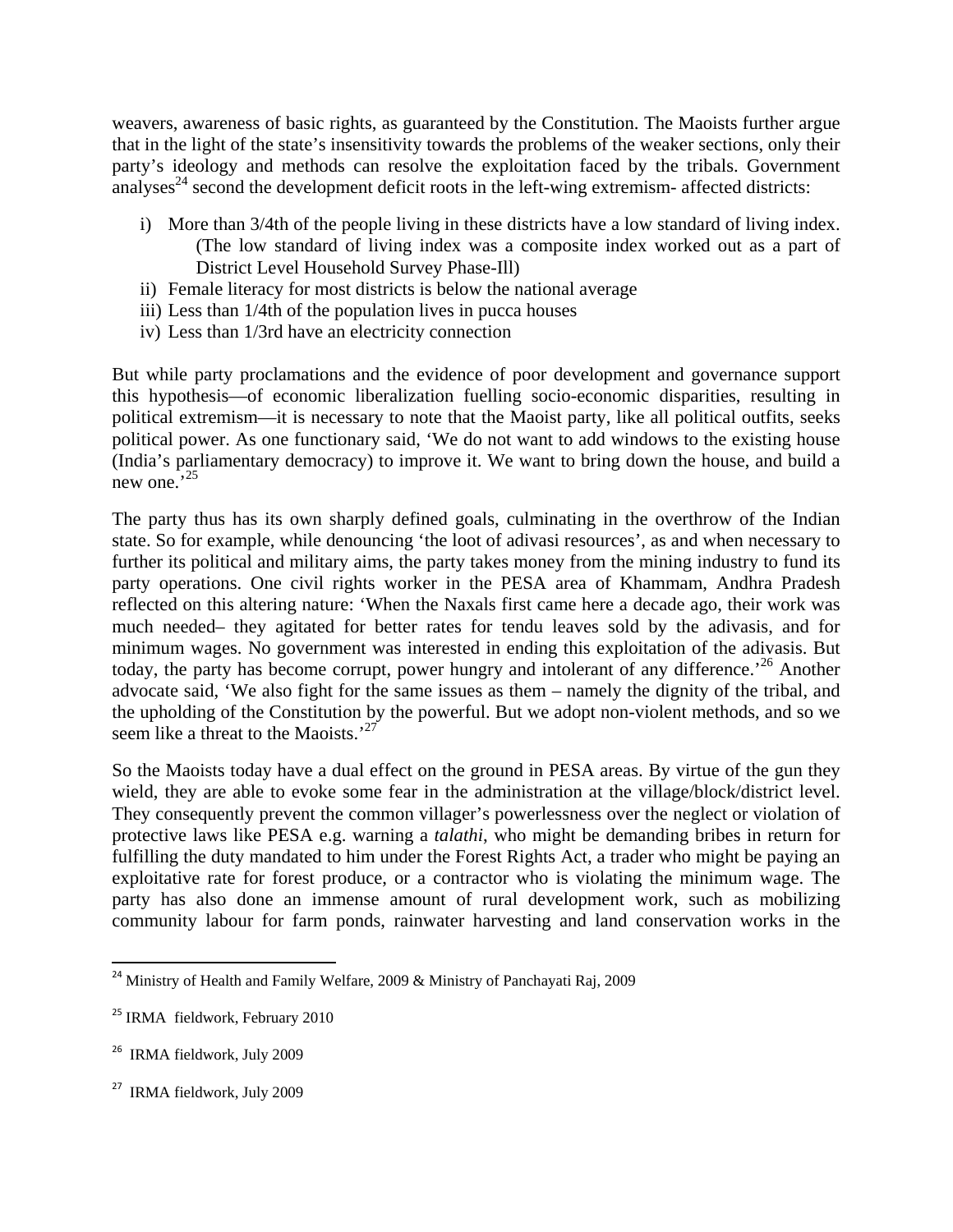Dandakaranya region, which villagers testified, had improved their crops and improved their food security situation.<sup>28</sup>

On the other hand, the party ideology is brutal and cynical. It attacks perceived class opponents, and even carries out political assassinations, e.g. panchayat members from rival political parties, who might have proximity to the administration, and are seen as exploiters of the people, or a political threat. Further, the party's violence is now resulting in an armed response from the state with the nebulous aim of ending Maoist influence on the ground, and extending the state's control villages in their control. As a result of this, there is increasingly no middle ground in PESA areas, and communities here face violence and displacement.

Further, the conditions of civil war and the extra-constitutional Salwa Judum's scorched earth policy have also induced displacement, which current policies are not adequately responsive to. For example, this has affected over 600 villages in South Chhattisgarh, whose residents have been forced to flee to villages in Andhra Pradesh and Orissa, and eking a living on the margins of existence. Though the areas they have fled to—e.g. Khammam in Andhra Pradesh or Malkangiri in Orissa—are also Schedule Five areas, these displaced communities are treated as non-citizens at best, or Maoist supporters at worst. No entitlements (for example under the Public Distribution System or the National Rural Employment Guarantee Act) are being extended to them, with the justification that they do not originally belong to that state. One former panchayat member whose village was burnt down in the reprisals, and who has been leading a displaced life since the past five years said, "The Salwa Judum burnt our village and said it will finish the Naxals in 3 months. But the Naxals are there. The security forces are there. Our lives have been crushed. $^{29}$ 

What is the effect of all this on PESA's implementation? Such conditions of tumult have disrupted normal life, rendering PESA meaningless on the ground. While security personnel do not have a direct role in the implementation of PESA, the effect of the current militarisation means they must concentrate power in their hands in order to win the armed conflict. How do personnel on the ground go about the difficult and dangerous task of ascertaining who is a Maoist/Naxal and who is not? What is punishable, and how does the state establish criminality? There are no straight answers to these questions, and the socio-cultural gap between officials in positions of authority, and tribal communities on the ground only widens the rift. Fear and distrust of the state is disturbingly high among tribal communities, and this anger is currently going unacknowledged and unaddressed. PESA did not envisage this extreme scenario, and so its provisions are not geared to address such challenges. Therefore it is necessary for policymakers to ask if and how the state's security aims can be reconciled on the ground with respect towards a law like PESA, which emphasizes devolution of power to people.

 <sup>28</sup> IRMA fieldwork, July 2009

<sup>&</sup>lt;sup>29</sup> Personal interview, July 2009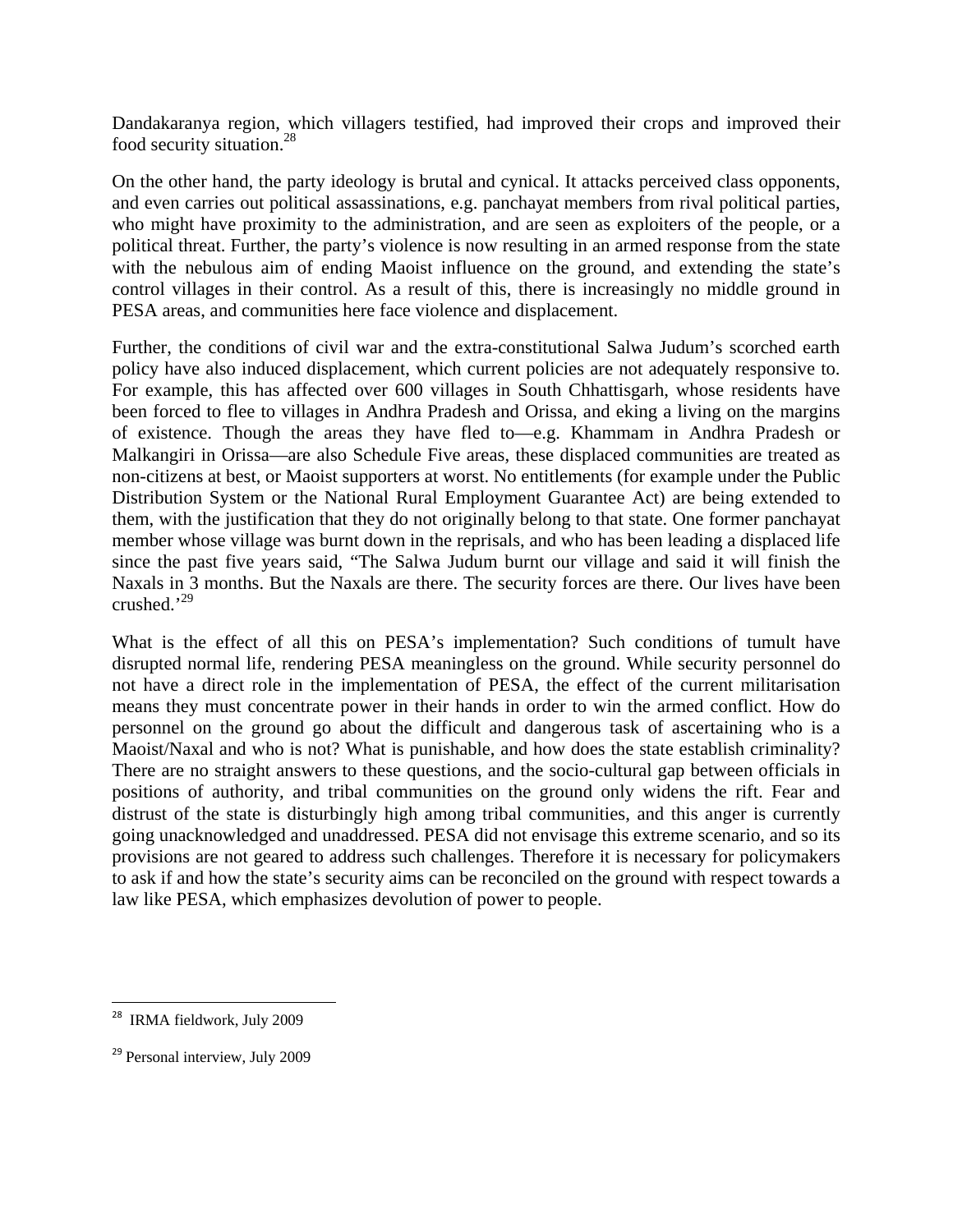#### **3.5 Agrarian Crisis and Distress Migration**

The severe crisis in rain-fed agriculture, widespread leakages in social security nets like NREGA, and high levels of distress migration mean that some of the most vulnerable sections of a village community are away from their homes for 5-6 months of the year in a desperate search for work. This is particularly true of tribal communities in Madhya Pradesh, Chhattisgarh, Orissa, and Jharkhand. The migration renders impossible participation in village decisionmaking, and is to the severe detriment of the inclusive and participatory governance envisioned by laws like PESA.

An added damage suffered by PESA as an effect of this is that as migrant workers, tribal communities can assert few rights and often have to resign themselves to working in exploitative conditions of work for a below-minimum wage, for lack of better choices. For example, all through January-February, migrant workers from Chhattisgarh were engaged in an agitation for better wages for working on the brick kilns on the outskirts of Ahemdabad. In the state legislative assembly, the Chhattisgarh state government's Minister of Labour provided a telling statistic: 600 workers, as per government records, were bonded labourers in other states. The Inter-State Migrant Worker's Act, legislated by Parliament in the 1970s in a bid to end the "various abuses" of migrants from the tribal communities of western Orissa, could provide a modicum of social security. But a labour advocate said: 'The law is roundly flouted because few workers can read or write and are too vulnerable economically to demand for its provisions, while officials entrusted with monitoring the Act are hand-in-glove with the contractors.' Spending half of the year in such abusive conditions adversely affects the individual and the community's social confidence and self-assertion - qualities that are critical to the competencies that the PESA law takes for granted.

#### **F. ALIRAJPUR and JHABUA in MADHYA PRADESH**

**PESA is silent on a critical aspect of the tribal community's life i.e. their exploitation as labour. Working in very harsh conditions, communities have no power to determine fair wages, or legal working conditions, or assert themselves. Despite over 300 deaths and scores of incurable illnesses of migrants in this tribal belt, and a petition with the National Human Rights Commission underway since over three years, there has been no relief or compensation, or addressing of the root causes of the silicosis problem.** 

"He kept coughing…became more and more weak…so thin that his bones started to show. I took him to the district hospital, to Jhabua, and then to Indore, wherever I could…sold my farm and spent Rs 60,000. But every doctor said *Bimaari pakad mein nahi aati* (We cannot treat the illness). No treatment worked." On a chilly November morning weeks ago, Kan Singh cremated his nephew, Phul Singh, who was in his early twenties. Villagers in Undali in Madhya Pradesh, 400 kilometers south of the state capital of Bhopal, watched the orange flames reduce Phul's corpse to ashes. But for his lungs. "They remained behind and when we tore them open, there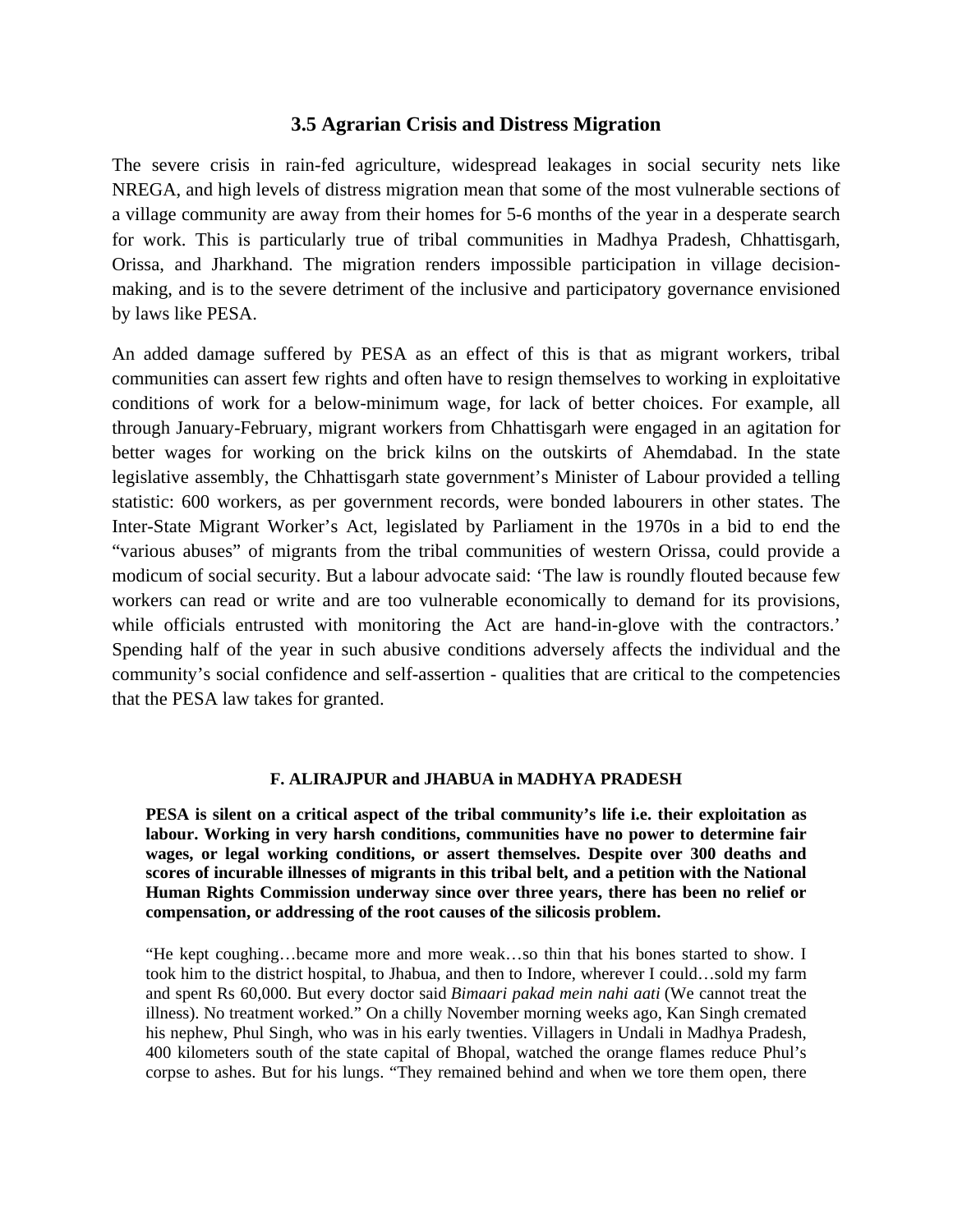were fistfuls of white dust inside," recounted Kan Singh on a recent evening, as darkness descended on this village that is without electricity.

In the days following Phul's demise, this community of 700-odd families of the Bhil tribe saw two more of its youth—Mohan Budda and Mahesh Mori—die. Their illnesses were similar. As were the signs following the deaths. "We put more logs on the pyre, but still his lungs did not decompose. We wondered why. Inside, we found the same dust," said Mahesh's hapless father Amar, clutching a photograph of his dead son and a fraying x-ray of the debilitated youth's lungs.

A fatal and incurable workplace disease called silicosis, picked up in the course of backbreaking labour in the stone-crushing factories of Gujarat has, according to partial government estimates, already taken the lives of over 300 Bhil villagers in arid southern Madhya Pradesh. Many more are headed towards death, similarly ill from inhaling the deadly quartz dust while working in the factories on below minimum-wage work as distress migrants.

The tragedy is largely caused by the apathy of multiple authorities. For example, more than a month since the cremations in Undali, the local public health system had not even registered the deaths, or bothered to probe what caused three young men to die in such quick succession. Across the three districts of the region (Jhabua, Alirajpur and Dhar), there is still no systematic and in-depth medical testing by the state to ascertain how many villagers are dead and how many have the fatal illness.

In the capital of Delhi, a file on the silicosis deaths accumulates papers in the apex watchdog body, the National Human Rights Commission (NHRC). In 2006, faced with inaction by local authorities in spite of the mounting deaths of villagers, a tribal workers' rights body from south Madhya Pradesh, the *Khedoot Mazdoor Chetna Sangathan*, had first moved the NHRC, documenting over 500 cases of past and impending deaths.

Its representative said, "We urged NHRC to issue three directives to local authorities. First, conduct a comprehensive check-up to arrive at an accurate figure of the affected and the dying because doctors here only diagnose tuberculosis, not silicosis, for which there are anti-pollution laws meant to prevent its contraction at the workplace. Second, draw up a relief and compensation package because medical expenses are crushing the bereaved and the ill. Finally, prosecute the factories and ensure they do not hire any more unsuspecting tribals to undertake this fatal work." He added, "Three years have gone by. We are still engaged in the same pleas."

On the ground, all-round neglect ensures that laws notwithstanding, the Bhils of this region continue to be condemned to premature and painful deaths: industrial safety standards and labour laws that authorities neither monitor nor enforce, an unresponsive public health system that does not diagnose a fatal and now widespread workplace illness, and a social security net that does not deliver. This, despite successive droughts in this zone of single-crop farms, which are pushing families out of their homes and into exploitative labour for half of the year. The district has received funds under the Backward Region Grant Fund (BRGF) but most of these have been used to undertake civil works including government offices and houses for BPL families, rather than investments in small-scale local livelihood opportunities, or in skill development programs.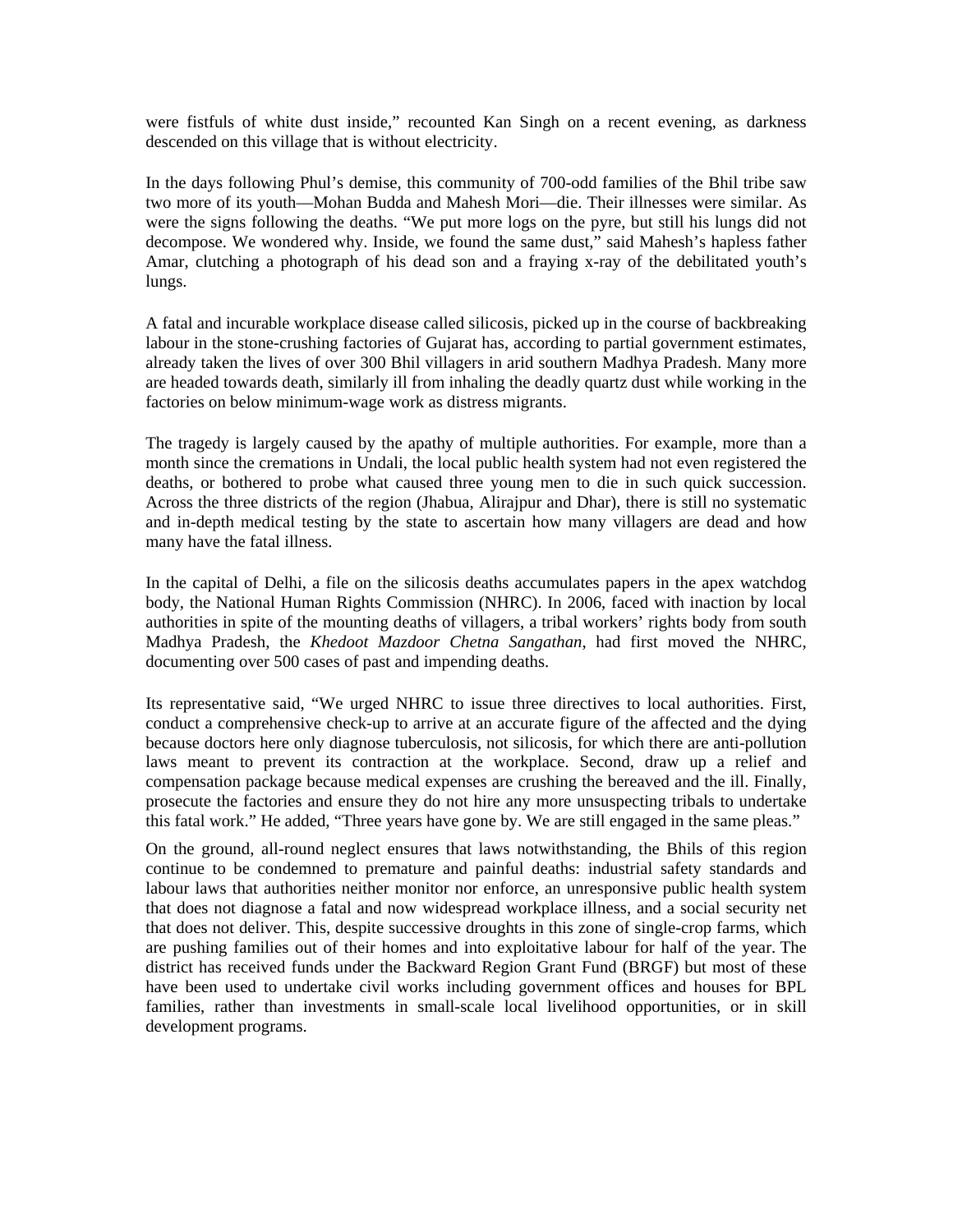As the above analysis suggests, PESA areas are witnessing a coalescing of livelihood crises, the absence of fundamental entitlements guaranteed under the Constitution, mis-governance, alienation, violent insurgency and a breakdown of the rule of law. There is a steady militarisation currently underway on the ground. But the benefits of such an approach to solve the complex challenges facing these areas are far from straightforward. In a recent speech to the meeting of Chief Ministers from the affected states, Prime Minister Manmohan Singh (2010) struck such a cautionary note, while also emphasizing the need for better governance in these areas: '...our response to Left–Wing extremism must be calibrated to avoid alienating our people, especially those in the tribal areas. It must also go hand in hand with social and economic development of areas affected by Left–Wing extremism, bringing them into the mainstream of national progress. Tribal communities in particular, should get full benefit of our development schemes and development programmes. This is only possible by improving service delivery in tribal dominated areas.' However, our attempts for better governance and improved delivery of public services will be inadequate, if they do not acknowledge the centrality of PESA.

#### **4 Restoring and Actualising PESA: The Agenda of Democracy**

PESA is an integral part of the Constitution. Four recent exercises<sup>30</sup> have compellingly outlined a complex of issues in Schedule Five areas, which need to be addressed by implementing PESA with political will, urgency, and creativity. In the light of our fieldwork, and the issues witnessed on the ground, this analysis would like to reiterate some of them, as well as suggest some measures as expressed by communities, and by community workers grappling on a daily basis with the challenge of implementing PESA. In order to streamline the responses on the issues raised in the discussion with relation to the concerns of non implementation of PESA, we have first outlined the necessary enabling conditions that would go a long way in creating an atmosphere that we think is critical for the restoration of PESA. We have also subsequently outlined concrete actionable points to activate PESA.

<sup>&</sup>lt;sup>30</sup> 'The B.D.Sharma Committee Report on Guidelines to Vest Gram Sabhas with Powers', 'Development Challenges in Extremist-Affected Areas', 7<sup>th</sup> Report of the Second Administrative Reforms Commission – 'Capacity Building for Conflict Resolution: Friction to Fusion', the report of the 'Committee on State Agrarian Relations and Unfinished Task of Land Reforms'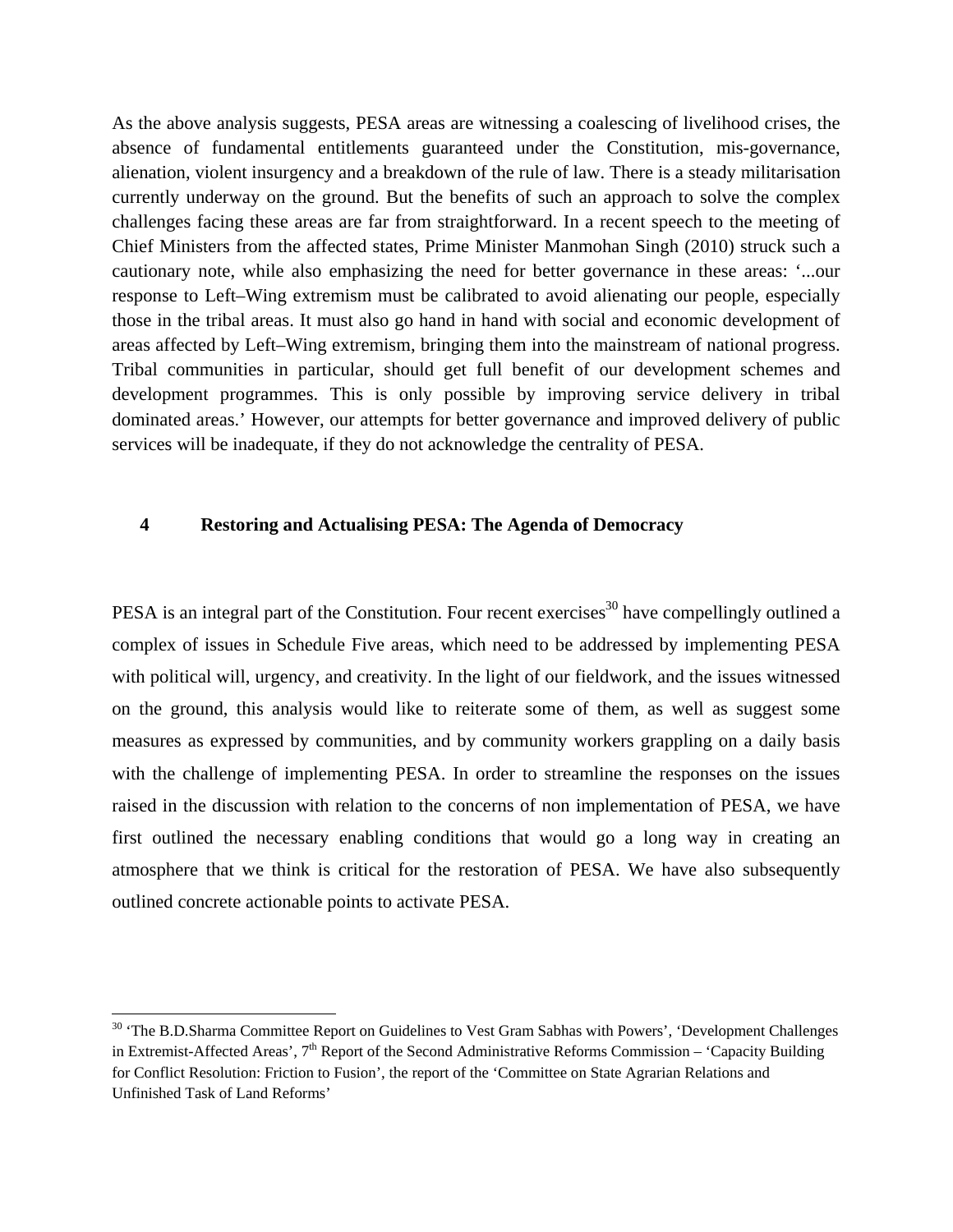#### **Enabling Conditions**

**i.** Displacement, as well as loss of access to forest and water resources because of mining and industry, are urgent threats not just to local livelihoods, but also to notions of democratic and fair governance in PESA areas. The Land Acquisition Bill is currently waiting to be introduced in Parliament. There were demands by people's organisations that the discussion on it be accompanied by a white paper on displacement, in particular in Schedule Five areas. Other views from the ground even suggested that a moratorium on acquisition and involuntary displacement in PESA areas be declared, till there is an analysis of the costs and benefits that have acquired to tribal communities through the process of industrialization.

Till such exercises happen, the efforts should be to make the processes of change participatory, rather than violative. The Memorandum of Understandings signed by the state governments with industrial houses, including mining companies should be re-examined in a public exercise, with gram sabhas at the centre of this enquiry.

**ii.** The Environmental Impact Assessment (EIA) stage of a proposed industrial or mining project is critical in the fate of a tribal community given the possible consequences of such projects - from complete displacement to irreversible ecological damage. But the manner of doing EIA as is, runs contrary to the provisions of PESA read together with the Scheduled Tribes and Other Forest Dwellers Recognition of Forest Rights Act. That both are Acts of the Indian Parliament and the former is meant to supersede any legislation that is not in consonance with it, require recognition and reiteration. . In order to make this devolution meaningful, each state with PESA areas should set up a panel of environmental experts whose services should be available to the gram Sabhas in the process of giving consent or dissent to a project. Details of the panel members should be widely publicized and made known to all gram Sabhas, especially in the PESA areas.

Former President K R Narayanan's words to the republic in 2001 are worth reiterating here: "One pre-condition for the success of developmental projects in our extensive tribal areas is that we should take into confidence the tribals and their representatives, explain the benefits of the projects to them, and consult them in regard to the protection of their livelihood and their unique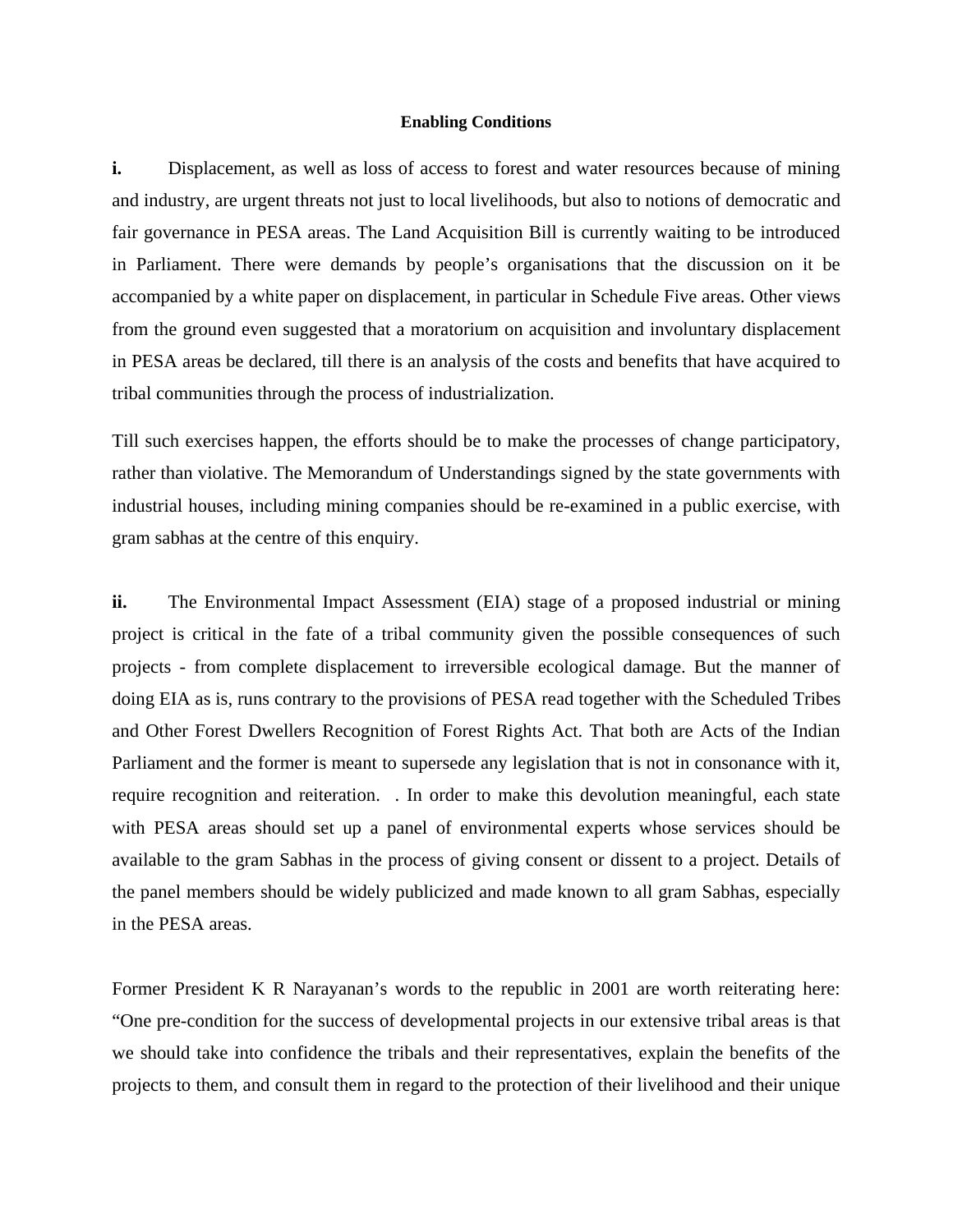cultures. When they have to be displaced the resettlement schemes should be discussed with them, and implemented with sincerity. This could avoid many critical situations, and we will be able to carry the tribals with us."

**ii.** PESA's principal contribution lies in supplying an institutional mechanism for addressing issues and conflict resolution through an open, transparent and deliberative manner. However, due to its failure in implementation at the ground level, conflicts get compounded creating fertile ground for alternative mobilizations. The retrieval of the democratic space through the operation of the institutional mechanisms mandated by PESA is an absolute necessity for other developmental implications of PESA to find fuller expression. Given the alternative mobilisation's roots in tribal communities, a nuanced approach is needed to help neutralize their effects. This should include political efforts geared at convincing groups to abjure violence. The state should be accommodating of all political viewpoints and people's movements within the constitutional framework - even those that fundamentally question its policies and conduct. In the words of one analyst, 'Viewed one way, we could argue that the adivasi cadres in the villages represent some of the best citizens of that strata of society – politically aware, engaged and willing to struggle for the dignity and rights of their community. We should instead engage them in our collective efforts to build a more inclusive and humane society' (IRMA conference on PESA, February 2010)

**iii.** Through the past year, some sections of government have stated that the PESA areas will see 'an injection of speedy and aggressive development', or that 'these areas will be saturated with development.' However, this approach suggests continuing bureaucratic control and ignores the principles of self-governance and community control over resources, as enshrined in PESA. In the current context of the people's mistrust of the state, the term 'aggressive development' needs to be abandoned, and if not, then clearly defined for the consent of the community. Through financial and juridical devolution to gram sabhas, a model of participatory and communitycentric development should be nurtured, as opposed to 'aggressive development' from above. In the words of one analyst, 'welfare schemes are important, but taken alone they do not complete our transformation from subjects to citizens. There is no way of having genuinely inclusive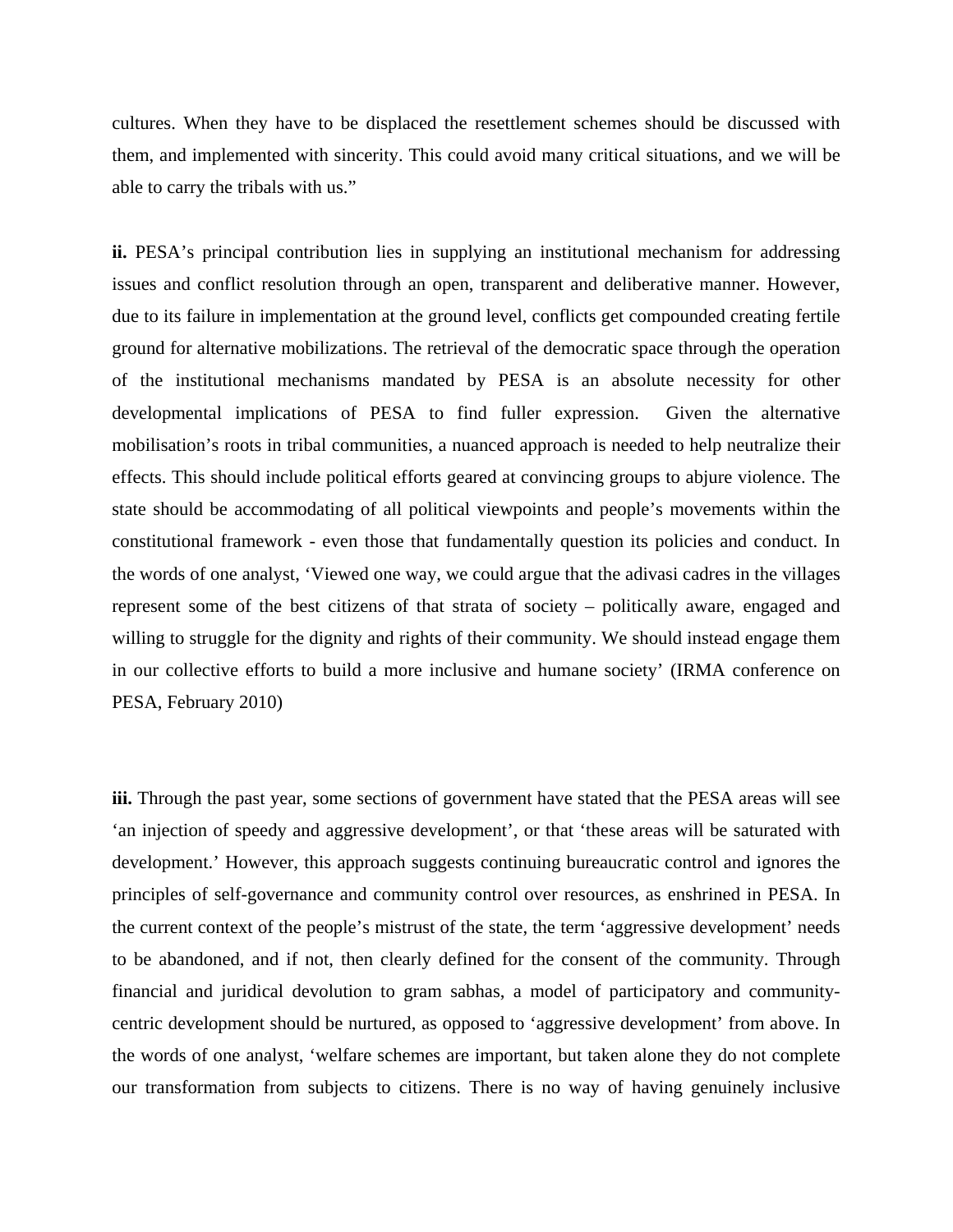governance in rural India without strengthening panchayat institutions' (Mehta, 2009). A village in Andhra Pradesh suggests the efficacy of this alternative approach:

#### **KAMAYYAPETA in VISHAKHAPATNAM, ANDHRA PRADESH**<sup>31</sup>

**Kamayyapeta has a unique history of self-rule, and this has contributed to its pioneering efforts to implement the Panchayat Extension to Scheduled Areas Act (PESA) in Andhra Pradesh. A community-based organization (CBO) known as Adivasi Mitra based in the nearby town of Paderu has used PESA to build on the community's history of autonomous decision-making and develop a successful gram sabha model of governance for tribal people. Other tribal communities have made efforts to copy the success of Kamayyapeta's use of the gram sabha under PESA.** 

The village of Kamayyapeta has approximately 150 families and is located in the Hukumpeta Mandal of Visakhapatnam. Various tribal groups are represented in the community: Bhagata, Konda Dora, Valmiki Kummari, Nooka Dora, Kondu and Kammara. The village was named after a tribal leader from the area, Marri Kamaya, who opposed the zamindari land system and organized community resistance to British efforts to seize local forest resources, and after independence, against the Forest Department and other officials wanting to cut down the local teak trees. Kamaya laid the foundations for community participation in local governance when he constructed a town hall in the 1950s for public discussions.

After his death, the village did not Actively participate in the Panchayat elections, finding the Panchayati Raj system too removed from their traditional governance prActices. Self-help groups (SHGs) began to organize in the 1980s, wanting to improve the provision of basic government services and use banks to finance local projects. Adivasi Mitra, a local organization with strong ties in the region, began to coordinate initiatives to facilitate the gram sabha process with Samata in 1996. To further the Kamayyapeta villagers' understanding of the gram sabha and how it can improve local governance, the community visited another village, in Gadchiroli, a Schedule V area in Maharashtra. By observing the successful gram sabha model there, villagers of Kamayyapeta were encouraged to replicate some best practices when they set up their own gram sabha. Samata organized follow-up visits for community leaders between the two villages to ensure a broader dialogue on this issue. Dr. Jayaprakash Rao of Osmania University, an expert on PESA, also visited Kamayyapeta to offer insights to the community.

Kamayyapeta was the first village in Andhra Pradesh to organize an official gram sabha with its neighboring villages. The momentum from this initiative led to several other community projects, like setting up a town hall for public discussions and better management of local administrative projects.

The gram sabhas today follow the guidelines in the central PESA Act. They hold open elections for the gram sabha every two years to select a president, vice-president, joint secretary, secretary, treasurer, and a representative member from each village. This elected body identifies issues in respective communities and keeps the people abreast of new government schemes that will affect them. The gram sabha members meet once a month; every three months a joint meeting between all 22 villages occurs. Gram sabha members invite the mandal revenue officer

  $31$  This case study was highlighted by Samata, a tribal rights group based in Vishakhapatnam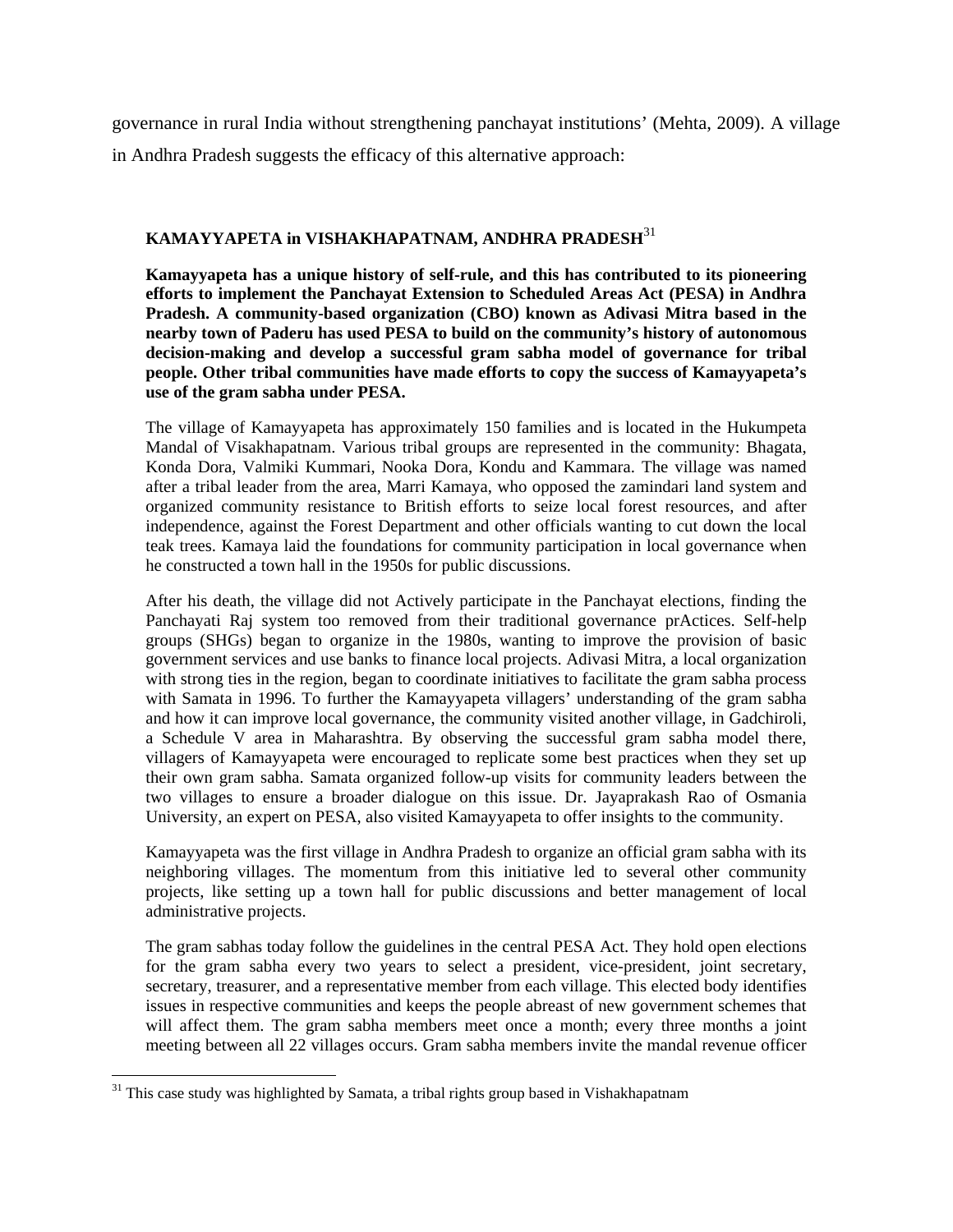(MRO), mandal development officer (MDO), panchayat secretary, as well as other government officials and workers for providing information, e.g. regarding land assets, health status, educational status and population. Displayed in each village, this information is then used for planning within the gram sabha. The village youth conduct household surveys each year to update the information. Some key projects facilitated by the gram sabha have so far included: strengthening the 32 SHGs Active in the area; increasing access to grain banks; building awareness about health, education and relevant laws to the villagers (like the Forest Rights Act); and the implementation of the Sustainable Tribal Empowerment Project (STEP).

In retrospect, the villagers are pleased with many of the outcomes of the gram sabha process. They feel that government responds more quickly to their needs, particularly regarding complex issues around land ownership. Communities have a better relationship with the Forest Department. Government service providers – like nurses, teachers and *anganwadi* workers (who focus on helping children and mothers) – show up more regularly to the communities, who can hold them responsible through the gram sabha. Quality of education has measurably increased, especially for 10th and 12th standard youth. The panchayat has responded to three years of pressure by the gram sabha to improve basic infrastructure for roads, bridges, water and electricity. The gram sabha has directly approved development projects through written resolutions.

In spite of the successes of the gram sabha organized by Kamayyapeta and the surrounding villages, the state government has not yet offered formal recognition of the gram sabha. The Central PESA Act lists specific rights and duties of the gram sabha, but the Andhra Pradesh state government has not passed rules for the PESA Act's implementation. Furthermore, the version of PESA passed by the Andhra Pradesh state government strips away some of the authority of the gram sabha in favour of higher levels of government administration. For example, the Central PESA Act puts the gram sabha in each village in charge of local resource management, issuing caste and income certificates and issuing "utilization certificates" for development projects. Because the state government has not written the rules for implementation of PESA, many of these powers continue to belong to higher – and less responsive – levels of government. This often leaves local administrators and officials unaware of new programs, and these programs are consequently not implemented, like the food-for-work program sanctioned by the union government that never reached Kamayyapeta. Even with these obstacles, the Kamayyapeta model shows that dedicated community leaders, sustained outside support, information sharing and strong community organization can lead to effective decentralized democracy initiatives at the local level.

**iv.** There is a complete absence of a functioning grievance redressal mechanism at the moment to address a routine violation of rights of a villager from the tribal community. This furthers the community's sense of alienation. Opinion on the ground is widespread that functionaries of the state and other powerful interests currently are unaccountable for their non-implementation or violation of PESA, and so there should be a punitive mechanism. (This is also a blind spot in the draft rules currently being circulated by the Ministry of Panchayati Raj to the PESA state governments). Appeals to institutions like the Governor or Commission for Scheduled Tribes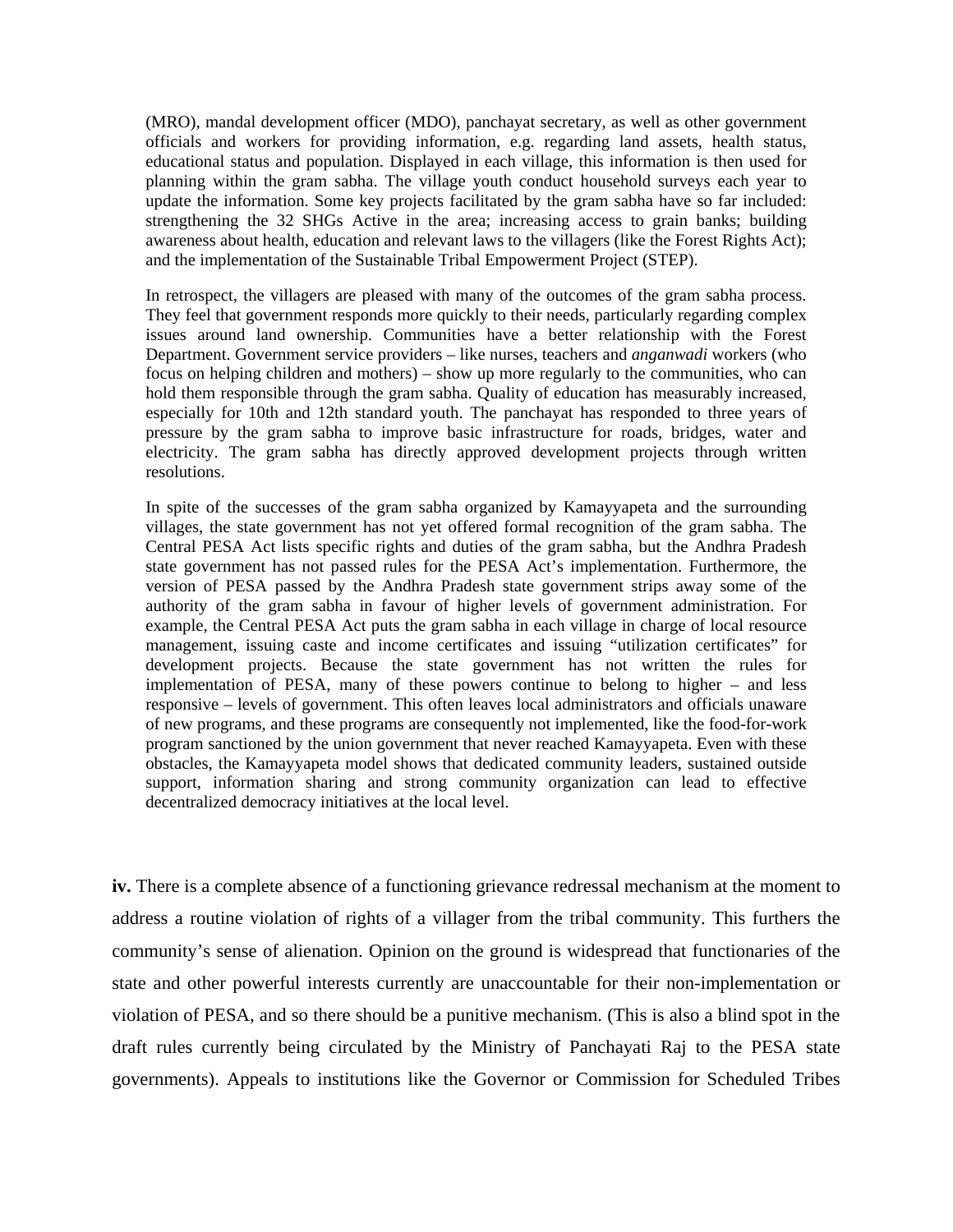and the National Human Rights Commission go unacknowledged, or are caught up in interminable procedures and delays. In the disturbed areas, there is a need to respond to this situation and set up a mechanism on the lines of a redressal commission to do a National Inquest of all the past violations of PESA. The government at the highest level is best placed to imagine the contours of this mechanism. Once this begins to take effect PESA provisions especially those relating to the competence and centrality of gram sabhas should get implemented so as to make the changes irreversible in the greater interest of democracy and justice.

**v.** Section IV of the Right to Information Act, mandating *suo moto* disclosures should be strictly implemented in Schedule Five villages, with Information Commissioners being asked to monitor any violation of this. Social audit rules should be issued for all government programs in Schedule Five areas, along the lines of the NREGA social audit rules in Andhra Pradesh. On the lines of the Citizen's Panel for NREGA constituted last year by the Ministry of Rural Development, the Ministry of Panchayati Raj should constitute a National Citizen's Panel for PESA. Eminent citizens should be empanelled for each of the PESA districts, and biannual meetings held for updates chronicling the status of the law's implementation or violations on the ground.

vi. There should be a National Inquest, looking into all complaints from Schedule Five areas, currently pending with the offices of the Governors and the national commissions. This inquest may be carried out under a Commission with clear terms of reference. There should be a timebound process of penalizing violations ascertained by this commission's findings, and policies formulated or directives issued in the light of the insights gained through this exercise to prevent further abuse. Such an effort by the state will help address the alienation of the people, as well as create a much-needed sense of justice.

Along with the creation of those enabling conditions, adopting the following measures will strengthen PESA. <sup>32</sup> These are as under:

<sup>&</sup>lt;sup>32</sup> Many of these recommendations have been variously advocated, and have been amalgamated in the report by the B.D Sharma Committee.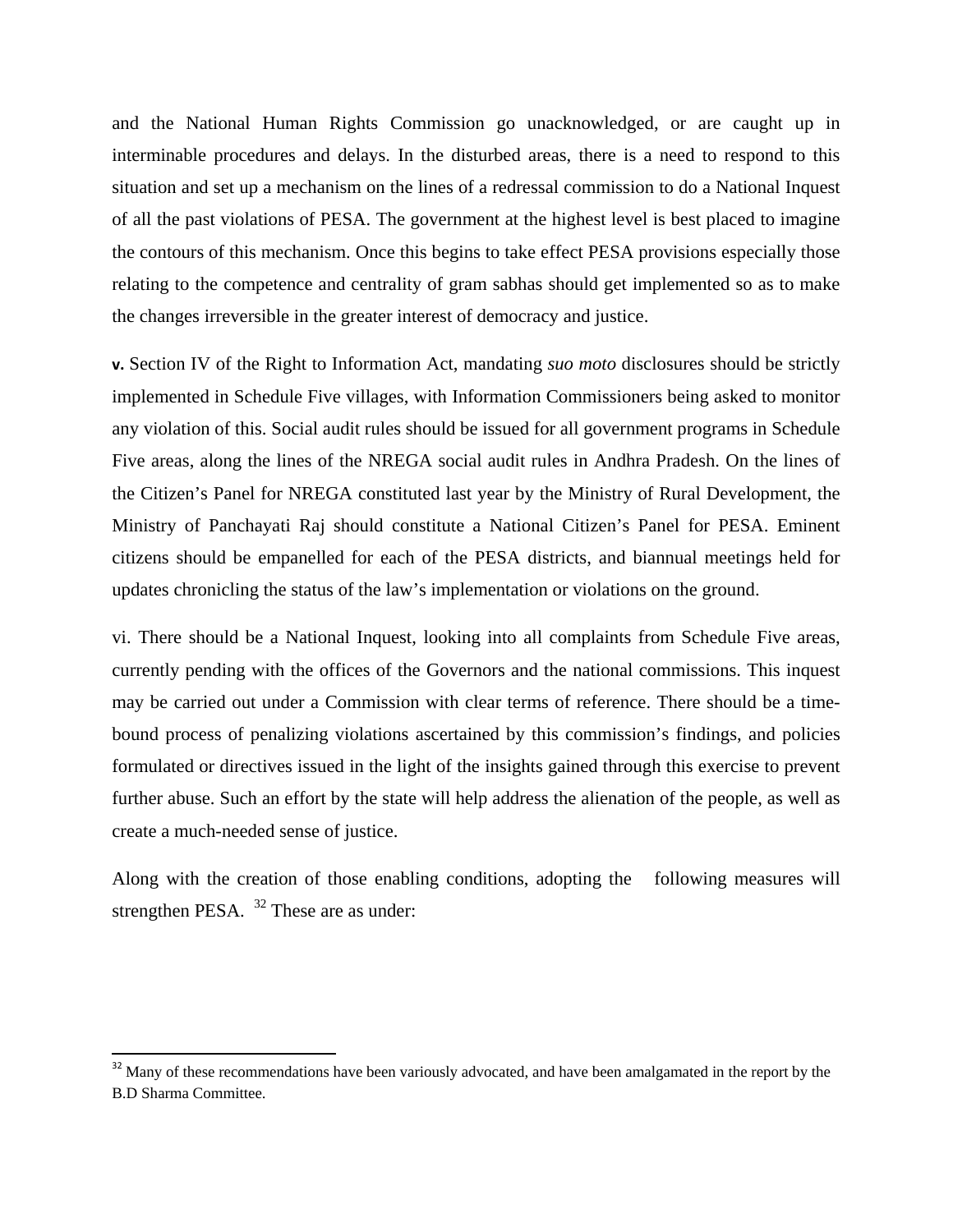- 1. PESA unambiguously states (section 5) that any provision of a law 'which is inconsistent with the provisions of PESA 'shall continue to be in force until amended or repealed by a competent legislature or other competent authority or *until the expiry of one year from the date on which this Act receives the assent of the President*<sup>'.33</sup> As that time limit expired on 23<sup>rd</sup> of December 1997 a due cognisance of the Act would entail that all provisions in the laws of the concerned States and the Centre that are inconsistent with the basic features outlined in Section 4 of PESA would be deemed to have lapsed. In particular, it should notified that Section 4 of PESA should be deemed to comprise the basic frame of administration for the Scheduled Areas under the Fifth Schedule and any other rule or act or a executive or a legislative order or an overture contrary to the above be deemed as null and void and ultra vires of the Constitution of India.
- 2. The letter and spirit of the 'Samata Judgement' should be enforced in all acquisition of tribal land for private companies.
- 3. Consultation of the Gram Sabha should be held as 'Prior Informed Consent' as provided in the Forest Rights Act and strictly enforced.
- *4.* Land for Land must be a fundamental requirement for acquisition of tribal lands.
- 5. A clear and categorical provision should be made in the Panchayati Raj Act or the Revenue Law through a notification under Para 5(1) of the Fifth Schedule or in the to empower the Gram Sabha to restore the unlawfully alienated land to its lawful owner.
- *6.* All pending cases in any Court of Law in which the land of a tribal is alleged to have been illegally transferred or occupied by any person, real or juridical, on the date of the said notification shall stand transferred to the Gram Sabha, in whose jurisdiction the land is situate, for disposal in accordance with the provisions of Section  $4(m)$  (ii) of PESA as recommended by the B.D Sharma Committee Report.
- 7. The record of land maintained by the revenue official at the village level should be placed annually before the Gram Sabha, for information, so that people become aware about it's contents and take suitable legal measures for rectification of wrong entries;

<sup>&</sup>lt;sup>33</sup> Emphasis added.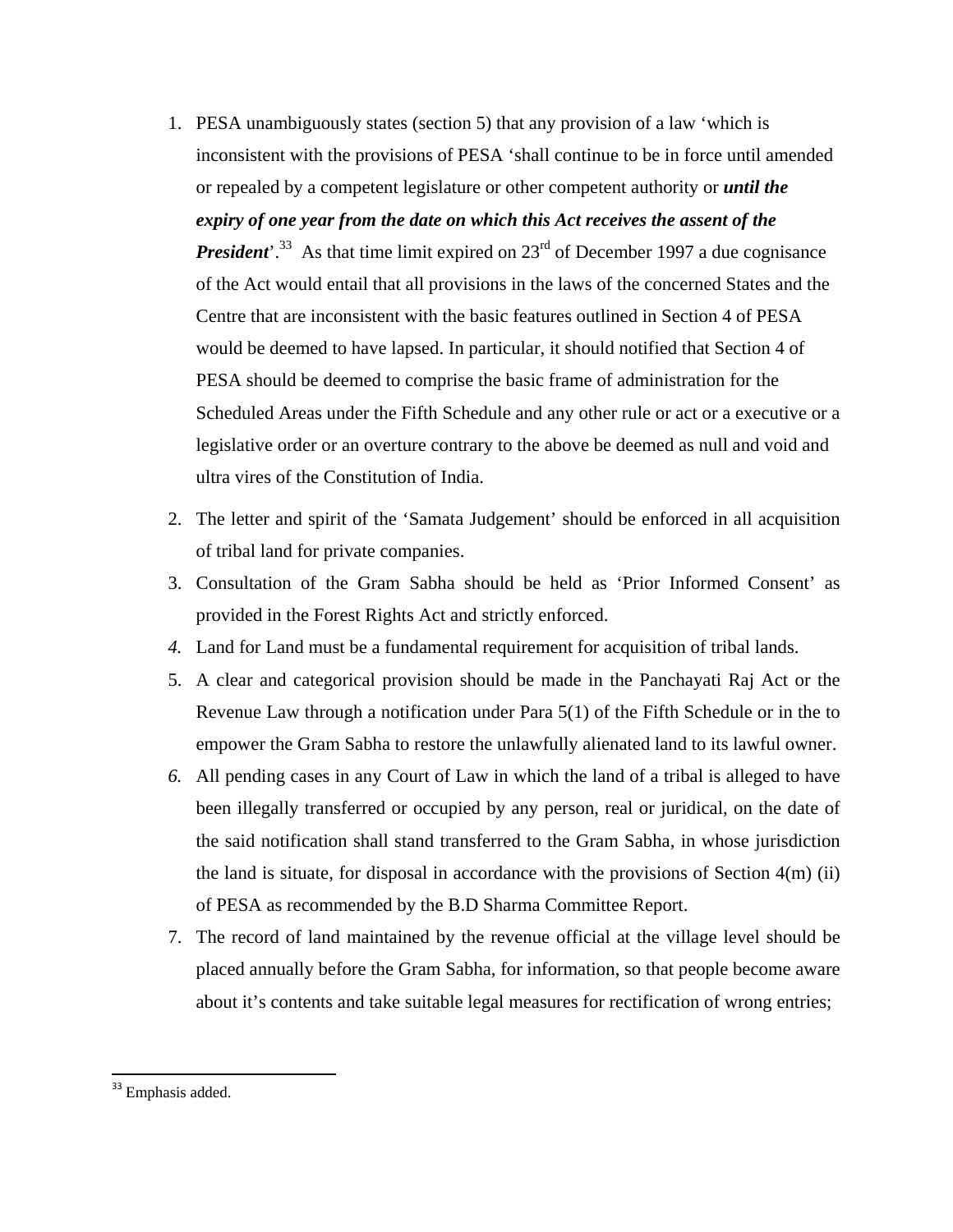8. Any dereliction by any person with regard to the above provisions shall be a penal offence.

As advocated by the B.D Sharma Committee report there are certain steps with regard to the mining that may be considered forth with:

- 1. The mineral rules should be amended on the pattern of Madhya Pradesh transferring all quarries with annual lease value up to rupees 10 lakh to the gram sabha and Panchayats at different levels. This dispensation should cover all minor minerals;
- 2. Consent of concerned gram sabha before awarding a lease should be made mandatory as per the directions of the ministry of mines and minerals dated  $26<sup>th</sup>$ December 1997;
- 3. The practice of outright purchase of mineral bearing land by the mining companies should be stopped forthwith for the simple reason that the mining act envisages only a lease in these cases. All the deals of any description whatsoever should be converted in the form of leases for which a provision may be made in para 5 notification;
- 4. The term ' public purpose' should be defined that the concerns of the people likely to be affected, their perception about their place in the new system are given a major weightage compared to the arithmetic of the other side, the former being accepted as non-negotiable;
- **5.** The provisions about restoration of the leased lands, as far as possible, to their original status should be formally placed before the gram sabhas at the time of seeking their permission to enable them to incorporate suitable conditions therein and the follow-up action.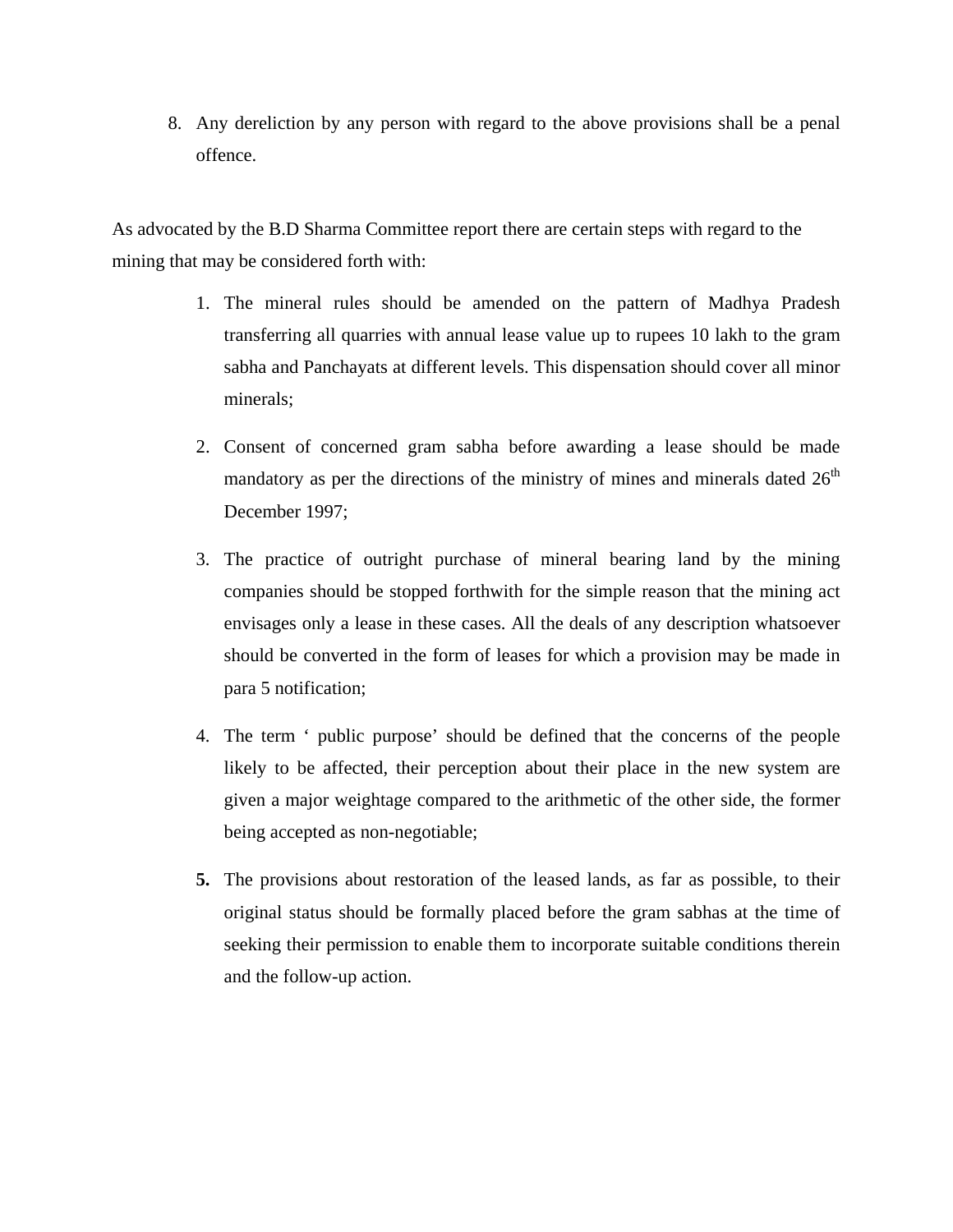## **Conclusion**

As the above analysis suggests, PESA's passage was a radical act by our democracy, and fulfilling its mandate required intense and sustained efforts. PESA, as enacted by Parliament in December 1996, should have been adopted by the respective state governments within the given time frame of a year from its passage. Thus, for any unfinished legislative agenda remaining for PESA in any state, the Central Act should have perforce come into immediate implementation. A decade-and-a-half on however, its promise of self-governance has a long way to go, even as tribal communities grapple with intensifying challenges and conflicts, against the backdrop of liberalization.

In the recent past however, forced by the need to end the perceived threat of spreading left-wing extremism, there has been a revival of official interest in PESA. The current focus on PESA represents an opportunity to reverse past neglect and to end further violations. Supplemented with the Forest Rights Act of 2006, PESA provides a powerful legal framework to address the issues of rights, with fullest regard to historical facts and traditions of these communities.

Communities in Schedule Five areas today are living through intense hardship, conflict, dispossession, and cultural turmoil. As one analyst has argued, 'Social oppression, discrimination, bias, poverty and neglect faced by…the tribals have created in large parts of the country a social environment unknown to most Indians with higher social status and income. Indian society is deeply implicated in this. Our institutions created it, our system maintains it, and our society condones it' (Saxena, 2009). But PESA—if honestly honoured—might help us as a democracy, to begin rewriting this tragic story. Incidentally, this may be the last opportunity that the State may have to retrieve PESA. The alternative is too horrific even to contemplate for the Tribal Areas.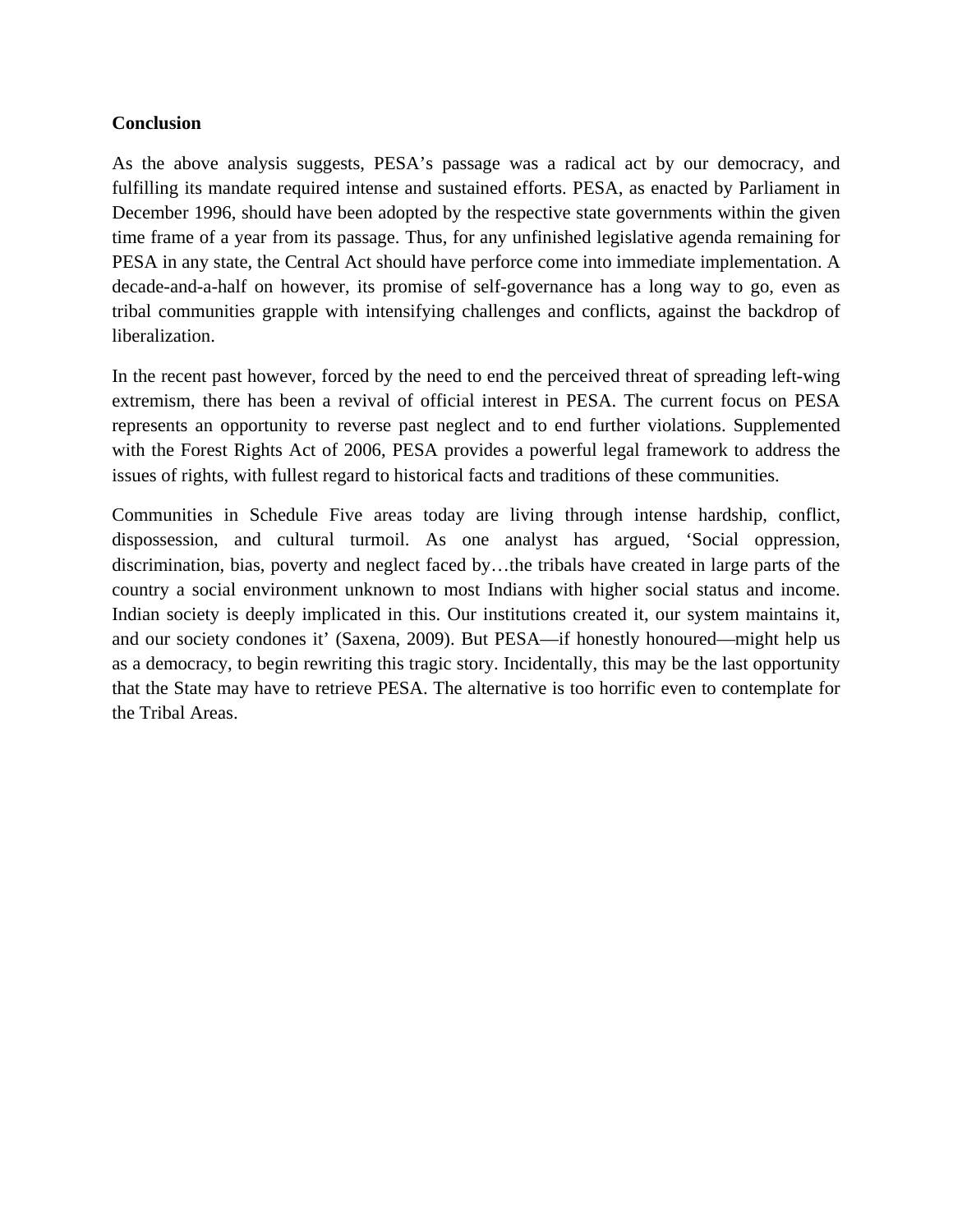# **References:**

**Agragamee (2005)** Governance in Tribal Areas: Myths and Realities

**Aiyar Mani Shankar** (2002) 'Panchayati Raj: The Way Forward', *Economic and Political Weekly*, August 2002

**Centre for Science and Environment** (2008) 'Rich Lands, Poor People'

**Communist Party of India (Maoist)** (2006-2010) Party program, Congress proceedings, Documents, Press releases and Interviews

**Ganapathi** (2007) **'**Open Reply to Citizens Independent Initiative on Dantewada', *Economic and Political Weekly*, January 6 2007

**Ganapathi** (2010) 'Interview to Jan Myrdal and Gautham Navlakha' *Unpublished*

**Government of Jharkhand** (2008) 'List of MoUs Signed for Mega Investment' http://www.jharkhandonline.gov.in/DEPTDOCUPLOAD/uploads/13/D200813070.pdf Retrieved in January 2010

**IANS (2010) '**Chhattisgarh needs 52,800 acres for industry', March 23 2010

**Mehta P B** (2009) 'Subjects to citizens', *The Indian Express*, July 16 2009

**Ministry of Health and Family Welfare** (2009) District Health Action Plans for 33 Left Wing Extremist (LWE) Affected Districts

**Ministry of Home Affairs**, Annual Report 2008-9

**Ministry of Panchayati Raj** (2009) note, 'Meeting Development and Security Challenges in Extremist-Affected Areas', March 2009

**Ministry of Rural Development** (2008) 'Committee On State Agrarian Relations And Unfinished Task of Land Reforms'

**Planning Commission** (2008) 'Development Challenges in Extremist-Affected Areas'

**Prabhu, Pradip** (2004) 'PESA and the Illusions of Tribal Self-Governance', *Combat Law*, Vol. 2, No. 5

**Saxena K B** (2009) 'The Naxalite Movement and the crisis of governance: reform measures for regaining people's trust', *Social Change*, December 2009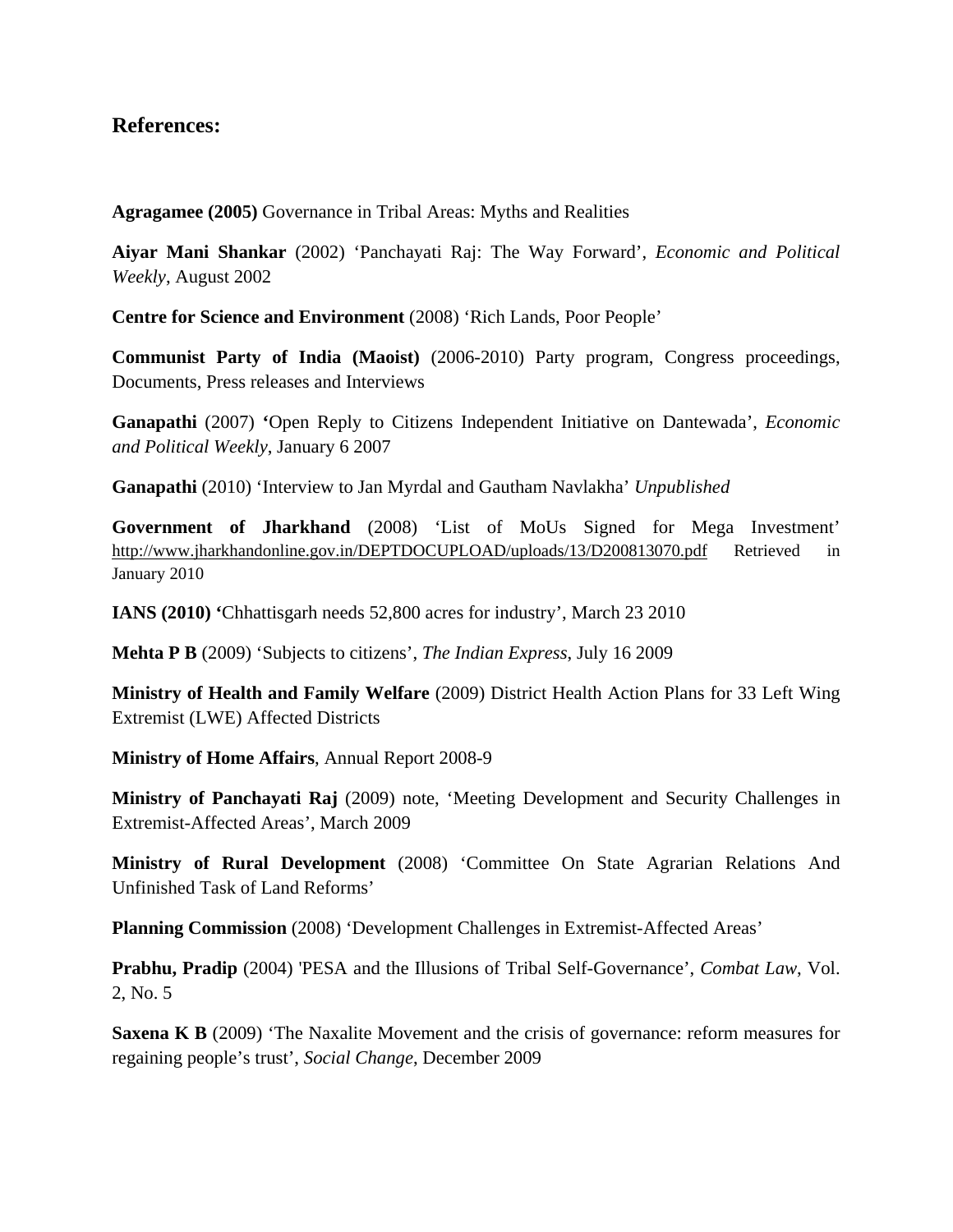**Sharma B.D**. (2006) 'Report of the sub-committee appointed by the Ministry of Panchayati Raj to draft Model Guidelines to vest Gram Sabhas with powers as envisaged in PESA'

**Singh Digvijaya** (2009), 'In Conversation with Mani Shankar Aiyar on Panchayati Raj', *UTV Bloomberg*, November 2009

**Singh Manmohan** (2009), Address at the Chief Ministers' Conference on Implementation of the Forest Rights Act, November 2009

**Singh Manmohan** (2010), Address at the Chief Ministers' Conference on Internal Security, February 2010

**Supreme Court** (1997) 'Samata vs. State of Andhra Pradesh Judgment', November 1997

**Verghese B G** (2009) 'When the State Fails to Act', *The New Indian Express*, 25 June 2009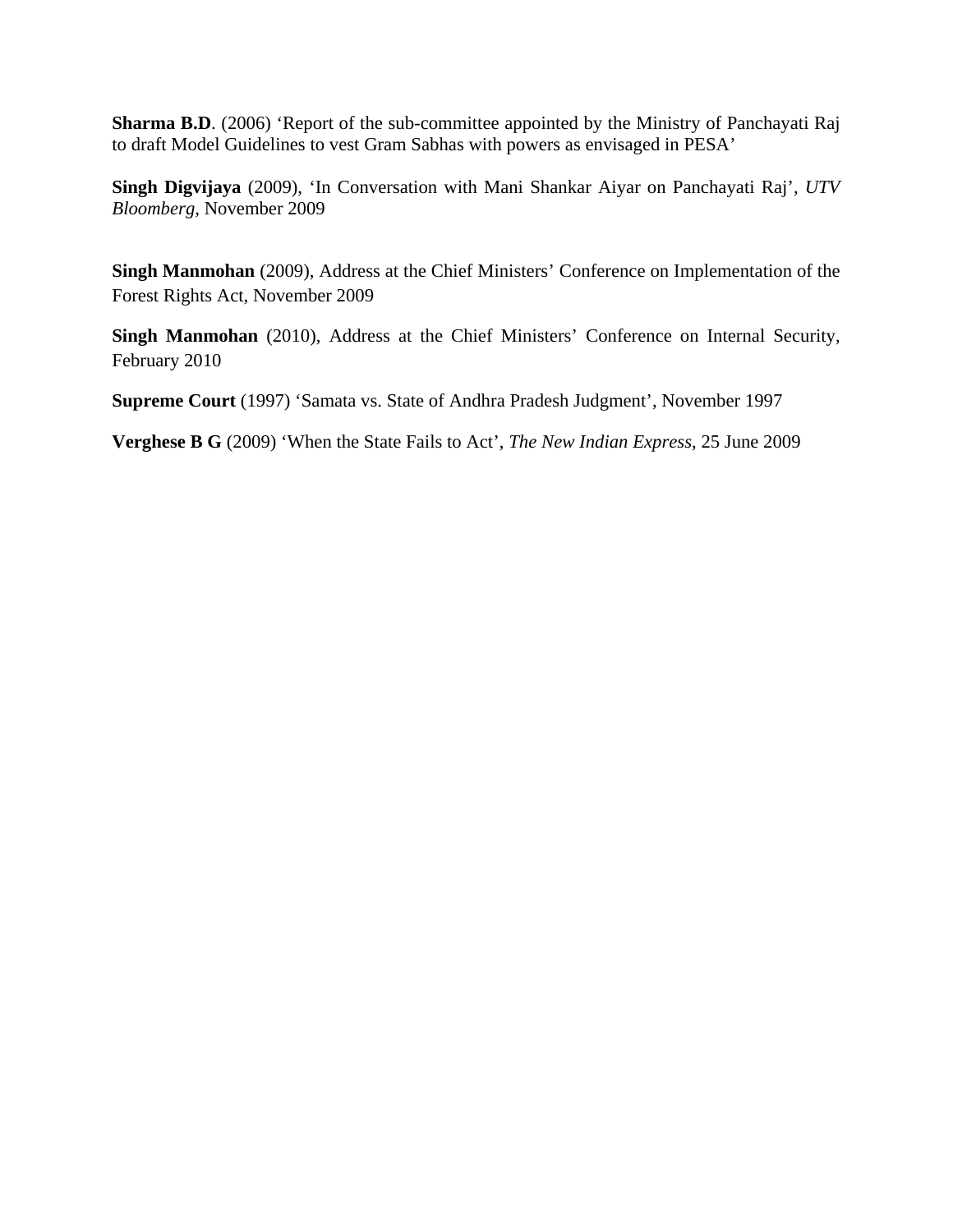# **ANNEXURE 1 – The Act**

## **THE PROVISIONS OF THE PANCHAYATS (EXTENSION TO THE SCHEDULED AREAS) ACT, 1996** (24th December, 1996)

An Act to provide for the extension of the provisions of Part IX of the Constitution relating to the Panchayats to the Scheduled Areas.

Be it enacted by Parliament in the Forty-seventh Year of the Republic of India as follows: -

#### **Short title**

1. This Act may be called the Provisions of the Panchayats (Extension to the Scheduled Areas) Act, 1996

**Definition** 

2. In this Act, unless the context otherwise requires, "Scheduled Areas" means the Scheduled

Areas as referred to in Clause (1) of Article 244 of the Constitution.

Extension of part IX of The Constitution

3. The provision of Part IX of the Constitution relating to Panchayats are hereby extended to the Scheduled Areas subject to such exceptions and modifications as are provided in section 4.

Exceptions and modifications to part IX of The Constitution

4. Notwithstanding anything contained under Part IX of the Constitution, the Legislature of a State shall not make any law under that Part which is inconsistent with any of the following features, namely:-

(a) a State legislation on the Panchayats that may be made shall be in consonance with the customary law, social and religious practices and traditional management practices of community resources;

(b) a village shall ordinarily consist of a habitation or a group of habitations or a hamlet or a group of hamlets comprising a community and managing its affairs in accordance with traditions and customs;

(c) every village shall have a Gram Sabha consisting of persons whose names are included in the electoral rolls for the Panchayat at the village level;

(d) every Gram Sabha shall be competent to safeguard and preserve the traditions and customs of the people, their cultural identity, community resources and the customary mode of dispute resolution;

(e) every Gram Sabha shall-

 i. approve of the plans, programmes and projects for social and economic development before such plans, programmes and projects are taken up for implementation by the Panchayat at the village level;

 ii. be responsible for the identification or selection of persons as beneficiaries under the poverty alleviation and other programmes;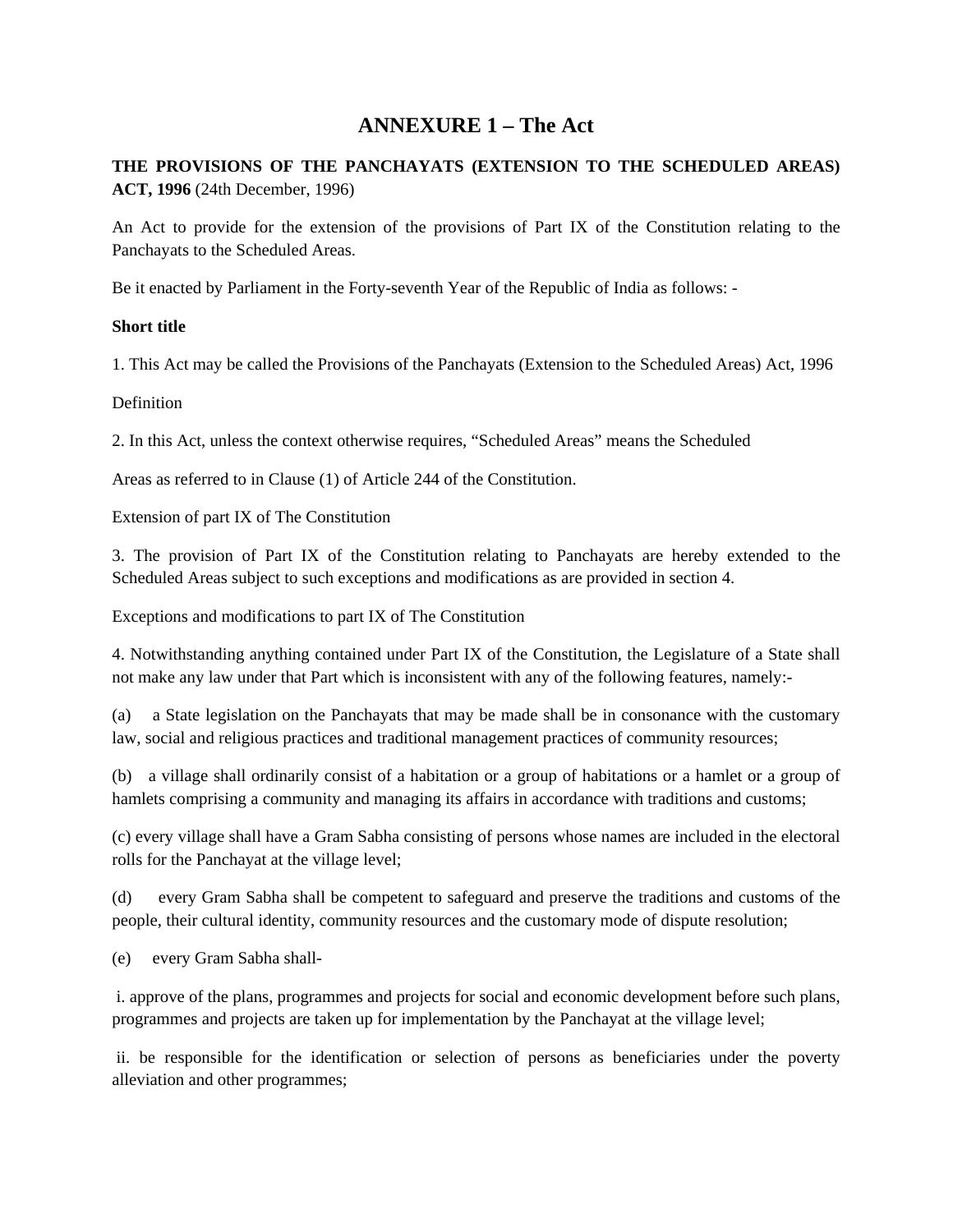(f) every Panchayat at the village level shall be required to obtain from the Gram Sabha a certification of utilisation of funds by that Panchayat for the plans, programmes and projects referred to in clause(e);

(g) the reservation of seats in the Scheduled Areas at every Panchayat shall be in proportion to the population of the communities in that Panchayat for whom reservation is sought to be given under Part IX of the Constitution;

Provided that the reservation for the Scheduled Tribes shall not be less than one-half of the total number of seats;

Provided further that all seats of Chairpersons of Panchayats at all levels shall be reserved for the Scheduled Tribes;

(h) the State Government may nominate persons belonging to such Scheduled Tribes as have no representation in the Panchayat at the intermediate level or the Panchayat at the district level:

Provided that such nomination shall not exceed one-tenth of the total members to be elected in that Panchayat;

(i) the Gram Sabha or the Panchayats at the appropriate level shall be consulted before making the acquisition of land in the Scheduled Areas for development projects and before re-settling or rehabilitating persons affected by such projects in the Scheduled Areas; the actual planning and implementation of the projects in the Scheduled Areas shall be coordinated at the State level;

(j) planning and management of minor water bodies in the Scheduled Areas shall be entrusted to Panchayats at the appropriate level;

(k) the recommendations of the Gram Sabha or the Panchayats at the appropriate level shall be made mandatory prior to grant of prospecting license or mining lease for minor minerals in the Scheduled Areas;

(l) the prior recommendation of the Gram Sabha or the Panchayats at the appropriate level shall be made mandatory for grant of concession for the exploitation of minor minerals by auction;

(m) while endowing Panchayats in the Scheduled Areas with such powers and authority as may be necessary to enable them to function as institutions of self-government, a State Legislature shall ensure that the Panchayats at the appropriate level and the Gram Sabha are endowed specifically with-

(i) the power to enforce prohibition or to regulate or restrict the sale and consumption of any intoxicant;

(ii) the ownership of minor forest produce;

(iii) the power to prevent alienation of land in the Scheduled Areas and to take appropriate action to restore any unlawfully alienated land of a Scheduled Tribe;

(iv) the power to manage village markets by whatever name called;

(v) the power to exercise control over money lending to the Scheduled Tribes;